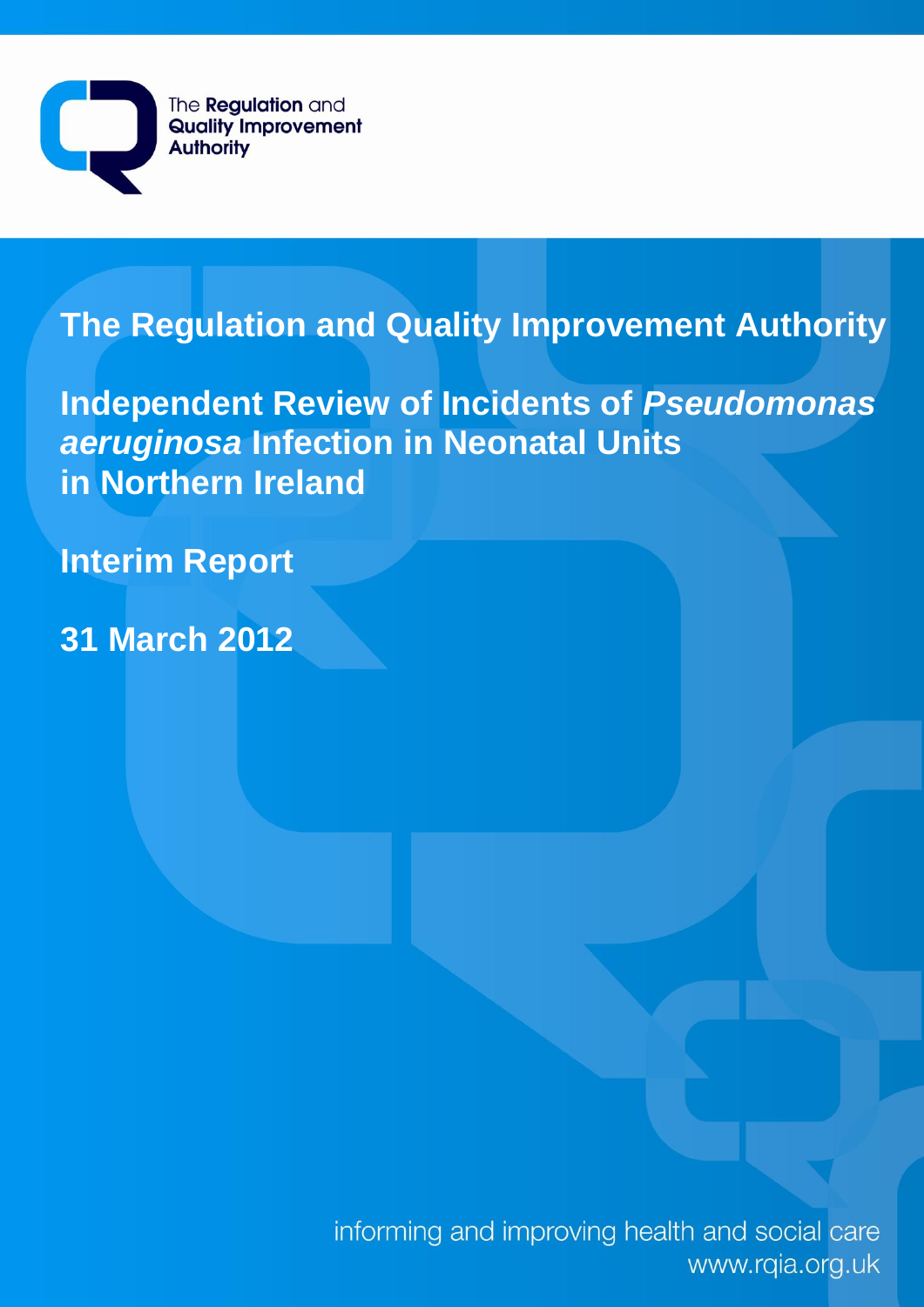## **The Regulation and Quality Improvement Authority**

The Regulation and Quality Improvement Authority (RQIA) is the independent body responsible for regulating and inspecting the quality and availability of health and social care services in Northern Ireland.

RQIA was established in 2005 as a non-departmental public body under The Health and Personal Social Services (Quality, Improvement and Regulation) (Northern Ireland) Order 2003 to drive continuous improvements in the quality of services, through a programme of inspections and reviews.

The vision of RQIA is to be a driving force for positive change in health and social care services in Northern Ireland.

This is accomplished by focusing on the delivery of a robust quality and regulatory framework which is fit for purpose. This ensures that RQIA provides independent assurance about the safety, quality and availability of health and social care services in Northern Ireland; encourages continuous improvements in those services; and safeguards the rights of service users. This is undertaken through four outcomes:

- **Improving care:** we encourage and promote improvements in the safety and  $\bullet$ quality of services through the regulation and review of health and social care
- $\bullet$ **Informing the population:** we publicly report on the safety, quality and availability of health and social care
- **Safeguarding rights:** we act to protect the rights of all people using health and social care services
- **Influencing policy:** we influence policy and standards in health and social care  $\bullet$

RQIA encourages continuous improvement in the quality of services, through a planned programme of inspections and reviews.

The RQIA Review Programme takes into consideration relevant standards and guidelines, the views of the public, health care experts and current research.

During these reviews we examine the service provided, highlight areas of good practice and make recommendations for improvements to the service provider. We report our findings and share any lessons learned across the wider health and social care sector.

In addition, when required, we carry out reviews and investigations in response to specific issues of concern or failures in service provision.

The outbreaks and incidents of *Pseudomonas aeruginosa* which occurred across Northern Ireland during December 2011 and January 2012 have resulted in this review, facilitated by RQIA, which was undertaken in response to a request by the Minister for Health and Social Services and Public Safety.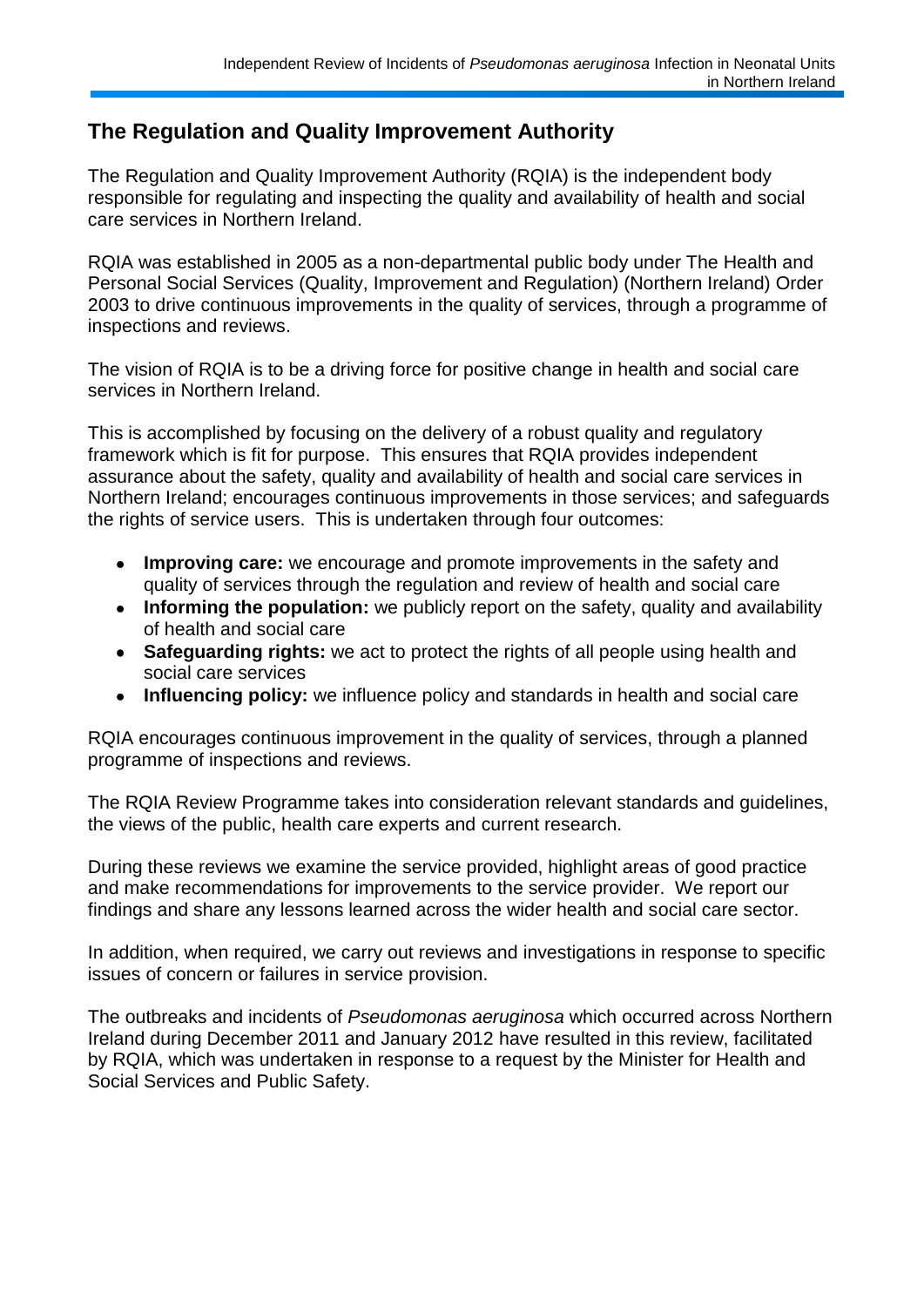# **Foreword by Professor Pat Troop**

## **Independent Review of Incidents of** *Pseudomonas aeruginosa* **Infection in Neonatal Units in Northern Ireland**

On 30 January 2012, Edwin Poots, MLA, Minister for Health, Social Services and Public Safety, asked RQIA to undertake a review into the incidents of pseudomonas in neonatal care settings in Northern Ireland, with an interim report to be produced by the end of March 2012.

The review team was established comprising leading experts in the fields of neonatology, microbiology, and medical engineering from across the United Kingdom. I am particularly grateful for the contribution of the representatives of Bliss and Sands, two national voluntary organisations with specific expertise in this area.

This interim report presents our findings relating to the first two terms of reference: to examine the cause of the infection; and to consider the responses of the organisations involved.

We met with the families of a number of the infants colonised and infected with pseudomonas, including some of those who tragically lost a baby. I sincerely thank these families for their openness, honesty and their willingness to contribute at such a difficult time. We will continue our engagement with families during the second phase of this review and we extend an invitation to any other families who have been affected, if they wish to meet with the review team.

I am very grateful for the co-operation of staff in all of the health and social care organisations under review: the five health and social care trusts; the Health and Social Care Board; the Public Health Agency; and the Department of Health, Social Services and Public Safety.

We have found that everyone we have spoken to has been deeply affected by the tragic loss of life. Staff have asked us to make sure that all possible steps are taken to protect infants from harm.

This interim report makes 15 recommendations for immediate consideration by the Minister. The final report of the review will be presented to the Minister in late May 2012 and will include a particular emphasis on the experiences of the families.

Pat Troop.

**Professor Pat Troop CBE FRCP FFPH DSc Review Chair**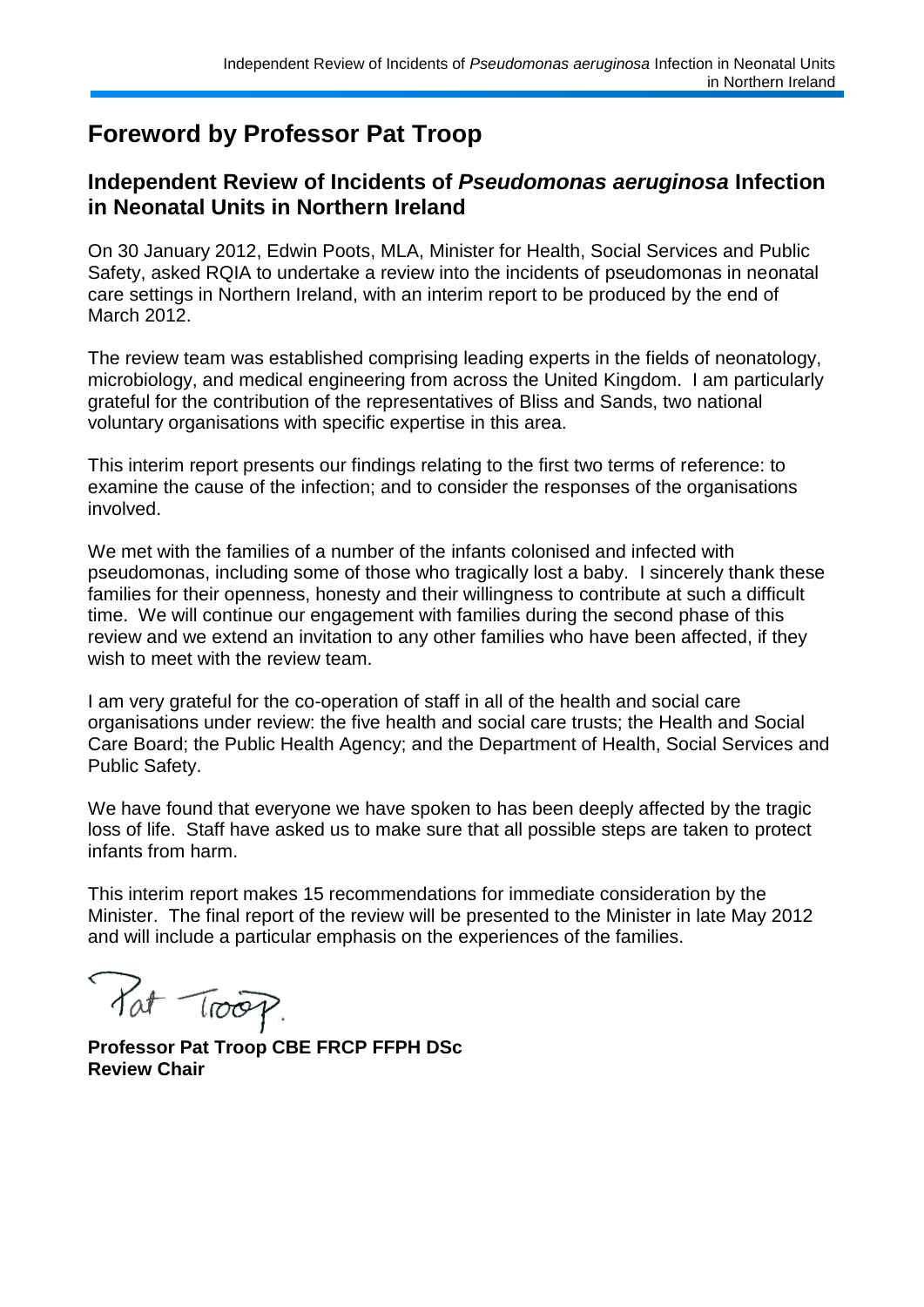# **Table of Contents**

# **Foreword by Professor Pat Troop**

| 1. |     | <b>Introduction and Background to the Review</b>                  | 1  |  |  |  |  |  |
|----|-----|-------------------------------------------------------------------|----|--|--|--|--|--|
| 2. |     | <b>Terms of Reference</b>                                         | 3  |  |  |  |  |  |
| 3. |     | <b>Methodology</b>                                                |    |  |  |  |  |  |
|    | 3.1 | The Independent Review Team                                       | 5  |  |  |  |  |  |
|    | 3.2 | <b>Information Requests</b>                                       | 5  |  |  |  |  |  |
|    | 3.3 | <b>Interviews and Meetings</b>                                    | 6  |  |  |  |  |  |
| 4. |     | Background and Context to the Provision of Neonatal Care in       |    |  |  |  |  |  |
|    |     | <b>Northern Ireland</b>                                           | 8  |  |  |  |  |  |
|    | 4.1 | Health and Social Care in Northern Ireland                        | 8  |  |  |  |  |  |
|    | 4.2 | Admissions of Babies to Neonatal Care                             | 9  |  |  |  |  |  |
|    | 4.3 | Provision of Neonatal Services in Northern Ireland                | 10 |  |  |  |  |  |
|    | 4.4 | <b>Activity Levels</b>                                            | 15 |  |  |  |  |  |
|    | 4.5 | <b>Transfer Service</b>                                           | 20 |  |  |  |  |  |
| 5. |     | Pseudomonas aeruginosa                                            | 21 |  |  |  |  |  |
|    | 5.1 | Introduction                                                      | 21 |  |  |  |  |  |
|    | 5.2 | Typing of Pseudomonas Bacteria                                    | 21 |  |  |  |  |  |
|    | 5.3 | Reporting of Pseudomonas                                          | 22 |  |  |  |  |  |
|    | 5.4 | <b>Pseudomonas and Water Systems</b>                              | 22 |  |  |  |  |  |
|    | 5.5 | Outbreaks of Pseudomonas aeruginosa Linked to Neonatal Units      | 23 |  |  |  |  |  |
| 6. |     | <b>Chronology Overview</b>                                        | 24 |  |  |  |  |  |
|    | 6.1 | Introduction                                                      | 24 |  |  |  |  |  |
|    | 6.2 | Issue of Relevant Circulars and Advices by DHSSPS                 | 24 |  |  |  |  |  |
|    | 6.3 | Outbreak at Altnagelvin Hospital Neonatal Unit                    | 26 |  |  |  |  |  |
|    | 6.4 | Outbreak at Royal Jubilee Maternity Service Neonatal Unit         | 30 |  |  |  |  |  |
|    | 6.5 | Cluster of Cases Associated with Craigavon Hospital Neonatal Unit | 34 |  |  |  |  |  |
|    | 6.6 | Cases Linked to Antrim Hospital Neonatal Unit                     | 36 |  |  |  |  |  |
|    | 6.7 | Regional Response following the Declaration of RJMS Outbreak      | 36 |  |  |  |  |  |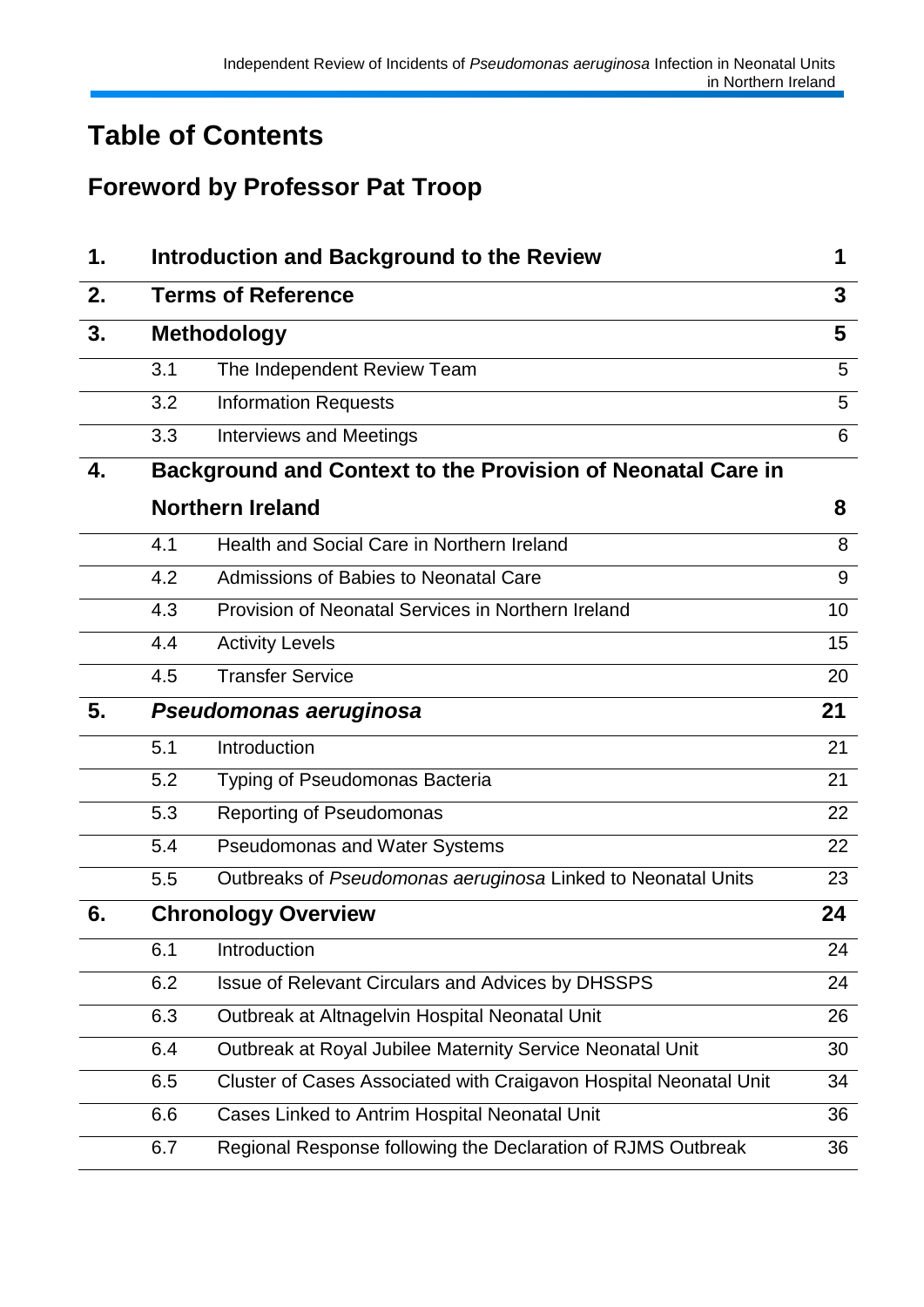| 7.  | <b>The Family Perspective</b> | 41                                         |    |
|-----|-------------------------------|--------------------------------------------|----|
| 8.  |                               | <b>Interim Findings and Conclusions</b>    | 43 |
|     | 8.1                           | Introduction                               | 43 |
|     | 8.2                           | <b>First Term of Reference</b>             | 44 |
|     | 8.3                           | Second Term of Reference                   | 51 |
| 9.  |                               | <b>Recommendations</b>                     | 55 |
| 10. |                               | <b>Next Steps</b>                          | 57 |
| 11. |                               | <b>Glossary of Terms and Abbreviations</b> | 58 |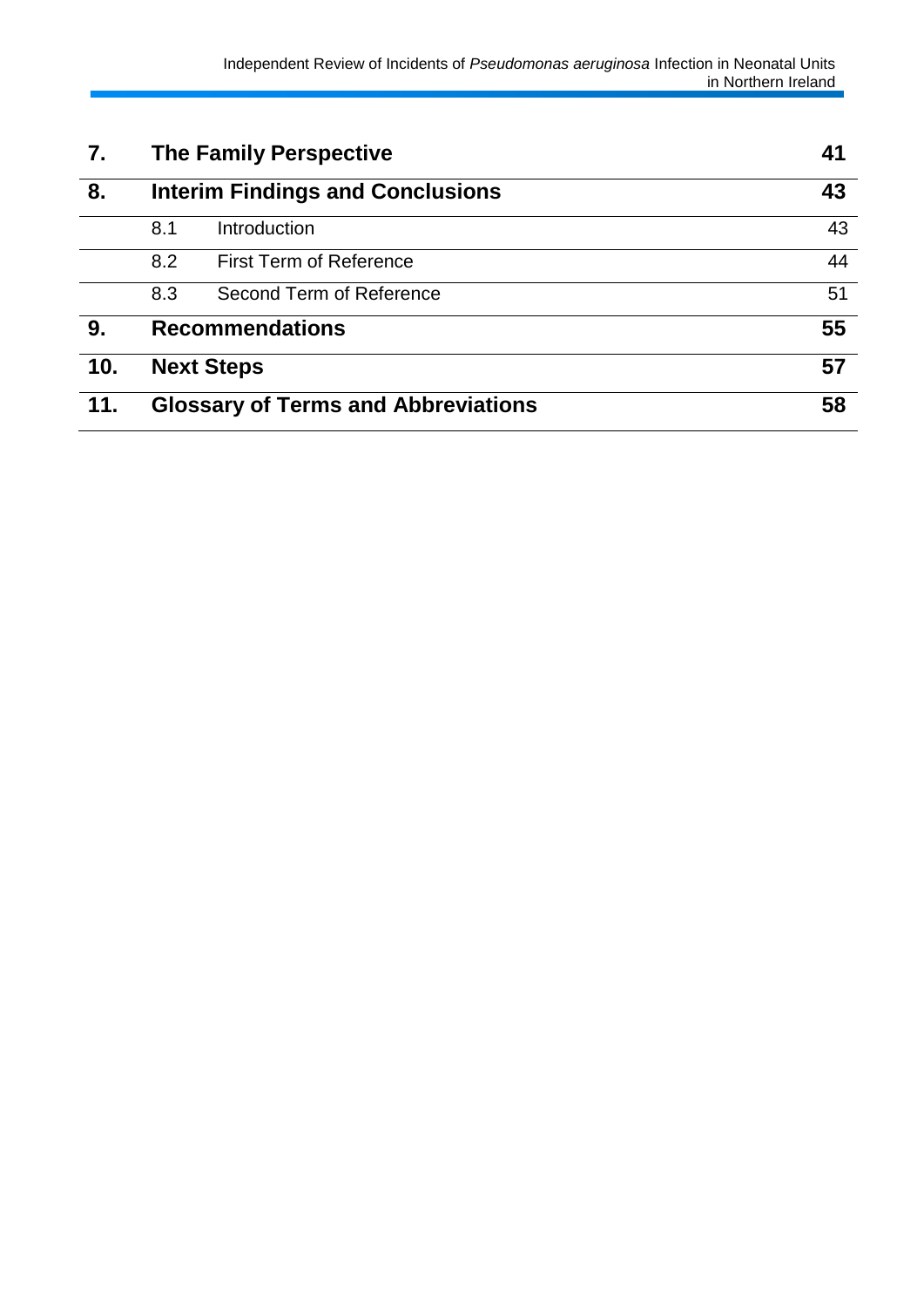# **1. Introduction and Background to the Review**

On 12 December 2011 the Western Health and Social Care Trust (Western Trust) declared an outbreak of *Pseudomonas aeruginosa* at the neonatal unit at Altnagelvin Hospital, Londonderry, after three babies were confirmed to be infected. One baby had tragically died and a second baby had been transferred to the neonatal unit in the Royal Jubilee Maternity Service (RJMS), Belfast, for surgery for an unrelated condition.

On 17 January 2012 the Belfast Health and Social Care Trust (Belfast Trust) declared an outbreak of *Pseudomonas aeruginosa* infection in the neonatal unit of the Royal Jubilee Maternity Service. At that time, two babies who had been confirmed as having the infection had tragically died and another baby was known to have been infected in December. A third baby also died after the outbreak was declared.

During the period from 17 to 31 January 2012, screening of babies in units across Northern Ireland confirmed that there were babies in other units who had been colonised with pseudomonas on their skin.

On 30 January 2012 the Minister for Health, Social Services and Public Safety, Mr Edwin Poots, asked RQIA to facilitate the establishment of an independent review into the circumstances leading to the incidents and the effectiveness of the response. The review should also examine the experience of the families of the babies who had died and of others who had been affected by the incidents. An interim report was requested by the Minister by 31 March 2012 to ensure that lessons learned were acted on as soon as possible. A final report is to be submitted to the Minister by 31 May 2012. Terms of reference were agreed and RQIA established the review team under the chairmanship of Professor Pat Troop.

The death of their newborn babies was devastating for families. The period of the outbreaks was also extremely stressful for those families whose babies were either infected or colonised with pseudomonas. The terms of reference outlined that the review team would engage directly with the parents of babies who had been affected by the outbreak. The review team considered that it was important to meet with families at an early stage to find out if they had questions that they felt could be answered through the review. They also wished to allow them to share information in order to inform the review findings. The interim report outlines some themes that were identified during discussions with those parents who the review team has already met. These will be considered in detail in the final report.

During this phase of the review, team members spoke with staff from organisations across Northern Ireland. The review team was impressed with the professionalism of all staff and it was evident that the incidents in the neonatal units had a significant impact on them. Staff expressed their commitment to following any recommendations that would improve the neonatal service in Northern Ireland.

The interim report provides a high level timeline of events. It sets out the interim findings of the review team as to the circumstances leading to the pseudomonas incidents and how they were responded to.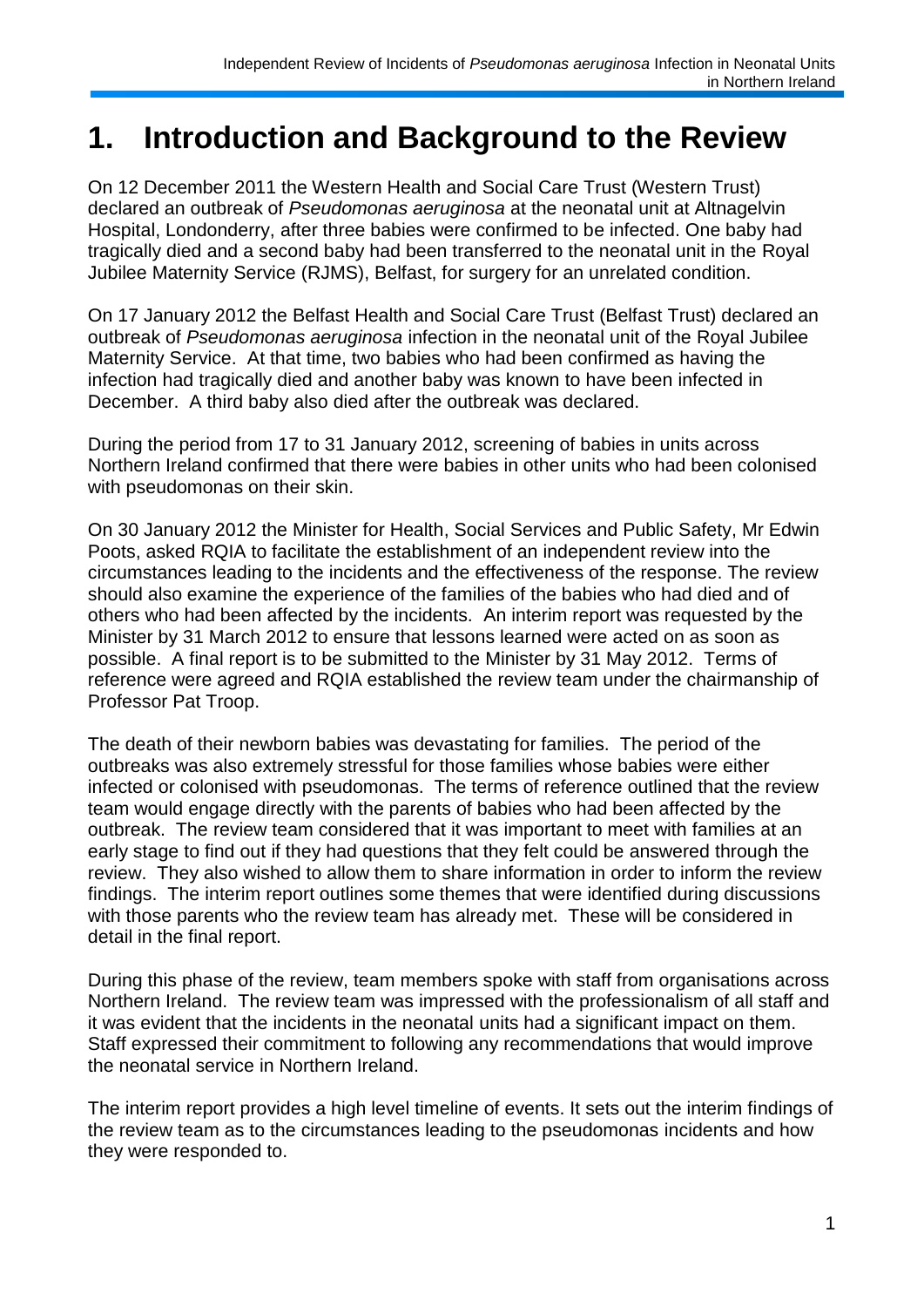It provides an initial set of recommendations for consideration by the Minister based on the findings and conclusions of this stage of the review.

We would like to thank all parents who shared their experiences with us at this very difficult time. We are also grateful to the staff in all organisations who facilitated the review team during this phase of the review.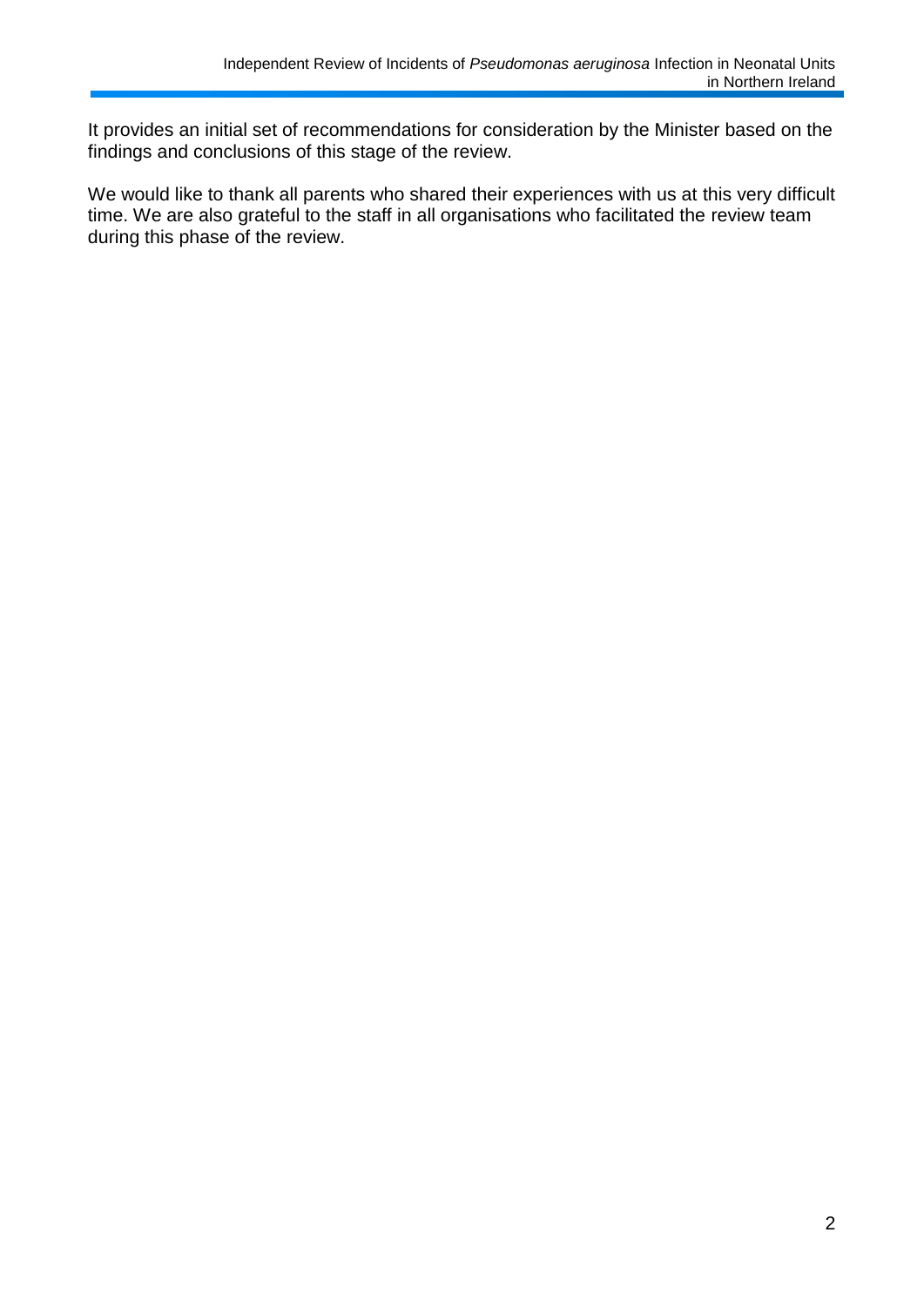# **2. Terms of Reference**

The terms of reference for the review were agreed with the Minister for Health, Social Services and Public Safety and the Chair of the RQIA Independent Review Team.

It was agreed that the review would focus on the occurrences of *Pseudomonas aeruginosa* which led to the tragic deaths of a baby in Altnagelvin Hospital and three babies in the Royal Jubilee Maternity Hospital"s neonatal intensive care unit.

The Review would also examine the actions and responses of eight organisations to relevant circulars and advices issued in respect of water sources and potential infection risk to patients, disseminated since 15 September 2010. The organisations reviewed were:

- Department of Health and Social Services and Public Safety (DHSSPS)
- Health and Social Care Board (HSCB)
- Public Health Agency (PHA)
- $\bullet$ Belfast Health and Social Care Trust (Belfast Trust)
- Northern Health and Social Care Trust (Northern Trust)  $\bullet$
- South Eastern Health and Social Care Trust (South Eastern Trust)  $\bullet$
- Southern Health and Social Care Trust (Southern Trust)
- Western Health and Social Care Trust (Western Trust)  $\bullet$

The review was commissioned under Article 35(1)(b) of the Health and Personal Social Services (Quality, Improvement and Regulation) (Northern Ireland) Order 2003 and would cover the period 1 November 2011 to 31 January 2012.

The review would be conducted in two phases.

## **Phase One Terms of Reference**

- 1. To investigate the circumstances contributing to the occurrences of pseudomonas infection in neonatal units from 1 November 2011.
- 2. To review the effectiveness of the trusts' management of the occurrences of pseudomonas infection and colonisation within neonatal units, to include:
	- a. The management of the occurrence of pseudomonas infection and colonisation in the neonatal unit in the Western Trust.
	- b. The management of the declared outbreak of pseudomonas infection and colonisation in the neonatal unit in the Belfast Trust in January 2012.
	- c. The management of any colonised babies in the other neonatal units across Northern Ireland.
- 3. To review the effectiveness of the governance arrangements across all five health and social care trusts with regard to the arrangements for the prevention and control of infection and all other relevant issues in their respective neonatal units.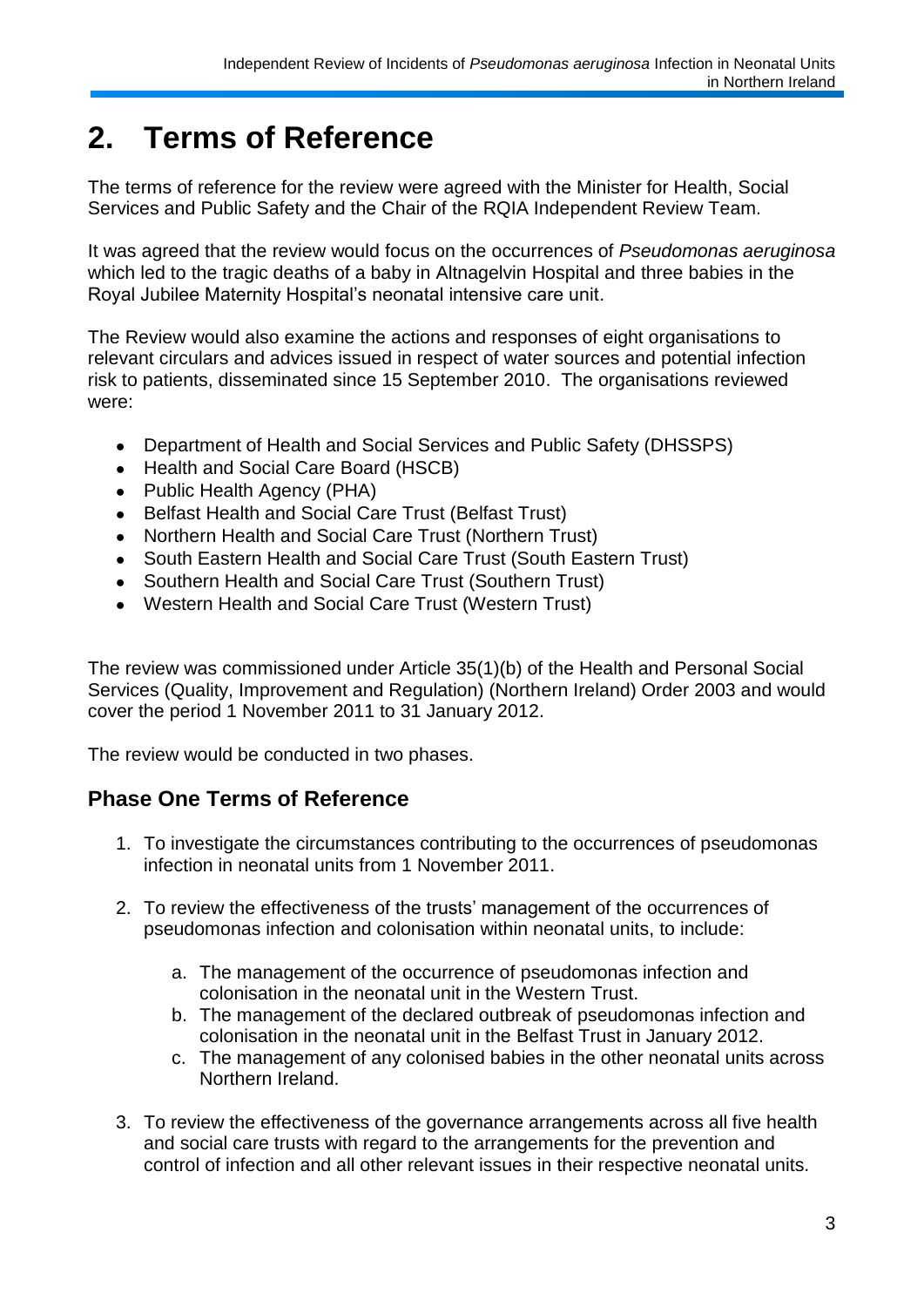- 4. To review the effectiveness of the communication between the DHSSPS, the HSCB, the PHA, and the five health and social care trusts in respect of all relevant information and communications on the pseudomonas bacterium.
- 5. To examine any other relevant matters which emerge during the course of the review.
- 6. To identify any learning from the circumstances and make recommendations for all agencies involved.

## **Phase Two Terms of Reference**

In recognition of the tragic impact of pseudomonas infection for the families of those babies who have been directly affected by the bacterium, RQIA during the course of this review will engage directly with the parents of those babies affected. Phase two of the review will deal directly with these issues. Early into the review, it was agreed that families may wish to come forward as soon as possible and thus the opportunity was afforded to those families to meet with the review team prior to phase one being concluded. RQIA believes that this is a vital part of the review to ensure the stories of families are told and therefore this invitation will be extended to the beginning of May 2012.

- 1. To consider the experience of families of babies affected by the pseudomonas infection and colonisation within neonatal units since 1 November 2011.
- 2. To examine any other relevant matters which emerge during the course of phase two of the review.
- 3. To identify any learning from the experiences of parents and make recommendations for all organisations involved.

## **Arrangements for Reporting**

The Minister for Health requested two reports:

**An interim report completed by the end of March 2012** which would highlight the key findings and provide recommendations arising from phase one which should be implemented immediately to assure the safety of the neonatal service; and

**A final report completed by the end of May 2012** which would provide more detail and further recommendations for the service and include findings from phase two.

This report comprises the interim report, which was submitted to the Minister on 30 March 2012.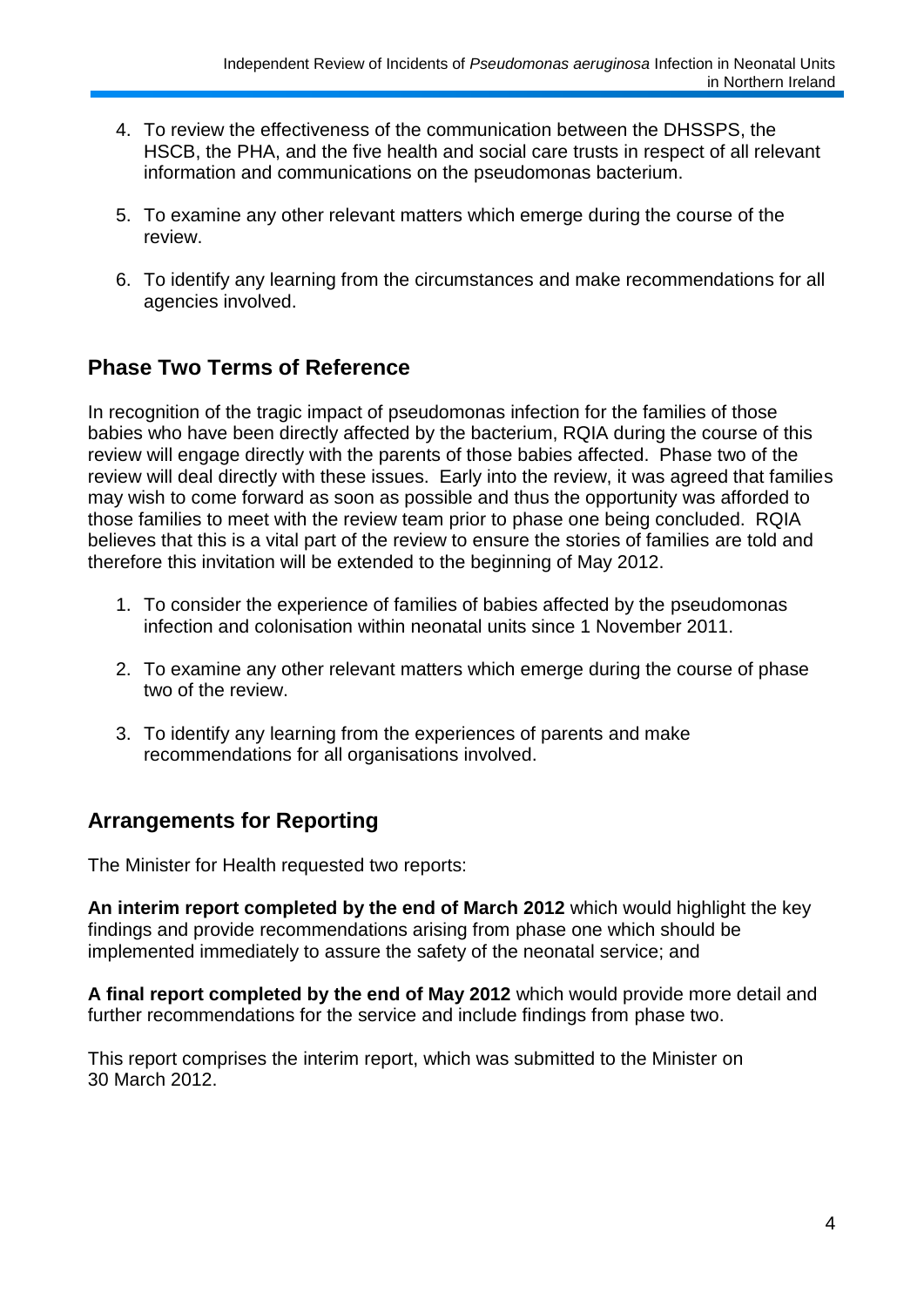# **3. Methodology**

## **3.1 The Independent Review Team**

The review was conducted by an independent review team established at the beginning of February 2012. Its membership included:

- Professor Pat Troop, CBE, former Chief Executive of the Health Protection Agency as well as former Deputy Chief Medical Officer at the Department of Health (Chair of the RQIA Independent Review Team)
- Mr Andy Cole, Chief Executive from the charity, Bliss (Babies born too soon, too small, too sick)
- Dr Michael Kelsey, Consultant Microbiologist, Whittington Hospital NHS Trust,  $\bullet$ London
- Dr Ian Laing, former Consultant Neonatologist and Clinical Lead for the Neonatal Managed Clinical Network of the South and East of Scotland
- Ms Ann McMurray, lay reviewer from the charity, Sands (Stillbirth and Neonatal  $\bullet$ Death)
- Mr Graham Marsh, former NHS Acute Foundation Trust Director of Property and  $\bullet$ Medical Engineering
- Ms Mae Nugent, Practice Development Nurse, Neonatal Unit, University College  $\bullet$ London Hospital NHS Foundation Trust, London
- $\bullet$ Dr Tyrone Pitt, former Deputy Director of the Laboratory of HealthCare Associated Infections (LHCAI), Health Protection Agency, London and Bacteriology Consultant to the National Health Service Blood and Transplant Service
- Ms Farrah Pradhan, lay reviewer from the charity, Bliss (Babies born too soon, too  $\bullet$ small, too sick)
- $\bullet$ Dr David Stewart, RQIA Director of Reviews and Medical Director, Belfast

The independent review team was supported by RQIA staff:

- Ms Janine Campbell, Project Administrator
- Mrs Elizabeth Colgan, Senior Inspector, Infection Prevention/ Hygiene
- Mr Hall Graham, Head of Primary Care and Reviews
- $\bullet$ Mrs Jacqueline Murphy, Senior Project Manager

## **3.2 Information Requests**

RQIA wrote to those organisations subject to the review to request their co-operation in informing the review. Detailed information was requested from them, including:

**A chronology of the events relating to the organisation which was relevant to the review's terms of reference.** This chronology covered the period from 15 September 2010 (date of issue of DHSSPS Circular HSS (MD)34/2010 entitled Water Sources and Potential Cross Infection Risks from Taps and Basins – Interim Advice) until 31 January 2012 (date of Minister"s statement to the NI Assembly, announcing the commencement of the review).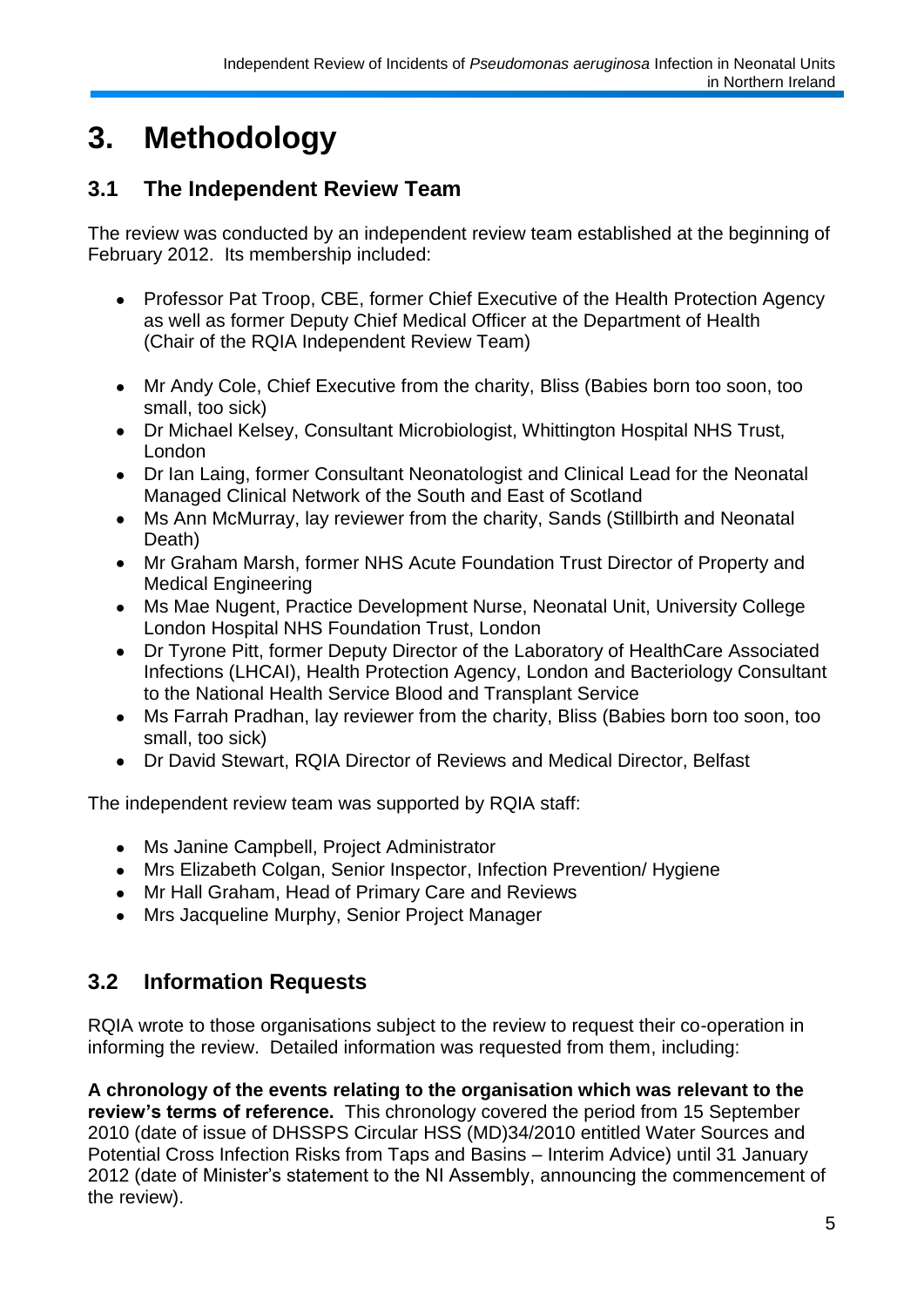### **Details of all actions taken following the DHSSPS letters**:

- 1. DHSSPS Letter: HSS(MD)34/2010 from Chief Medical Officer and Deputy Secretary/Chief Estates Officer, dated 15 September 2010 : Water Sources and Potential Cross Infection Risks from Taps and Basins – Interim Advice
- 2. DHSSPS Letter: PEL (11) 13 from Deputy Secretary/Chief Estates Officer, dated 1 July 2011: Water Systems and Potential Infection Risks
- 3. DHSSPS Letter HSS(MD)31/2011 from Chief Medical Officer and Deputy Secretary/Chief Estates Officer, dated 22 December 2011: Water Sources and Potential Infection Risk to Patients
- 4. DHSSPS Letter HSS(MD)4/2012 from Chief Medical Officer and Deputy Secretary/Chief Estates Officer, dated 28 January 2012: Interim Guidance on Pseudomonas and Neonatal Units

#### **Description of organisational structures**, to include:

- $\bullet$ senior management structure
- lead responsibility and groups relevant to the planning or provision of  $\bullet$ neonatology services
- lead responsibility and groups relevant to infection control
- lead responsibility and groups relevant to estates services

#### Copies of all **relevant policies and procedures**.

Copies of all **relevant documentation** (to include minutes of meetings and correspondence) with regard to the chronology of events.

Copies of all **relevant governance documentation** (eg: incidents reporting, risk registers, etc) with regard to the chronology of events.

Details of **any other relevant information surrounding the pseudomonas outbreaks** from 1 November 2011 until 31 January 2012.

Each HSC trust was also requested to complete a questionnaire outlining the **profile of the neonatal units (NICUs) and special care baby units (SCBUs)** and to submit copies of **results of microbiological investigations of water or clinical samples for pseudomonas linked to each neonatology unit/special care baby unit.**

Further requests for information have been made as the review has progressed.

## **3.3 Interviews and Meetings**

Visits to the five Neonatal Intensive Care Units (NICUs) in Northern Ireland were undertaken by members of the independent review team who met with various levels of staff, including medical and nursing staff.

Also during a four week period, meetings and interviews were held with managerial and clinical staff across the health and social care sector, to include: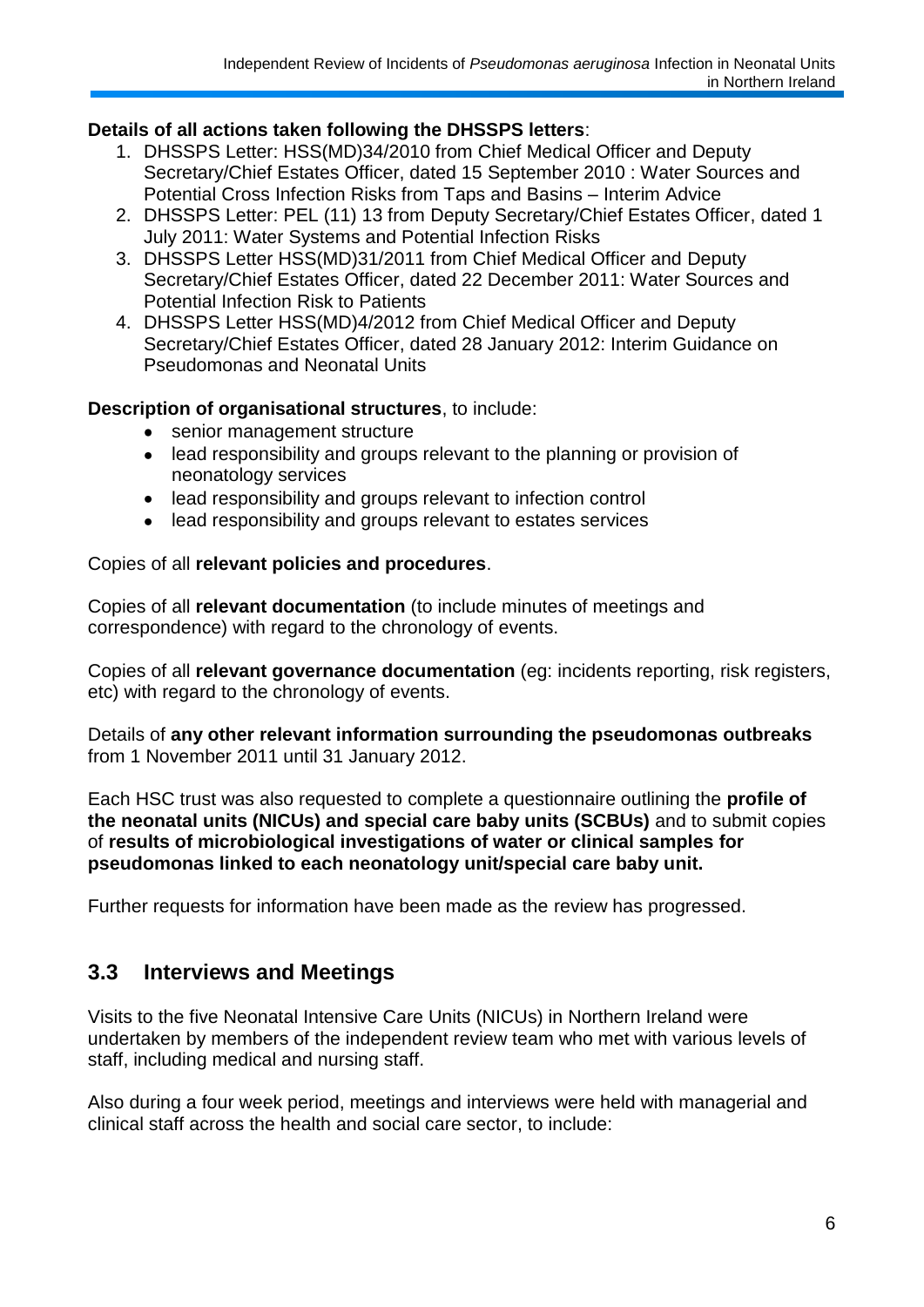- DHSSPS staff  $\bullet$
- PHA staff  $\bullet$
- HSC Board staff  $\bullet$
- Chief Executives  $\bullet$
- Medical Directors  $\bullet$
- Trust estates personnel  $\bullet$
- Trust facilities personnel  $\bullet$
- $\bullet$ Trust infection control personnel
- Trust medical staff
- Trust nursing staff
- Trust microbiologists
- Belfast Trust Root Cause Analysis Investigation Team  $\bullet$

Various meetings were also held with parents and grandparents of eight families who have been affected directly by the *Pseudomonas aeruginosa* infection. Families whose babies had been affected by the outbreaks were invited to meet with the review team. Phase two of the review will continue to provide opportunities for other families to come forward to share their experience with the review team.

During phase one, liaison with national organisations, including the Health Protection Agency, has also taken place to ensure a comprehensive understanding of what is happening across the United Kingdom.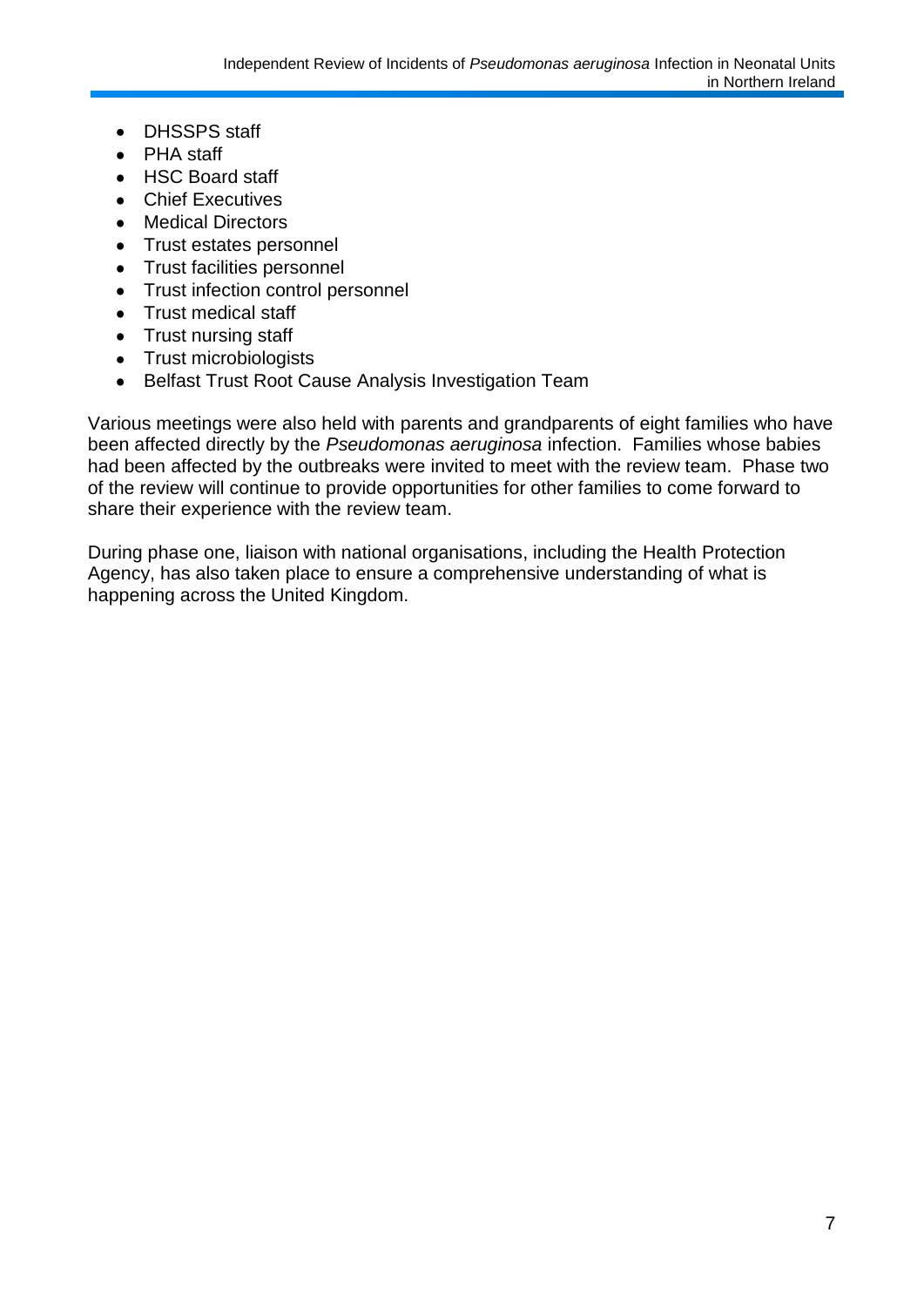# **4. Background and Context to the Provision of Neonatal Care in Northern Ireland**

# **4.1 Health and Social Care in Northern Ireland**

Health and social care in Northern Ireland is provided as an integrated service. There are a number of organisations who work together to plan, deliver and monitor health and social care across Northern Ireland.



**Figure 4(a): Health and Social Care Structure in Northern Ireland**

## **Department of Health, Social Services and Public Safety (DHSSPS)**

The DHSSPS has three main business responsibilities:

- **Health and Social Care (HSC)**, which includes policy and legislation for hospitals,  $\bullet$ family practitioner services and community health and personal social services
- **Public Health**, which covers policy, legislation and administrative action to promote and protect the health and well-being of the population
- **Public Safety,** which covers policy and legislation for fire and rescue services.  $\bullet$

Within the DHSSPS, the key business groups are the Resource and Performance Management Group, the Healthcare Policy Group, the Social Policy Group, the Health Estates Investment Group (HEIG), the Chief Medical Officer Group (encompassing the Population Health Directorate) and the Office of Social Services. The DHSSPS also has a Modernisation Directorate and a Human Resources Directorate.

## **Health and Social Care Board (HSCB)**

The HSCB is responsible for commissioning services, resource management and performance management and service improvement. It works to identify and meet the needs of the Northern Ireland population through its five local commissioning groups which cover the same geographical areas as the HSC trusts.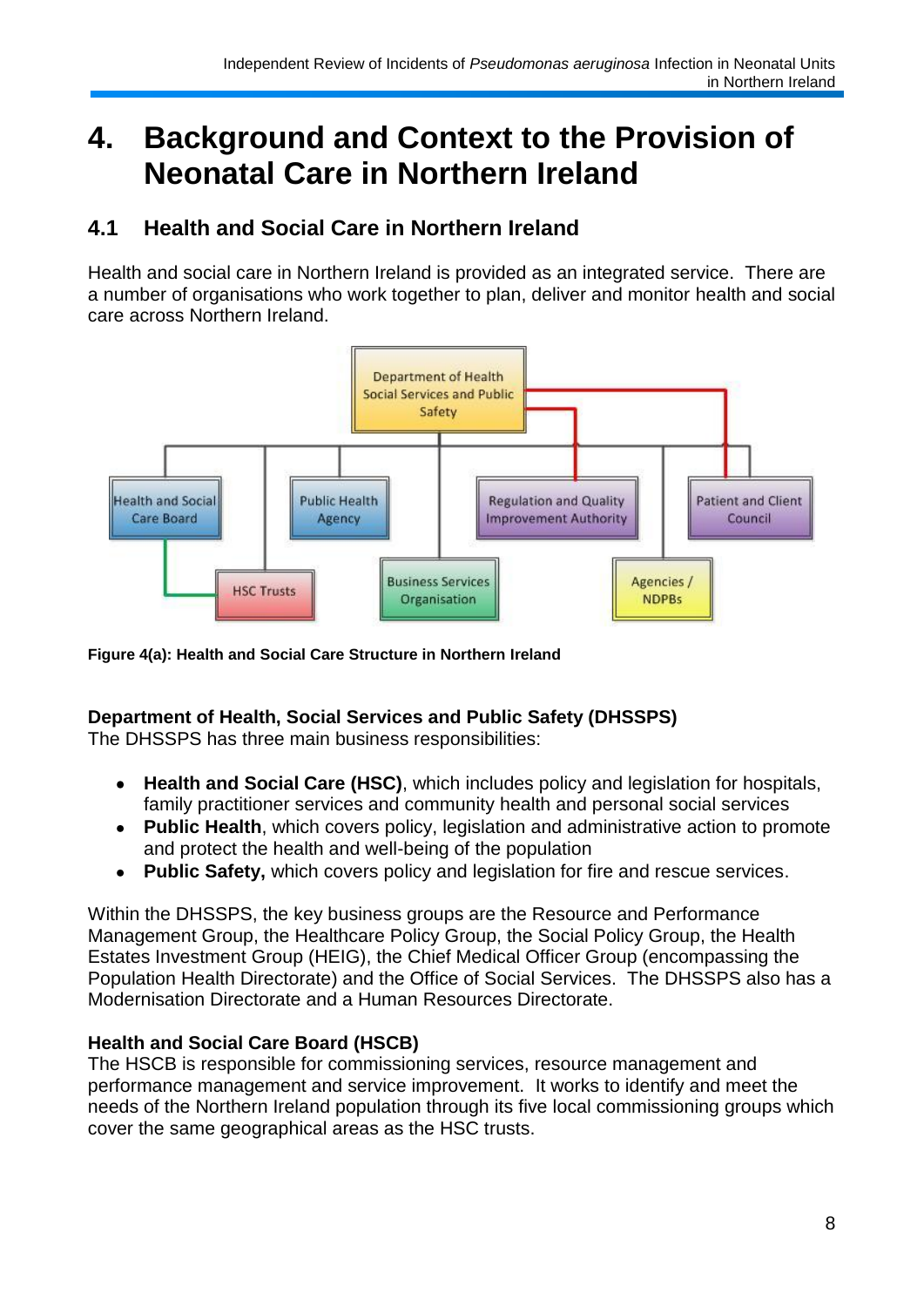### **Public Health Agency (PHA)**

The PHA has the key functions of improving health and wellbeing and health protection. It also provides professional input to the commissioning process. The PHA is jointly responsible (with the HSCB) for the development of a fully integrated commissioning plan for health and social care in Northern Ireland. The organisation works in partnership with local government, key organisations and other sectors to improve health and wellbeing and reduce health inequalities.

## **Health and Social Care Trusts**

There are a total of six health and social care (HSC) trusts in Northern Ireland. Five HSC trusts provide integrated health and social care services across Northern Ireland:

- Belfast HSC Trust (Belfast Trust)
- Northern HSC Trust (Northern Trust)
- South Eastern HSC Trust (South Eastern Trust)
- Southern HSC Trust (Southern Trust)
- Western HSC Trust, (Western Trust)

The HSC trusts manage and administer hospitals, health centres, residential homes, day centres and other health and social care facilities and they provide a wide range of health and social care services to the community.

The sixth trust is the Northern Ireland Ambulance Service Trust (NIAS), which operates a single Northern Ireland-wide service and aims to improve the health and well-being of the community through the delivery of high quality ambulance services.

The DHSSPS, HSCB, PHA and the HSC trusts are the organisations which are subject to this review.

# **4.2 Admissions of Babies to Neonatal Care**

In 2010 there were 25,300 live births registered in Northern Ireland, a small increase (2%) on the number of births registered in  $2009$ <sup>1</sup> Each year approximately 2,000 newborn babies in Northern Ireland will need extra care and will be admitted to a neonatal unit. Most of these will need intensive or high dependency care.<sup>2</sup>

Babies who are most likely to require admission to a neonatal unit are:

- premature babies (a baby who is born before a gestational age of 37 completed  $\bullet$ weeks is considered to be premature)
- low birth weight babies (a baby that weighs less than 2,500 grams at birth is  $\bullet$ considered to be of low birth weight)
- babies with congenital abnormalities or other medical problems  $\bullet$
- babies requiring assessment and/or management for acquired surgical problems  $\bullet$
- babies born to mothers who have had problems during pregnancy  $\bullet$
- multiple births  $\bullet$

<sup>&</sup>lt;u>.</u> 1 Births in Northern Ireland 2010: Northern Ireland Statistics and Research Agency (NISRA) http://www.nisra.gov.uk/archive/demography/publications/births\_deaths/births\_2010.pdf

<sup>2</sup> Neonatal Intensive Care Outcomes Research and Evaluation (NICORE) -

http://www.publichealth.hscni.net/directorate-public-health/service-development-and-screening/nicore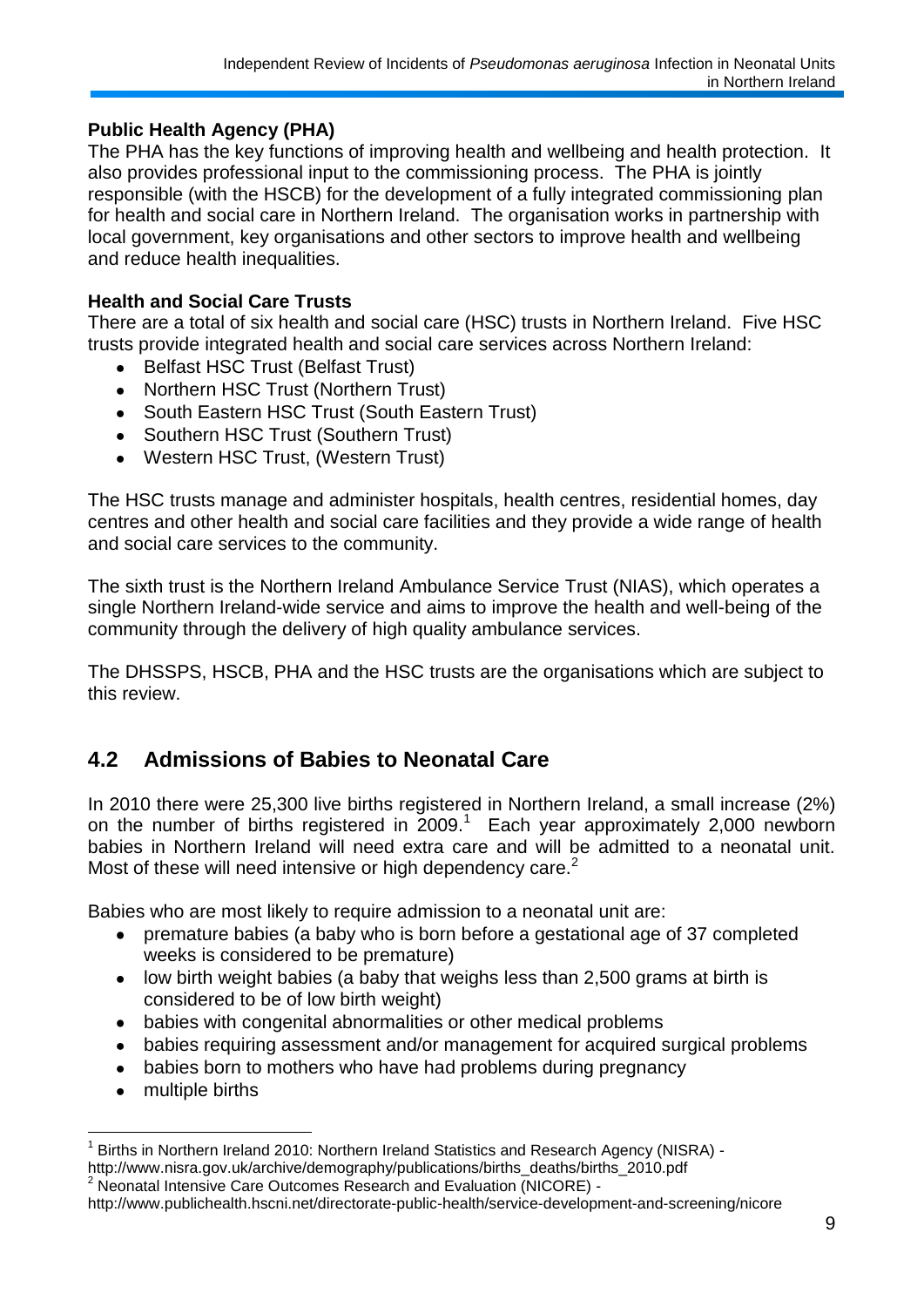Neonatal units in hospitals specialise in the care of those babies born early with low weight or who have a medical condition that requires specialised treatment.

One in nine babies born in the United Kingdom will spend at least a few days in a neonatal unit. Some babies may need breathing support or monitoring, some may have an infection and need antibiotics, and some may be suffering from other medical conditions. The length of a baby's stay may vary from days, to weeks or months, depending on their needs.

A premature baby can face many problems such as hypothermia, respiratory conditions and jaundice and they will be susceptible to infections.

In the unit, a baby may be attached to monitors and may have intravenous lines inserted. It may not be possible to hold the baby, or it may not be possible to do so for long.

High staff / patient ratios, specialised equipment and treatment make neonatal services a high cost, relatively low volume specialty. Daily, or even hourly fluctuations, in relatively small numbers of babies result in peaks and troughs of activity, which are much more marked than in higher volume services.

## **4.3 Provision of Neonatal Services in Northern Ireland**

#### **4.3.1 Levels of Care**

There are three levels of care in Northern Ireland, namely:

#### **Level 1: Neonatal Intensive Care (NIC)**

This care is provided for babies with the most complex problems who require constant supervision and monitoring and, usually, mechanical ventilation. Due to the possibility of acute deterioration, a trained doctor must always be available. Extremely immature infants all require intensive care and monitoring over the first weeks.

#### **Level 2: High Dependency Care (HDU)**

This care takes place in a neonatal unit and involves care for babies who need continuous monitoring, for example those who weigh less than 1,000 grams, or are receiving help with their breathing via continuous positive airway pressure (CPAP) or intravenous feeding, but who do not fulfil any of the requirements for intensive care. A trained doctor should be available.

### **Level 3: Special Care**

This care is provided for all other babies who could not reasonably be looked after at home by their mother. Babies receiving special care may need to have their breathing and heart rate monitored, be fed through a tube, supplied with extra oxygen or treated for jaundice. This category also includes babies who are recovering from more specialist treatment before they can be discharged. Special care which occurs alongside the mother is often called "transitional care" but takes place outside a neonatal unit, in a ward setting.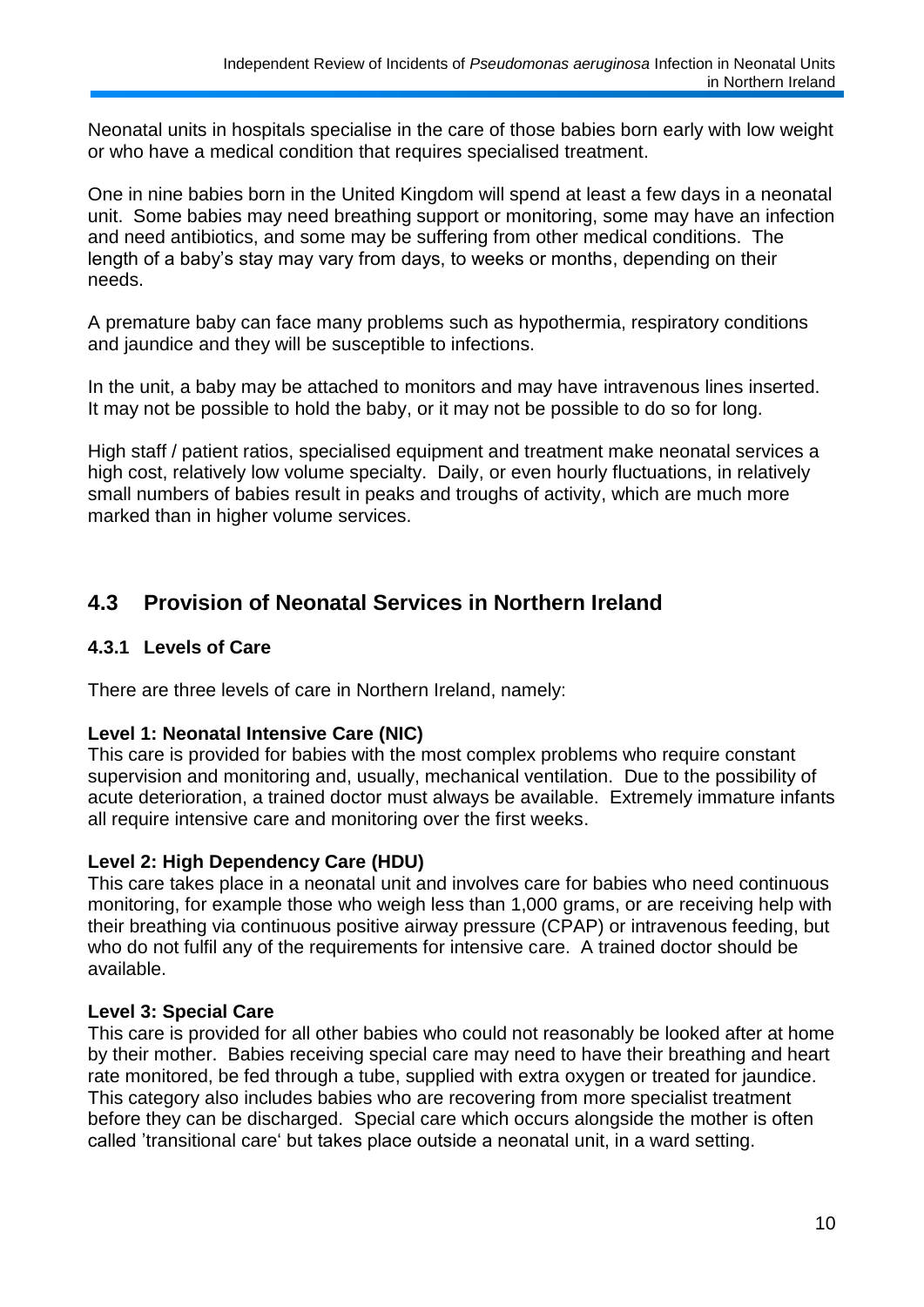## **4.3.2 Policy**

In June 2005 the Chief Medical Officer commissioned a paper in response to concerns that the existing neonatal service in Northern Ireland was unable to meet rising demand. A small project group was established to provide a robust baseline position for specialist neonatal services activity in Northern Ireland, and to inform future service planning, provision and development. The resulting paper was published in May 2006. $3$ 

The conclusions of the paper included:

- regarding nursing staff, Northern Ireland has a skilled and committed neonatal  $\bullet$ workforce but capacity to train an increased number of neonatal nurses was a priority to meet future service requirements;
- regarding medical staff, out of hours consultant medical cover for area neonatal  $\bullet$ units includes neonatologists, acute paediatricians and community paediatricians. This was concerning if very premature or extremely low birthweight babies were unable to access the regional unit for their initial care. Future cot configuration should take into account 24 hour medical staffing;
- babies born before 28 weeks gestation and weighing less than 1,000 grams should  $\bullet$ receive their initial care in the regional unit with 24 hour neonatal cover;
- once care in the regional unit is no longer required, transfer or repatriation of these  $\bullet$ babies should be considered to free up cots for other newborns requiring regional care;
- very low birthweight babies, (<1500gms) comprise around 1% of total births,  $\bullet$ account for almost a quarter (24%) of admissions and over half (54%) of total level 1 and 2 days. The impact of a few additional babies in this category would therefore have a disproportionately large effect on number of cot days, particularly in the regional unit;
- highest occupancy levels were in level 2 cots;  $\bullet$
- a regional transfer system was considered to be essential for units to fully function  $\bullet$ as a network;
- an effective managed clinical network for neonatal services would require full  $\bullet$ commitment from obstetricians, paediatricians and trust management; and
- patients and the public would require information and education about the purpose and functions of a managed clinical network and the implications this may have for the location of their care.

<sup>1</sup>  $3$  Position Paper on Specialist Neonatal Services in Northern Ireland (May 2006): http://www.dhsspsni.gov.uk/neonatalservicesinni.pdf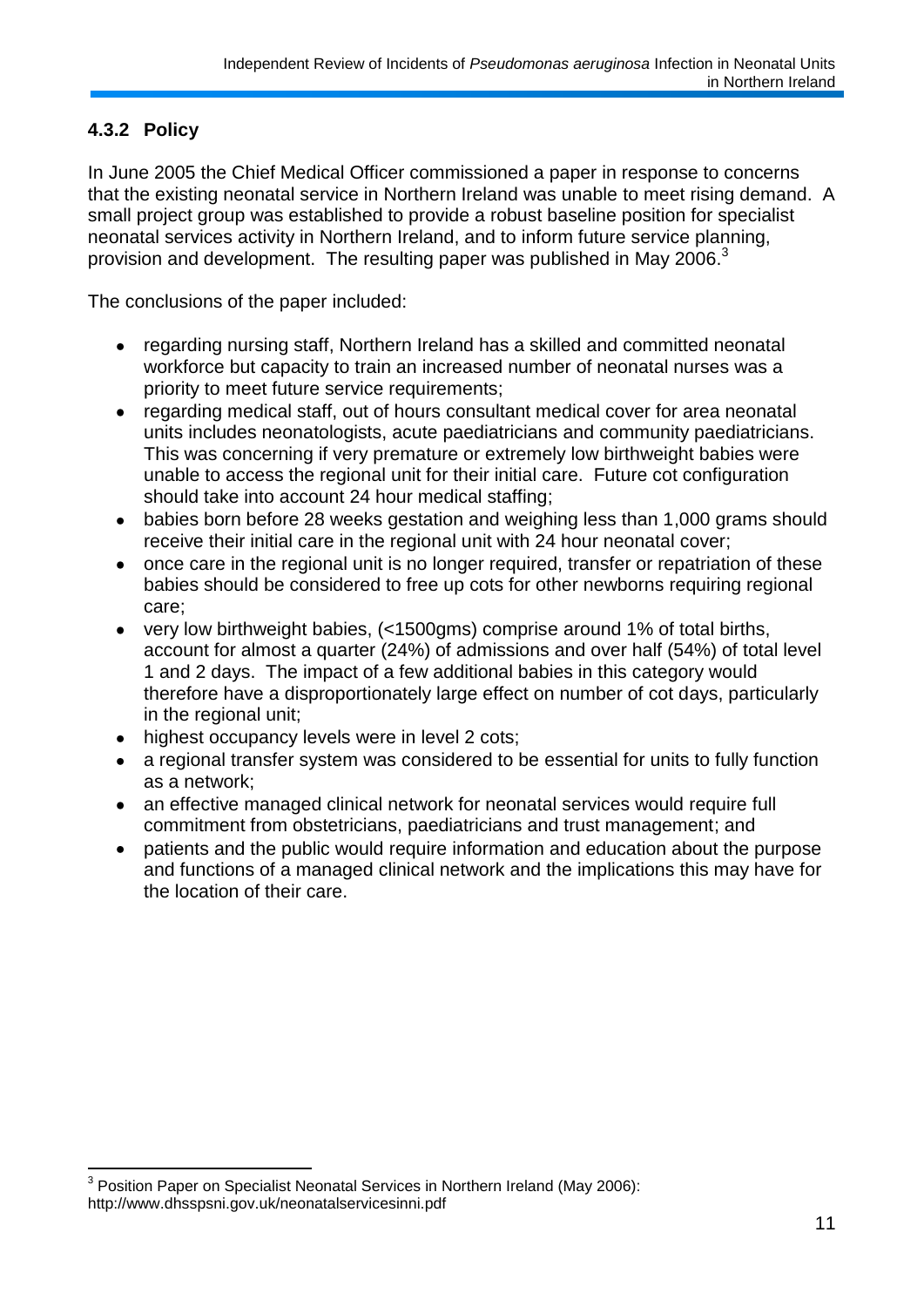### **4.3.3 Neonatal Care Settings in Northern Ireland**

Whilst there is an informal neonatal network in Northern Ireland, units are independent and autonomous. Neonatal services are provided by:

#### **One regional unit**

The Royal Jubilee Combined Neonatal Intensive Care and Special Care Baby Unit based at the Royal Jubilee Maternity Hospital in Belfast (Belfast Trust).

**Four area Neonatal Units** which provide neonatal intensive care, high dependency care and special care. They are:

- 1. Antrim Area Hospital in Antrim (Northern Trust)
- 2. The Ulster Hospital in Belfast (South Eastern Trust)
- 3. Craigavon Area Hospital in Craigavon (Southern Trust)
- 4. Altnagelvin Hospital in Londonderry (Western Trust)

There are also **two Neonatal Units providing special care (Level 3) (SCBUs)** at:

- 1. Daisy Hill Hospital in Newry (Southern Trust)
- 2. Erne Hospital in Enniskillen (Western Trust)

Causeway Hospital in Coleraine (Northern Trust) has paediatric services on site and can stabilise babies prior to transfer to another unit.



**Figure 4(b): Map of Neonatal Units in Northern Ireland (Number of Cots in Brackets)**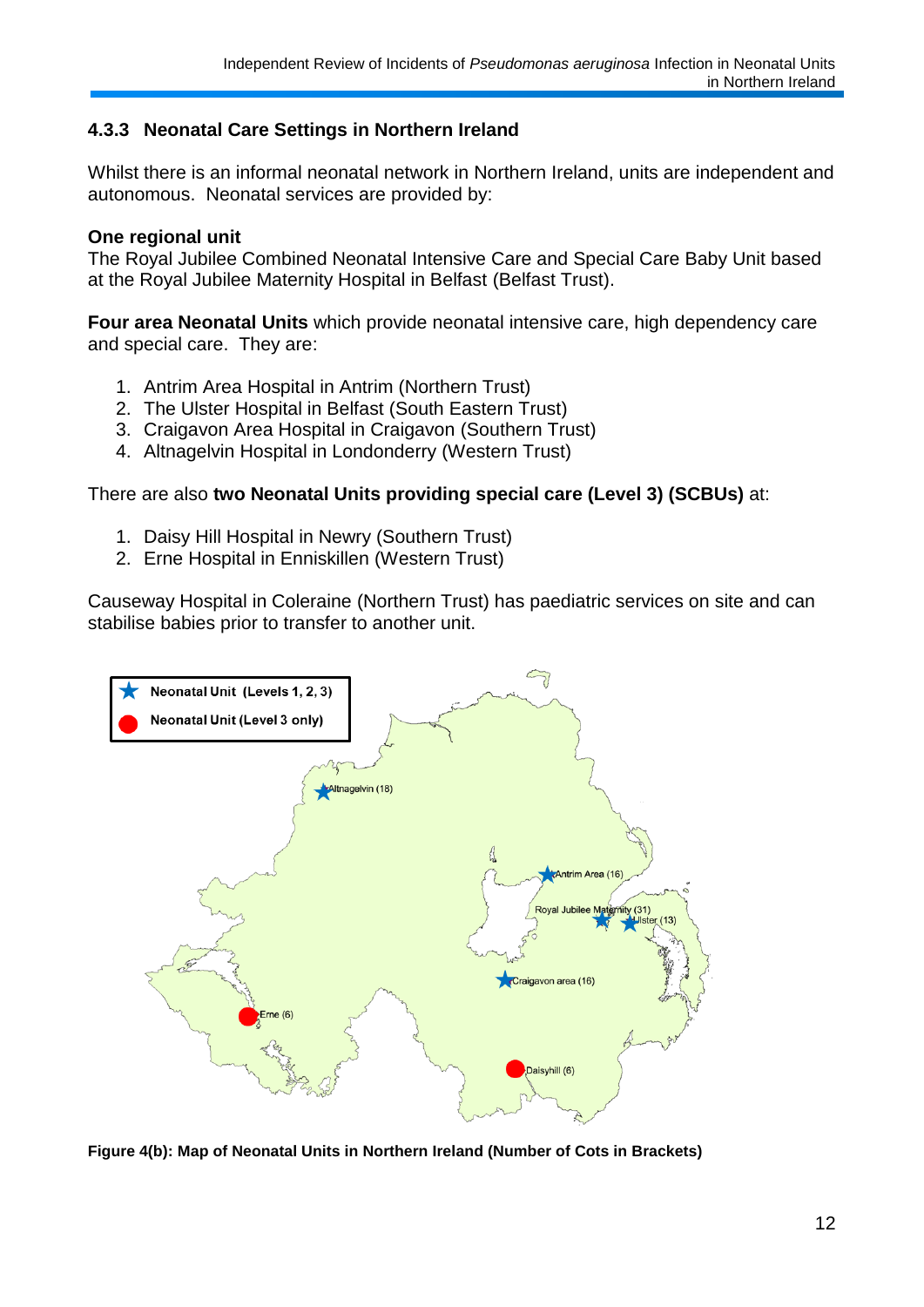#### **Belfast Trust: The Regional Unit (Royal Jubilee Maternity Service (RJMS))**

This is a combined neonatal and special care baby unit. It is based in the Royal Jubilee Maternity Hospital and is located on the Royal Group of Hospitals site in Belfast. It was constructed in 1934, with two major extensions added (circa 1960/1970) and provides the entire range of pre and post-natal maternity services. The neonatal unit incorporating NICU is located within the main block.

The NICU was opened in December 1993 with a large intensive care room (ICU) and three rooms with four cots. This unit is funded for 9 level 1 cots, 7 level 2 and 15 level 3.

In February 2000, the Royal Jubilee NICU amalgamated with Royal Maternity neonatal unit, and cots increased to 31 with an additional two rooms in the new special care area, Rooms 1 and 2. In 2006, due to an infection, the unit was repainted, vaporised and clinical units built beside each incubator space in ICU.

Some refurbishment has taken place since August 2011:

- 19 August 12 September 2011 the floor in ICU was replaced, central units were replaced, and wash hand basins with sensor taps were installed.
- 20 September 4 October 2011: the floors in the main corridor and rooms 5a, 5b  $\bullet$ and 5c were replaced, as well as wash hand basins and sensor taps installed.
- 20 January 2012 6 February 2012 the ICU was again refurbished, with central  $\bullet$ panel"s new sinks and sensor taps with ultra violet (UV) point of use (POU) devices.
- $\bullet$ 8 February 2012 – present: rooms 5a, 5b and 5c are having new panels, new sinks and sensor taps with UV POU devices installed.

### **Northern Trust: Antrim Hospital Neonatal Unit**

Antrim Area Hospital which included a Neonatal Unit was opened in 1994.

The unit consists of 16 cots, six of which are intensive care cots, two sets of four nursery cots and two single isolation cots.

### **South Eastern Trust: Ulster Hospital Neonatal Unit**

This NICU opened in 2007 as part of the new maternity building. It consists of two clinical areas:

- ICU/HDU area with five cots, and
- SCBU area with 10 cots

In addition, there is a side room where a baby may be stabilised prior to transfer to another unit when no other space is available or for a baby requiring palliative care.

The trust is currently only funded to have 13 cots (two Level 1, two Level 2, and nine Level 3). However, the physical space allows for 15 cots and this provides the flexibility to respond to regional demands. This has staffing and equipment resource consequences.

There are two ensuite parent bedrooms, a kitchenette, administrative space, two store rooms, two utility rooms, a test room, a staff toilet and staff room. There have been no extensions or refurbishments since the unit opened.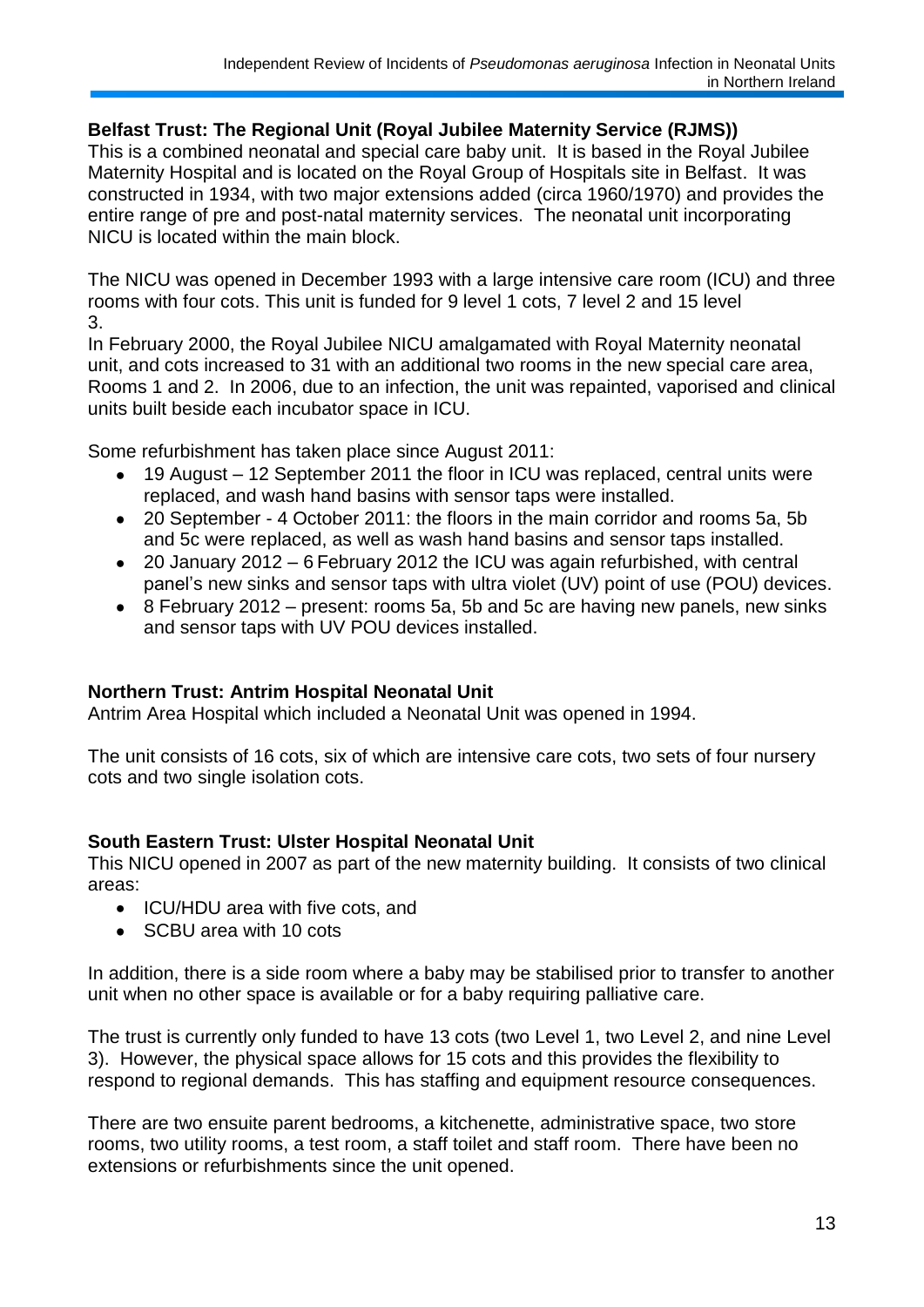#### **Southern Trust: Craigavon Hospital Neonatal Unit**

This unit opened in 1972, with facilities for 28 special care cots.

Following a refurbishment programme in the early 1980s the piped air and oxygen supply to the unit was upgraded to facilitate an increasing number of admitted neonates who required more intensive respiratory support. Over the next decade there was a gradual reduction in the number of cots as instrumental deliveries and all caesarean section infants were no longer routinely admitted to the neonatal unit.

In 1987, the unit was formally upgraded to an intensive care unit with the introduction of an infant ventilator. In 2005 cot capacity was 14 (two intensive care level 1, four high dependency level 2 and eight special care level 3 cots). In 2006, in response to an increasing number of infants requiring intensive care, the intensive care nursery was refurbished and an additional level 1 intensive care cot was provided. Cot capacity was now 15 (three intensive care level 1, four high dependency level 2 and eight special care level 3 cots).

A further review of service took place in 2009 driven by increased demand from the southern area population and an increased birth rate at the hospital, creating pressures on maternity services. Alongside this came the introduction of a new service model for neonatology which would provide measures to alleviate pressures on cots in relation to level 3 care. An additional level 3 cot was introduced and plans put in place to provide two additional transitional care cots. The additional level 3 cot was opened in March 2011. Cot capacity increased to 16 (three level 1 intensive care cots, four high dependency level 2 cots and nine special care level 3 cots.) Health care assistants are currently completing a training programme to gain QCF level 3 accreditation and, on completion, transitional care cots on both the Craigavon and Daisy Hill sites will open.

In 2011, the reorganisation of facilities within the unit resulted in the creation of a dedicated isolation facility which could accommodate a level 1, 2 or 3 infant. An existing nursery was also upgraded. The new service model for neonatology within the Southern Trust, supporting the introduction of the concept of transitional care, created two family rooms to allow infants who were within 24-48 hours of discharge to be nursed in these rooms with their parents under the supervision of neonatal staff.

Current capacity remains at 16 cots (three intensive care level 1, four high dependency level 2 and nine special care level 3 cots). When transitional care is introduced April 2012 onwards, cot capacity will be 18 (three intensive care, four high dependency and 11 special care cots, two of which will be utilised as transitional care cots).

#### **Southern Trust: Daisy Hill Neonatal Unit providing Level 3 Care**

This Neonatal Unit has been operational since the hospital was opened in 1981. The cot capacity is for six special care infants. The unit will admit and stabilise level 1 and level 2 infants prior to transfer.

The unit underwent a refurbishment in 2010, resulting in a change in the designation of one of the level 3 cots to be used flexibly as a level 2 cot approximately 25% of the time and provision of one additional transitional care cot. In addition, a separate isolation room was created along with enhanced facilities for parents.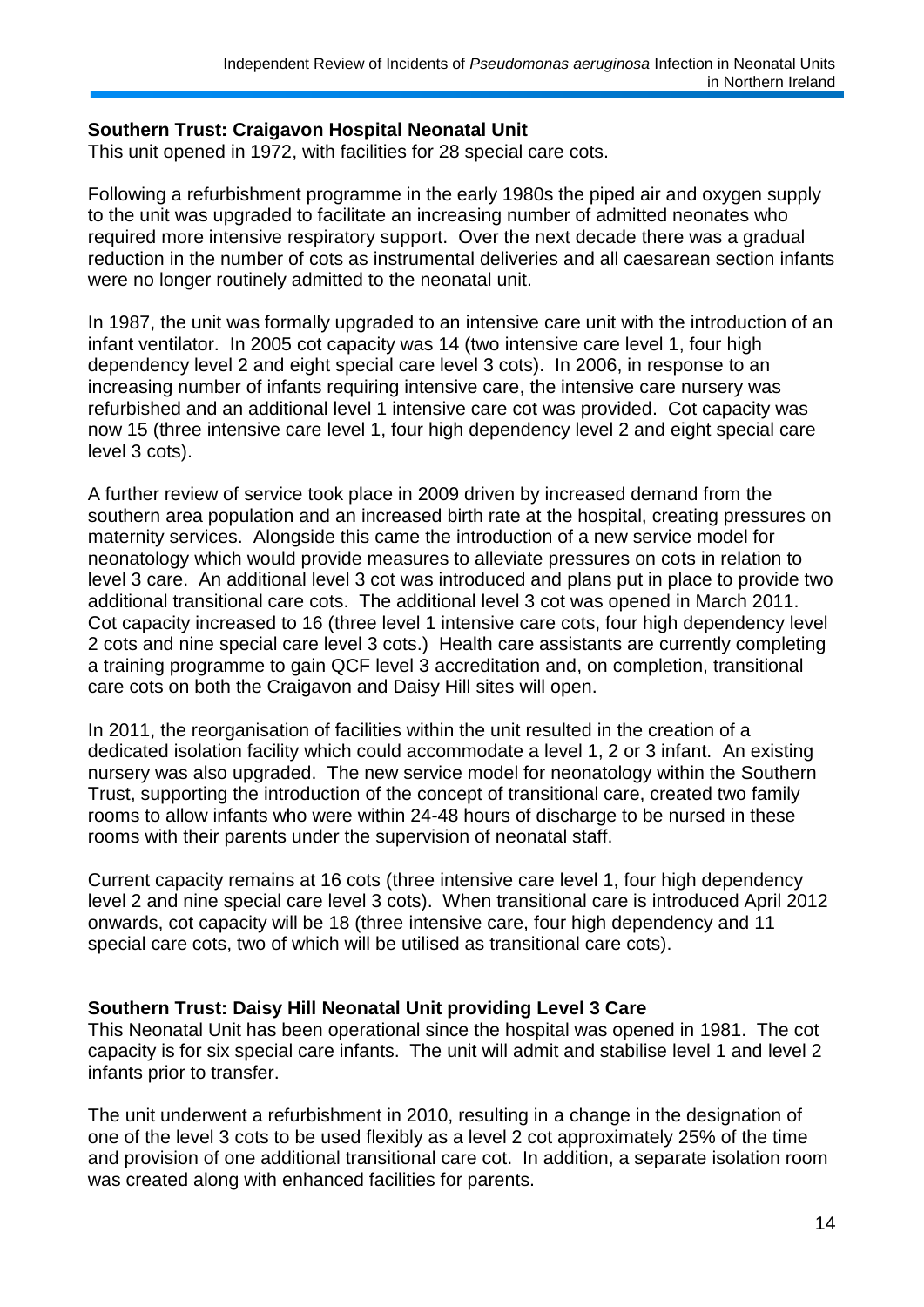Health care assistants are currently completing a training programme to gain QCF level 3 accreditation and, upon completion, the transitional care cot will open.

#### **Western Trust: Altnagelvin Neonatal Unit**

At present, the Neonatal Unit at Altnagelvin is an 18 cot unit. This unit has been in existence since the 1960"s since the hospital was built.

The unit has been refurbished on several occasions during this time and moved to new premises in February 2009, where it is now situated in the south wing, Altnagelvin Hospital. There are 5 areas:

- $\bullet$  ICU
- High dependency
- Special care
- Two single isolation rooms

#### **Western Trust: Erne Neonatal Unit providing Level 3 Care**

The Neonatal Unit at the Erne Hospital in Enniskillen was established in October 1994 and has always had a capacity of six cots.

This unit will be moving to South West Acute Hospital, Enniskillen, in June 2012.

### **4.4 Activity Levels**

#### **Numbers of Cots**

There are 106 cots across Northern Ireland. Figure 4(c) outlines the number of cots by level in each Neonatal Unit across the five trust areas.

| <b>TRUST</b> | <b>BELFAST</b>          | <b>NORTHERN</b> | <b>SOUTH</b><br><b>EASTERN</b> | <b>SOUTHERN</b> |            | <b>WESTERN</b>     |             | <b>NORTHERN</b><br><b>IRELAND</b> |
|--------------|-------------------------|-----------------|--------------------------------|-----------------|------------|--------------------|-------------|-----------------------------------|
| <b>UNIT</b>  | Royal<br><b>Jubilee</b> | Antrim          | <b>Ulster</b>                  | Craigavon       | Daisy Hill | <b>Altnagelvin</b> | <b>Erne</b> | <b>TOTAL</b>                      |
| Level 1      | 9                       | 4               | 2                              | 3               | 0          | 3                  | 0           | 21                                |
| Level 2      |                         | 2               | 2                              | 4               | 0          | 6                  | 0           | 21                                |
| Level 3      | 15                      | 10              | 9                              | 9               | 6          | 9                  | 6           | 64                                |
| <b>TOTAL</b> | 31                      | 16              | 13                             | 16              | 6          | 18                 | 6           | 106                               |

**Figure 4(c): Number of Cots by Level across Northern Ireland. Source: Information provided by HSC Trusts (February 2012)**

In Altnagelvin, 0.5 cots at Level 1 are funded by HSE, Republic of Ireland for transfers from Letterkenny General Hospital, County Donegal.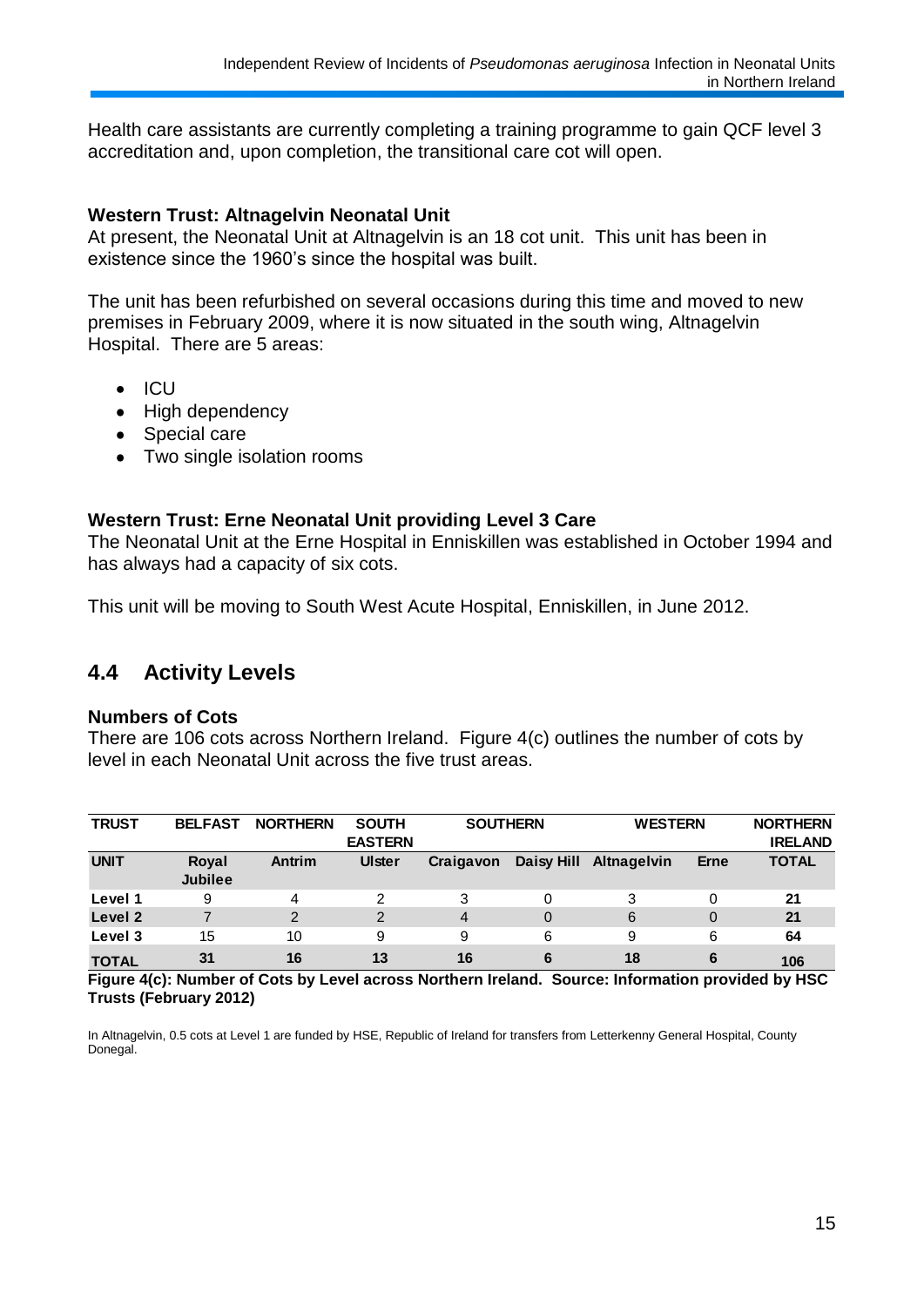#### **Numbers of Admissions**

Figure 4(d) shows the numbers of admissions by level of cots across Northern Ireland between September 2010 and January 2012 inclusive.

| <b>TRUST</b>                 | <b>BELFAST</b>          | <b>NORTHERN</b> | <b>SOUTH</b><br><b>EASTERN</b> | <b>SOUTHERN</b> |                   | <b>WESTERN</b>                                                                                |             |              | <b>NORTHERN IRELAND</b>            |
|------------------------------|-------------------------|-----------------|--------------------------------|-----------------|-------------------|-----------------------------------------------------------------------------------------------|-------------|--------------|------------------------------------|
| <b>UNIT</b>                  | Royal<br><b>Jubilee</b> | Antrim          | Ulster                         | Craigavon       | <b>Daisy Hill</b> | <b>Altnagelvin</b>                                                                            | <b>Erne</b> | <b>TOTAL</b> | <b>AVERAGE</b><br><b>PER MONTH</b> |
| Level 1                      | 422                     | 191             | 139                            | 250             | 28                | 137                                                                                           | 39          | 1206         | 70.94                              |
| Level 2                      | 242                     | 74              | 215                            | 59              | 10                | 129                                                                                           | 12          | 741          | 43.59                              |
| Level 3                      | 111                     | 127             | 132                            | 169             | 163               | 165                                                                                           | 129         | 996          | 58.59                              |
| <b>TOTAL</b>                 | 775                     | 392             | 486                            | 478             | 201               | 431                                                                                           | 180         | 2943         | 173.12                             |
| <b>AVERAGE</b><br><b>PER</b> |                         |                 |                                |                 |                   |                                                                                               |             |              |                                    |
| <b>MONTH</b>                 | 45.59                   | 23.06           | 28.59                          | 28.12           | 11.82             | 25.35                                                                                         | 10.59       | 173.12       |                                    |
|                              |                         |                 |                                |                 |                   | Eigure A(d): Numbers of Admissions by Loyal of Cots serses Nerthern Ireland between Centember |             |              |                                    |

**Figure 4(d): Numbers of Admissions by Level of Cots across Northern Ireland between September 2010 and January 2012 inclusive. Source: Information provided by HSC Trusts (February 2012)**

In Craigavon and Daisy Hill, admissions are based on new admissions (including transfers in from other sites) within the month and excludes babies already occupying a cot as at the last day of the previous month end. The level is based on the level on admission date.

#### **Occupancy Rates**

**Figure 4(e)** shows the occupancy rates (as a percentage) by level of cot across Northern Ireland between September 2010 and January 2012.

| <b>TRUST</b> | <b>BELFAST</b> | <b>NORTHERN</b> | <b>SOUTH</b>   | <b>SOUTHERN</b> |            | <b>WESTERN</b>     |       | <b>NORTHERN</b> |
|--------------|----------------|-----------------|----------------|-----------------|------------|--------------------|-------|-----------------|
|              |                |                 | <b>EASTERN</b> |                 |            |                    |       | <b>IRELAND</b>  |
| <b>UNIT</b>  | Royal          | <b>Antrim</b>   | <b>Ulster</b>  | Craigavon       | Daisy Hill | <b>Altnagelvin</b> | Erne  | <b>AVERAGE</b>  |
|              | <b>Jubilee</b> |                 |                |                 |            |                    |       |                 |
| Level 1      | 78.86          | 47.18           | 39.24          | 61.24           | 0.00       | 62.06              | 0.00  | 57.71           |
| Level 2      | 101.13         | 96.35           | 116.12         | 54.59           | 0.00       | 48.94              | 0.00  | 83.43           |
| Level 3      | 68.72          | 101.74          | 93.53          | 89.65           | 63.06      | 72.88              | 60.35 | 78.56           |

**Figure 4(e): Occupancy Percentage Rates by Level of Cots across Northern Ireland between September 2010 and January 2012 inclusive. Source: Information provided by HSC Trusts (February 2012)**

In Erne the Unit cares for babies at Level 3. Babies at Levels 1 and 2 are stabilised and transferred out unless they only require that level for 28-48 hours.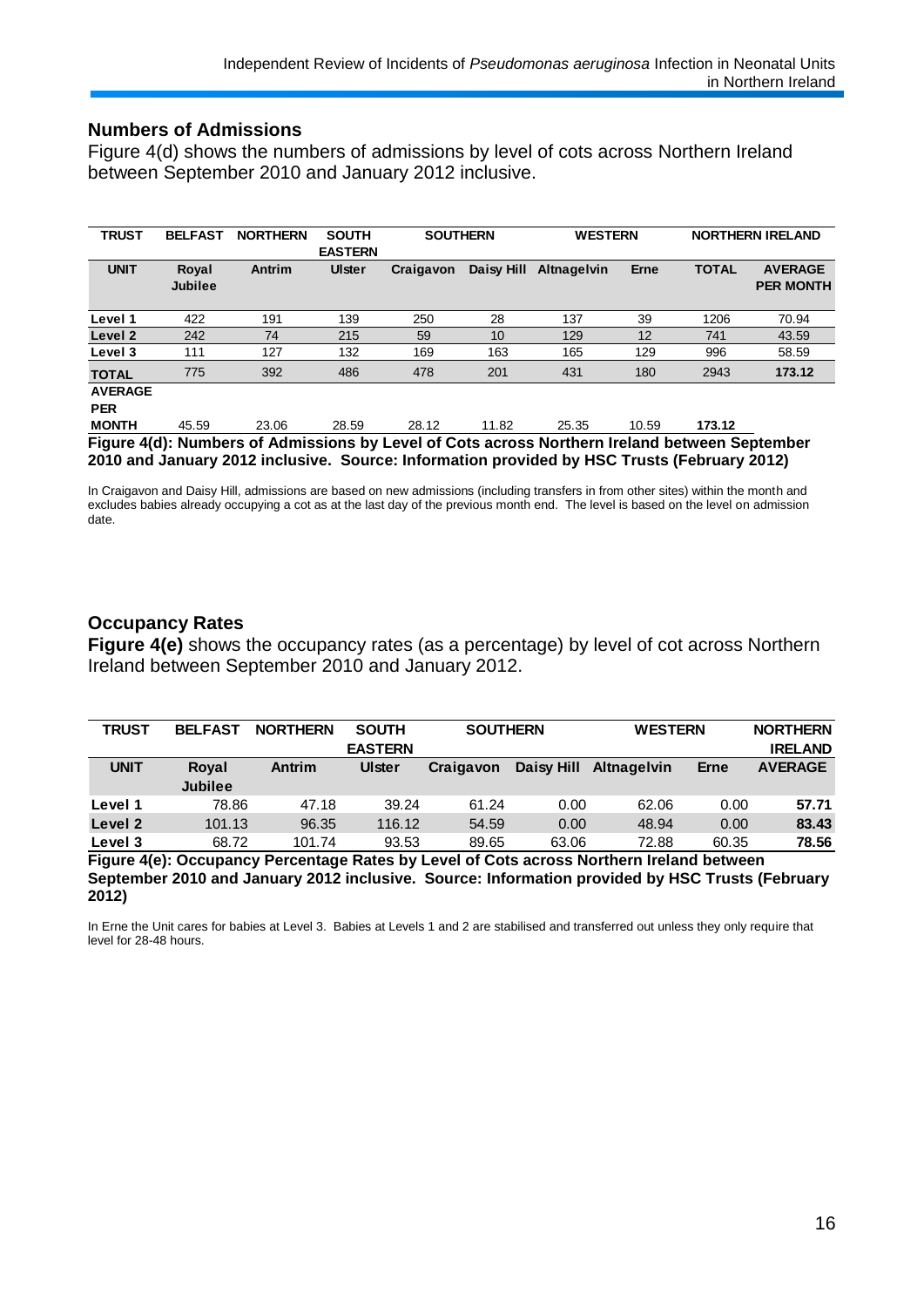#### **Occupancy Rates**

**Figures 4(f), 4(g) and 4 (h)** show the occupancy rates (as a percentage) for Levels 1, 2 and 3 cots across Northern Ireland between September 2010 and January 2012.

Units can use cots flexibly, particularly between Levels 1 and 2.

| <b>MONTH</b>  | <b>LEVEL 1</b>                     |                    |                                   |                       |                        |  |  |
|---------------|------------------------------------|--------------------|-----------------------------------|-----------------------|------------------------|--|--|
|               | <b>Belfast</b><br>Royal<br>Jubilee | Northern<br>Antrim | South<br>Eastern<br><b>Ulster</b> | Southern<br>Craigavon | Western<br>Altnagelvin |  |  |
| Sep-10        | 70.00%                             | 50.80%             | 35.00%                            | 40.00%                | 45.00%                 |  |  |
| <b>Oct-10</b> | 139.70%                            | 54.00%             | 13.00%                            | 52.00%                | 66.00%                 |  |  |
| <b>Nov-10</b> | 81.40%                             | 32.50%             | 30.00%                            | 54.00%                | 31.00%                 |  |  |
| Dec-10        | 95.60%                             | 58.00%             | 37.00%                            | 57.00%                | 68.00%                 |  |  |
| <b>Jan-11</b> | 96.70%                             | 46.70%             | 11.00%                            | 38.00%                | 49.00%                 |  |  |
| Feb-11        | 72.20%                             | 28.60%             | 16.00%                            | 44.00%                | 56.00%                 |  |  |
| Mar-11        | 61.20%                             | 29.80%             | 18.00%                            | 84.00%                | 65.00%                 |  |  |
| Apr-11        | 54.85%                             | 54.00%             | 53.00%                            | 49.00%                | 53.00%                 |  |  |
| May-11        | 66.60%                             | 49.20%             | 45.00%                            | 24.00%                | 32.00%                 |  |  |
| <b>Jun-11</b> | 46.20%                             | 23.30%             | 35.00%                            | 50.00%                | 54.00%                 |  |  |
| $Jul-11$      | 67.30%                             | 69.30%             | 37.00%                            | 63.00%                | 34.00%                 |  |  |
| Aug-11        | 76.70%                             | 27.40%             | 39.00%                            | 92.00%                | 12.00%                 |  |  |
| Sep-11        | 65.90%                             | 50.80%             | 55.00%                            | 91.00%                | 81.00%                 |  |  |
| Oct-11        | 100.00%                            | 79.80%             | 61.00%                            | 29.00%                | 80.00%                 |  |  |
| <b>Nov-11</b> | 82.20%                             | 55.00%             | 37.00%                            | 73.00%                | 127.00%                |  |  |
| Dec-11        | 77.40%                             | 31.50%             | 61.00%                            | 73.00%                | 96.00%                 |  |  |
| Jan-12        | 86.70%                             | 61.30%             | 84.00%                            | <b>128.00%</b>        | 106.00%                |  |  |

**Figure 4(f): Occupancy Rates (%) by Level 1 Cot across Northern Ireland in 2011. Source: Information provided by HSC Trusts (February 2012)**



**BELFAST TRUST:** Notes. This information is an indicator and should be used indicatively only. When patients have not been discharged on the system i.e. a cot is apparently occupied by two patients at the one time. In specific regard to NICU there could also be issues in relation to the transfer between categories of levels of care i.e. there is quite a bit of transfer of babies between cots of differing levels of care which would exacerbate the issue.

**SOUTHERN TRUST: CRAIGAVON** Notes: % Occupancy Rate = Occupied Cots for each day in Month \ Available Cots by each day in Month. % Occupancy is a snapshot daily position as per completion of Neo-natal proforma (9am)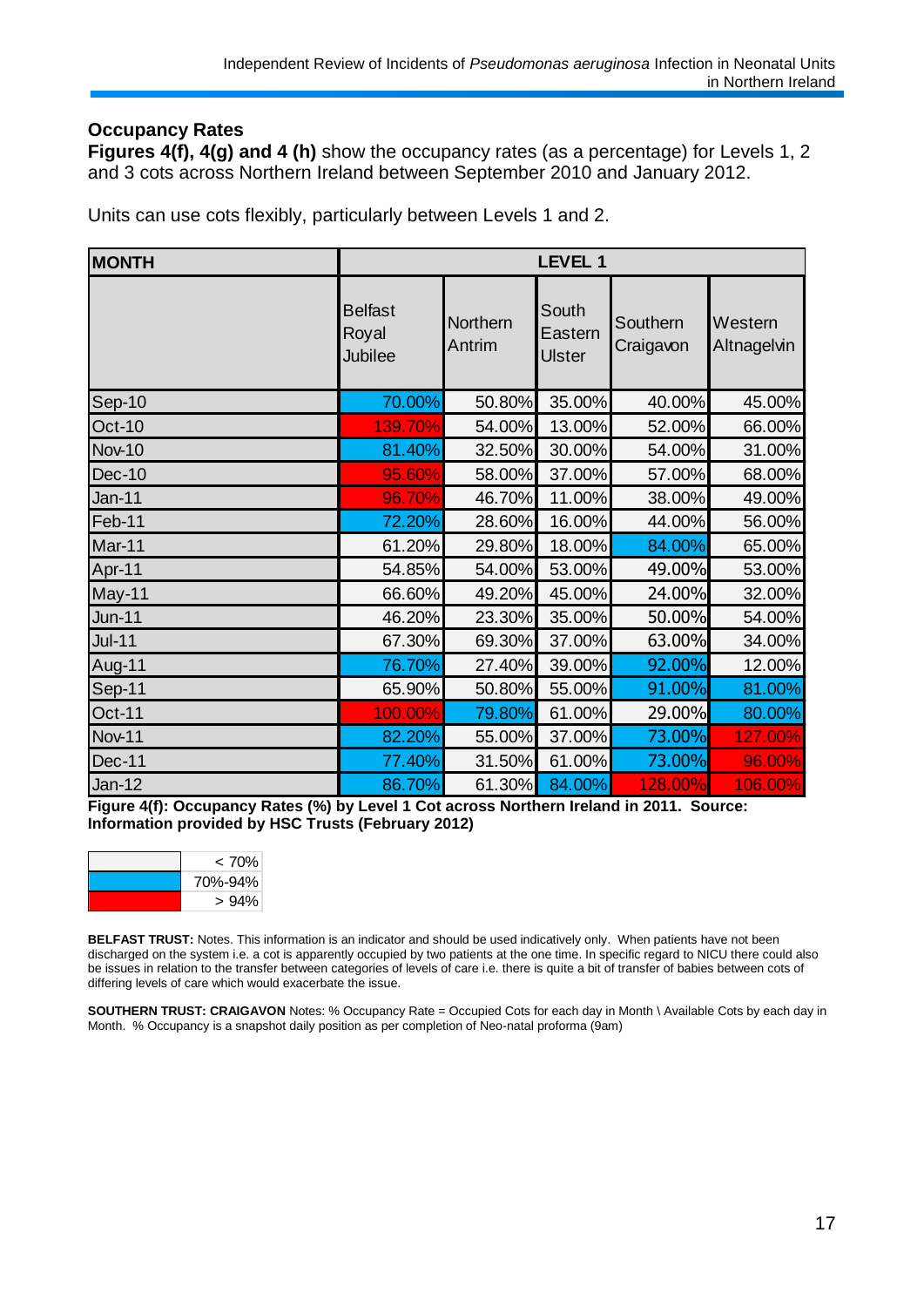| <b>MONTH</b>  | <b>LEVEL 2</b>                            |                    |                                   |                       |                        |  |  |
|---------------|-------------------------------------------|--------------------|-----------------------------------|-----------------------|------------------------|--|--|
|               | <b>Belfast</b><br>Royal<br><b>Jubilee</b> | Northern<br>Antrim | South<br>Eastern<br><b>Ulster</b> | Southern<br>Craigavon | Western<br>Altnagelvin |  |  |
| Sep-10        | 130.90%                                   | 103.30%            | 162%                              | 53%                   | 55%                    |  |  |
| Oct-10        | 147.60%                                   | 66.10%             | 187%                              | 58%                   | 73%                    |  |  |
| <b>Nov-10</b> | 130.90%                                   | 126.60%            | 112%                              | 52%                   | 49%                    |  |  |
| Dec-10        | 121.60%                                   | 88.70%             | 103%                              | 81%                   | 55%                    |  |  |
| <b>Jan-11</b> | 121.10%                                   | 154.80%            | 126%                              | 62%                   | 54%                    |  |  |
| Feb-11        | 95.90%                                    | 114.30%            | 104%                              | 85%                   | 40%                    |  |  |
| Mar-11        | 89.40%                                    | 87%                | 76%                               | 48%                   | 43%                    |  |  |
| Apr-11        | 90%                                       | 108.30%            | 123%                              | 66%                   | 78%                    |  |  |
| May-11        | 104.60%                                   | 106.40%            | 74%                               | 44%                   | 48%                    |  |  |
| <b>Jun-11</b> | 65.70%                                    | 38.30%             | 143%                              | 56%                   | 32%                    |  |  |
| $Jul-11$      | 82%                                       | 61.30%             | 74%                               | 21%                   | 61%                    |  |  |
| Aug-11        | 93%                                       | 74.20%             | 123%                              | 48%                   | 26%                    |  |  |
| Sep-11        | 74.70%                                    | 65%                | 72%                               | 61%                   | 47%                    |  |  |
| Oct-11        | 83.40%                                    | 96.80%             | 76%                               | 27%                   | 51%                    |  |  |
| <b>Nov-11</b> | 117.60%                                   | 156.60%            | 140%                              | 55%                   | 25%                    |  |  |
| Dec-11        | 77.80%                                    | 91.90%             | 92%                               | 33%                   | 46%                    |  |  |
| <b>Jan-12</b> | 93%                                       | 98.40%             | 187%                              | 78%                   | 49%                    |  |  |

**Figure 4(g): Occupancy Rates (%) by Level 2 Cot across Northern Ireland in 2011. Source: Information provided by HSC Trusts (February 2012)**

| < 70%   |
|---------|
| 70%-94% |
| >94%    |

**BELFAST TRUST:** Notes. This information is an indicator and should be used indicatively only. When patients have not been discharged on the system i.e. a cot is apparently occupied by two patients at the one time. In specific regard to NICU there could also be issues in relation to the transfer between categories of levels of care i.e. there is quite a bit of transfer of babies between cots of differing levels of care which would exacerbate the issue.

**SOUTHERN TRUST: CRAIGAVON** Notes: % Occupancy Rate = Occupied Cots for each day in Month \ Available Cots by each day in Month. % Occupancy is a snapshot daily position as per completion of Neo-natal proforma (9am)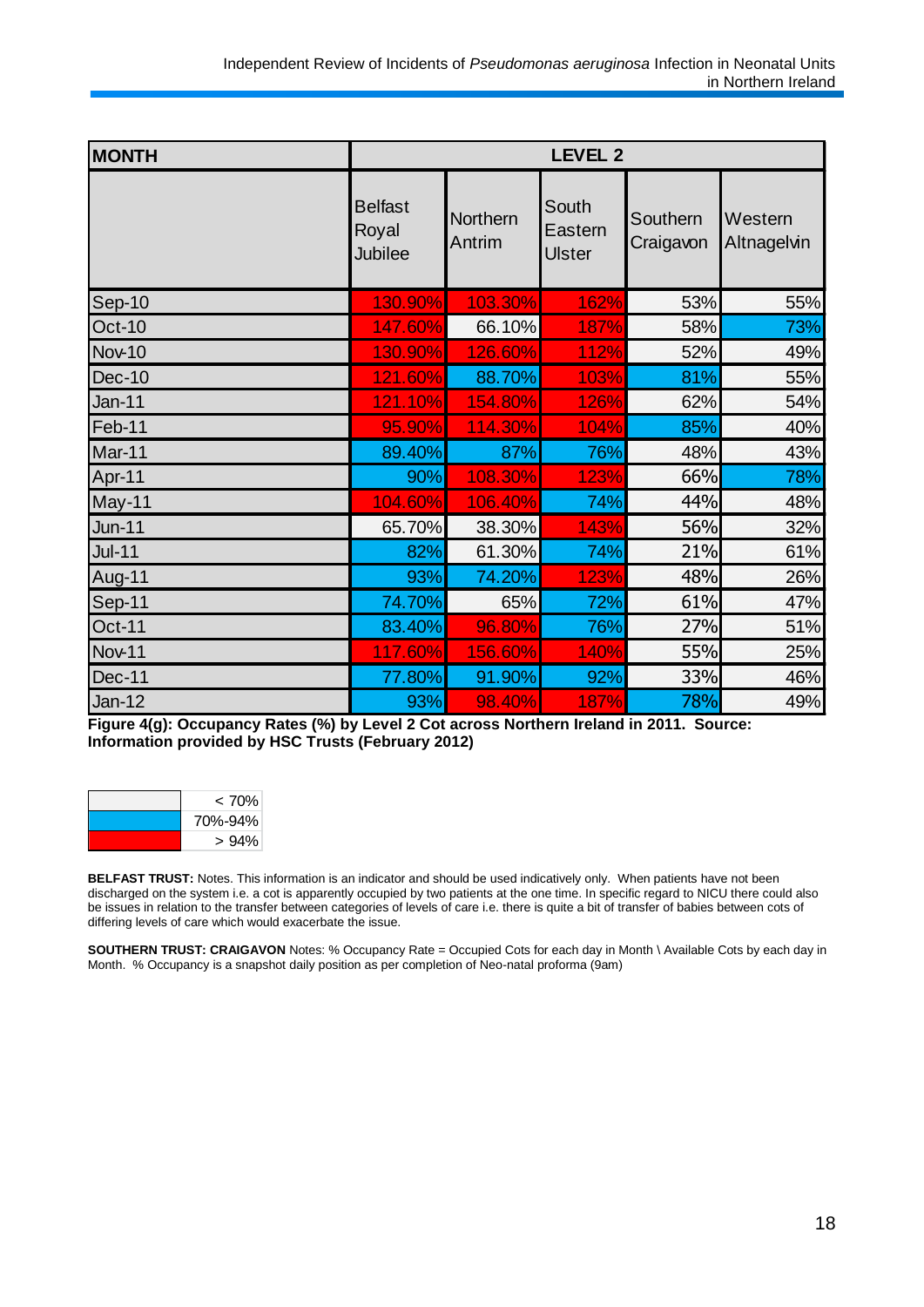| <b>MONTH</b>  | LEVEL <sub>3</sub>                 |                    |                                   |                       |                        |                        |                 |
|---------------|------------------------------------|--------------------|-----------------------------------|-----------------------|------------------------|------------------------|-----------------|
|               | <b>Belfast</b><br>Royal<br>Jubilee | Northern<br>Antrim | South<br>Eastern<br><b>Ulster</b> | Southern<br>Craigavon | Southern<br>Daisy Hill | Western<br>Altnagelvin | Western<br>Erne |
| Sep-10        | 65.10%                             | 104.60%            | 101%                              | 98%                   | 69%                    | 77%                    | 58%             |
| Oct-10        | 27%                                | 117.40%            | 98%                               | 98%                   | 44%                    | 81%                    | 77%             |
| <b>Nov-10</b> | 56.40%                             | 98.30%             | 109%                              | 105%                  | 47%                    | 68%                    | 43%             |
| Dec-10        | 50.10%                             | 87.40%             | 116%                              | 90%                   | 49%                    | 79%                    | 83%             |
| <b>Jan-11</b> | 71.80%                             | 79.70%             | 107%                              | 124%                  | 77%                    | 85%                    | 65%             |
| Feb-11        | 88.50%                             | 105.70%            | 95%                               | 115%                  | 71%                    | 65%                    | 68%             |
| Mar-11        | 88.30%                             | 114.80%            | 105%                              | 124%                  | 90%                    | 70%                    | 75%             |
| Apr-11        | 78.40%                             | 106.30%            | 79%                               | 106%                  | 67%                    | 70%                    | 43%             |
| May-11        | 50.10%                             | 103.50%            | 102%                              | 71%                   | 85%                    | 86%                    | 26%             |
| $Jun-11$      | 67.10%                             | 83.30%             | 70%                               | 85%                   | 75%                    | 100%                   | 23%             |
| $Jul-11$      | 74.40%                             | 83.50%             | 84%                               | 84%                   | 53%                    | 49%                    | 86%             |
| Aug-11        | 65.80%                             | 115.20%            | 96%                               | 52%                   | 78%                    | 97%                    | 41%             |
| Sep-11        | 63.30%                             | 113%               | 74%                               | 81%                   | 49%                    | 84%                    | 79%             |
| Oct-11        | 72.20%                             | 92.60%             | 61%                               | 80%                   | 56%                    | 67%                    | 37%             |
| Nov-11        | 81.10%                             | 92.30%             | 92%                               | 71%                   | 49%                    | 49%                    | 78%             |
| Dec-11        | 96.10%                             | 122.60%            | 103%                              | 88%                   | 72%                    | 63%                    | 71%             |
| $Jan-12$      | 72.60%                             | 109.40%            | 98%                               | 52%                   | 41%                    | 49%                    | 73%             |

**Figure 4(h): Occupancy Rates (%) by Level 3 Cot across Northern Ireland in 2011. Source: Information provided by HSC Trusts (February 2012)**

| < 70%   |
|---------|
| 70%-94% |
| >94%    |

**BELFAST TRUST:** Notes. This information is an indicator and should be used indicatively only. When patients have not been discharged on the system i.e. a cot is apparently occupied by two patients at the one time. In specific regard to NICU there could also be issues in relation to the transfer between categories of levels of care i.e. there is quite a bit of transfer of babies between cots of differing levels of care which would exacerbate the issue.

**SOUTHERN TRUST: CRAIGAVON** Notes: % Occupancy Rate = Occupied Cots for each day in Month \ Available Cots by each day in Month. % Occupancy is a snapshot daily position as per completion of Neo-natal proforma (9am)

**SOUTHERN - DAISY HILL:** % Occupancy is a snapshot daily position as per completion of Neo-natal pro-forma (9am). Total % Occupancy is different to Level 3 % Occupancy. The Total % includes cots occupied by Level 1 \ 2 babies, but there is no formal allocation of Level 1 \ 2cots.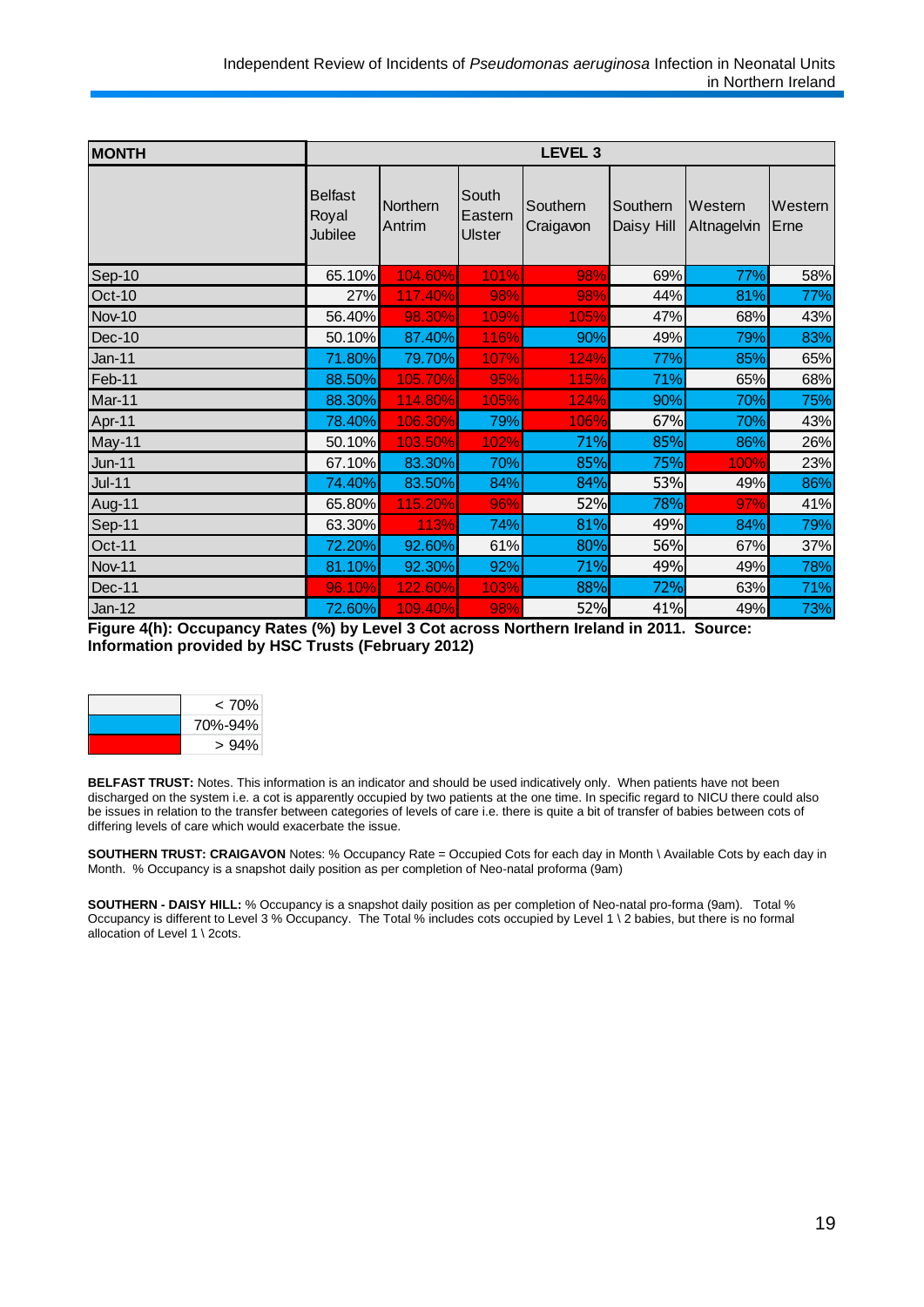# **4.5 Transfer Service**

The neonatal transfer service is known as CONNECT and was established in October 2010. It operates from 09:00 until 18:00 hours Monday to Friday. After 18:00 hours, the sending hospital will contact the Northern Ireland Ambulance Service (NIAS) and the sending hospital will send their own staff to accompany the baby.

The CONNECT service also operates on Saturday and Sunday mornings (five hours) when it is nurse led. It is funded for 60 hours per week, for nursing and 40 hours per week registrar time. A 0.5 WTE Medical Consultant directs the service,

A medical consultant directs the service which is a joint neonatal and paediatric service.

CONNECT has its own dedicated ambulance and is part of the Northern Ireland Ambulance Service (NIAS) capital replacement programme. The service has its own incubator which the nursing staff are responsible for cleaning and there is a cleaning policy in place. According to IPCN staff in the Belfast Trust and the Southern Trust this was in place but needed to be updated. There is also a private ambulance service Aeromedics, which is used primarily by the Western Trust.

The CONNECT team has medical consultant and registrar input, as well as nursing input. The Co-ordinator is a nurse.

Approximately 560 babies have been transferred up until December 2011 (approx 40 transfers per month). The transfers include both planned and unplanned with back transfers (transfer back to originating hospital) of babies usually scheduled for Saturdays and Sundays. Many transfers (perhaps up to 200) are on site transfers from RJMS to other RVH sites such as the imaging centre or RBHSC.

The service provides training and study days for the region.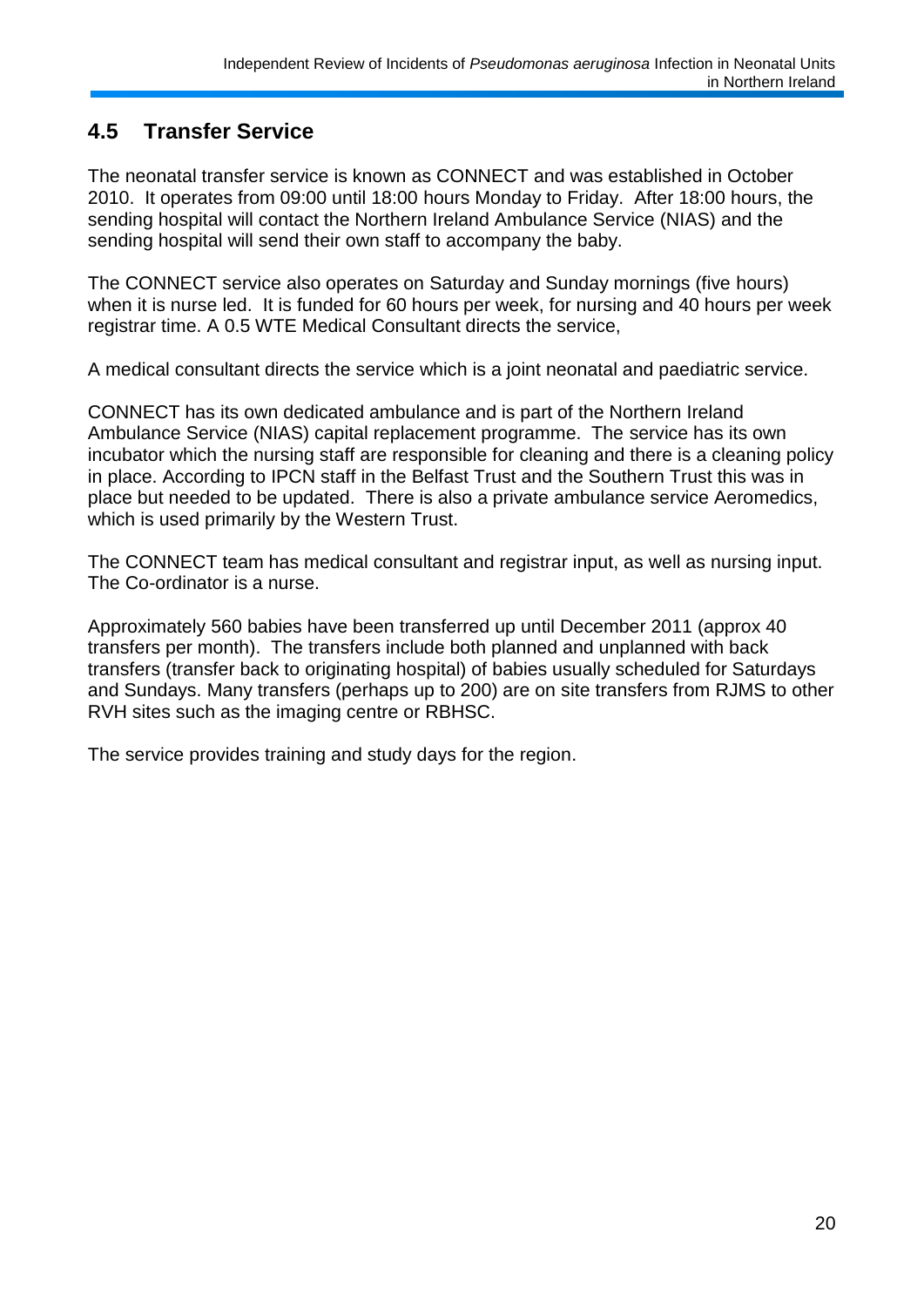# **5.** *Pseudomonas aeruginosa*

# **5.1 Introduction**

*Pseudomonas aeruginosa* is a type of bacterium which is widely found in the natural environment. It is commonly found in soil and water and is particularly associated with wet and humid environments. It can survive in conditions that other bacteria are unable to. It can produce a biofilm which creates a protective layer when it grows in a water system. It requires a source of carbon in order to grow.

*Pseudomonas aeruginosa* rarely infects healthy individuals but can cause severe infection in patients who have underlying health problems such as cystic fibrosis, or burns. Pseudomonas can cause infections in different body systems including the skin, urinary tract, gut, respiratory system and blood. *Pseudomonas aeruginosa* can be found on the skin without necessarily causing infection, a situation known as colonisation.

Premature babies are very susceptible to infection with *Pseudomonas aeruginosa.* They have not yet developed their full immune system and have much less protection than full term babies from antibodies passed across the placenta from their mother. Very premature babies have delicate skin which can be damaged and infected very easily. Consequently, pseudomonas infection can have a devastating effect on the baby. These babies are also particularly at risk from colonisation of their respiratory system which can lead to severe infection. A premature baby is also frequently cared for in a humidified incubator, and *Pseudomonas aeruginosa* thrives in a humid environment.

# **5.2 Typing of Pseudomonas Bacteria**

There are a very large number of different strains of *Pseudomonas aeruginosa.* New strains are continually occurring through genetic changes as the bacteria adapt to the environment. These strains can have different characteristics in relation to where and how they grow.

To identify related clusters of cases and outbreaks, it is important to be able to distinguish between the different strains. Linking strains from human and environmental sources can help to establish the source of an outbreak and possible methods of transmission.

There are differences in the genetic makeup of these different strains. Genetic testing (typing) can be carried out to identify strains to see if there is a relationship between cases of infection or between cases and environmental sources.

One method of testing is Variable Number Tandem Repeat typing (VNTR). The advantage of using this method is that there is a faster turnaround time compared to other methods of typing. Results are usually available within a day.

Every strain of *Pseudomonas aeruginosa* has a VNTR code which is a sequence of nine numbers. Number sequences for pseudomonas isolated from different sources can be compared when considering if cases or environmental sources are related.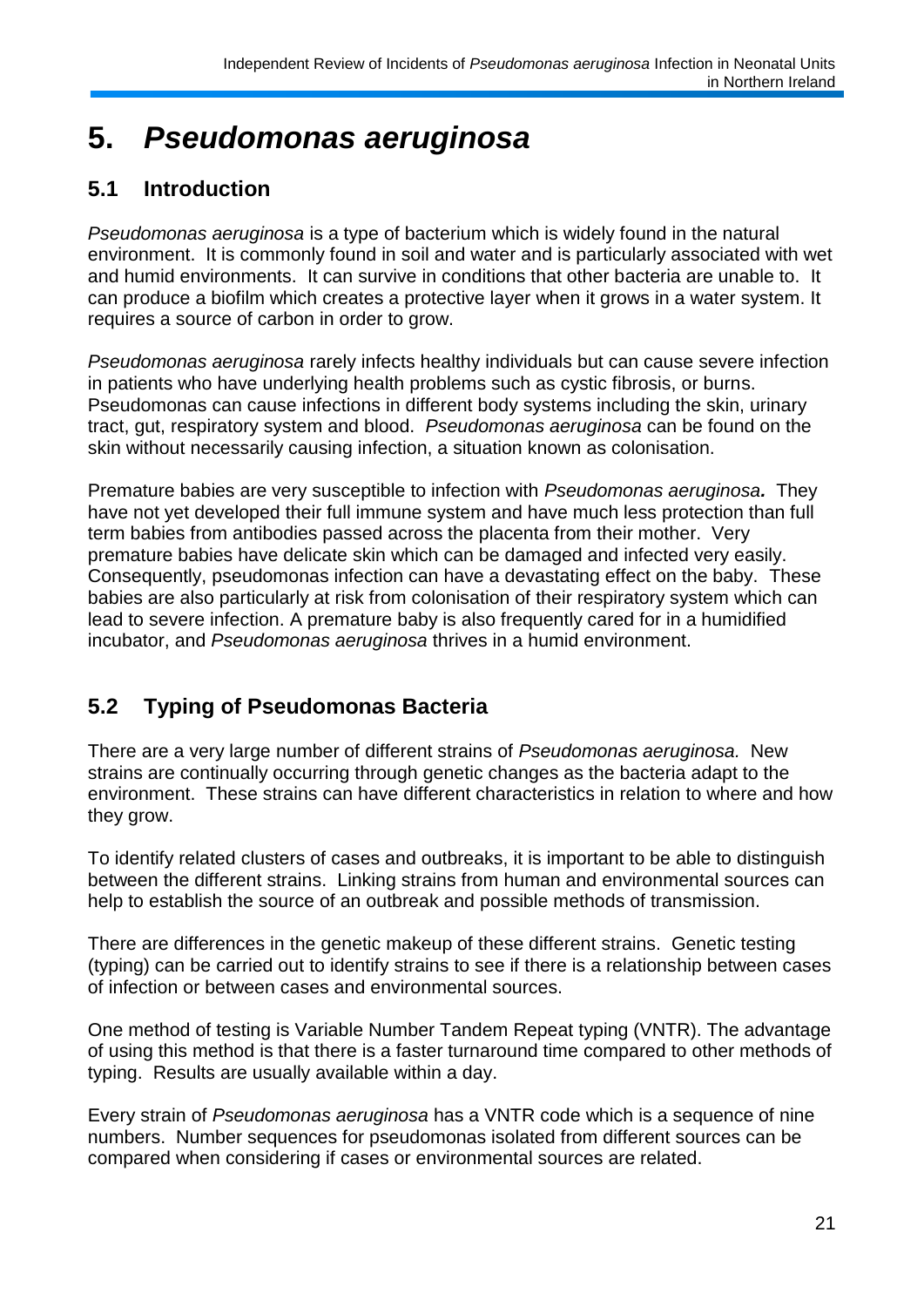## **5.3 Reporting of Pseudomonas**

In Northern Ireland information on pseudomonas is based on voluntary reporting by hospital clinical microbiology laboratories to the Public Health Agency (PHA). At present only blood infections (bacteraemia) are reported.

In Northern Ireland, the number of reported cases of bacteraemia caused by pseudomonas has been gradually increasing over the past decade from 81 reports in 2001 to 113 reports in 2011. For babies under the age of one year, around one or two cases have been reported each year in Northern Ireland.

In the United Kingdom, from 2006 to 2008, there was an 8% increase in the number of *Pseudomonas* infections reported to the Health Protection Agency (HPA) (3,679 reports in 2006 compared with 3,957 reports in 2008), followed by a 4% reduction to 3,807 reports in 2010. Ninety-three per cent of these were *Pseudomonas aeruginosa*.

## **5.4 Pseudomonas and Water Systems**

Domestic and hospital water systems are frequently colonised with pseudomonas with biofilms developing in pipework, taps and U-bends when there is a source of carbon to support growth.

Water distribution systems in hospitals and other large buildings are frequently complex networks and can be of considerable length. Dead ends, pipework subject to biofilm buildup, slow throughput, insufficient temperatures (below 55°C in the hot water pipes and above 20°C in the cold pipes) and infrequently used outlets all contribute to bacterial growth and making complete eradication of bacteria almost impossible. Pseudomonas is particularly likely to grow where there is stagnant water in the system which may occur if taps are not flushed regularly.

Several methods are used to reduce the possibility of pseudomonas infection in the water distribution system and also to prevent transmission to vulnerable patients. These include:

- ensuring that there are no areas of water stagnation resulting from low or limited  $\bullet$ use as this creates ideal conditions for growth of pseudomonas
- flushing all taps regularly in wards that contain vulnerable patients  $\bullet$
- maintaining hot and cold water at the correct temperatures cold water below 20°C  $\bullet$ and hot water above 55°C
- ensuring best practice in relation to infection control  $\bullet$

There has been considerable debate regarding which design of tap is most likely to protect the water system from bacterial contamination. In many healthcare settings, sensor taps have been introduced as the no-touch operation reduces the risk of spread of infection through touching tap surfaces.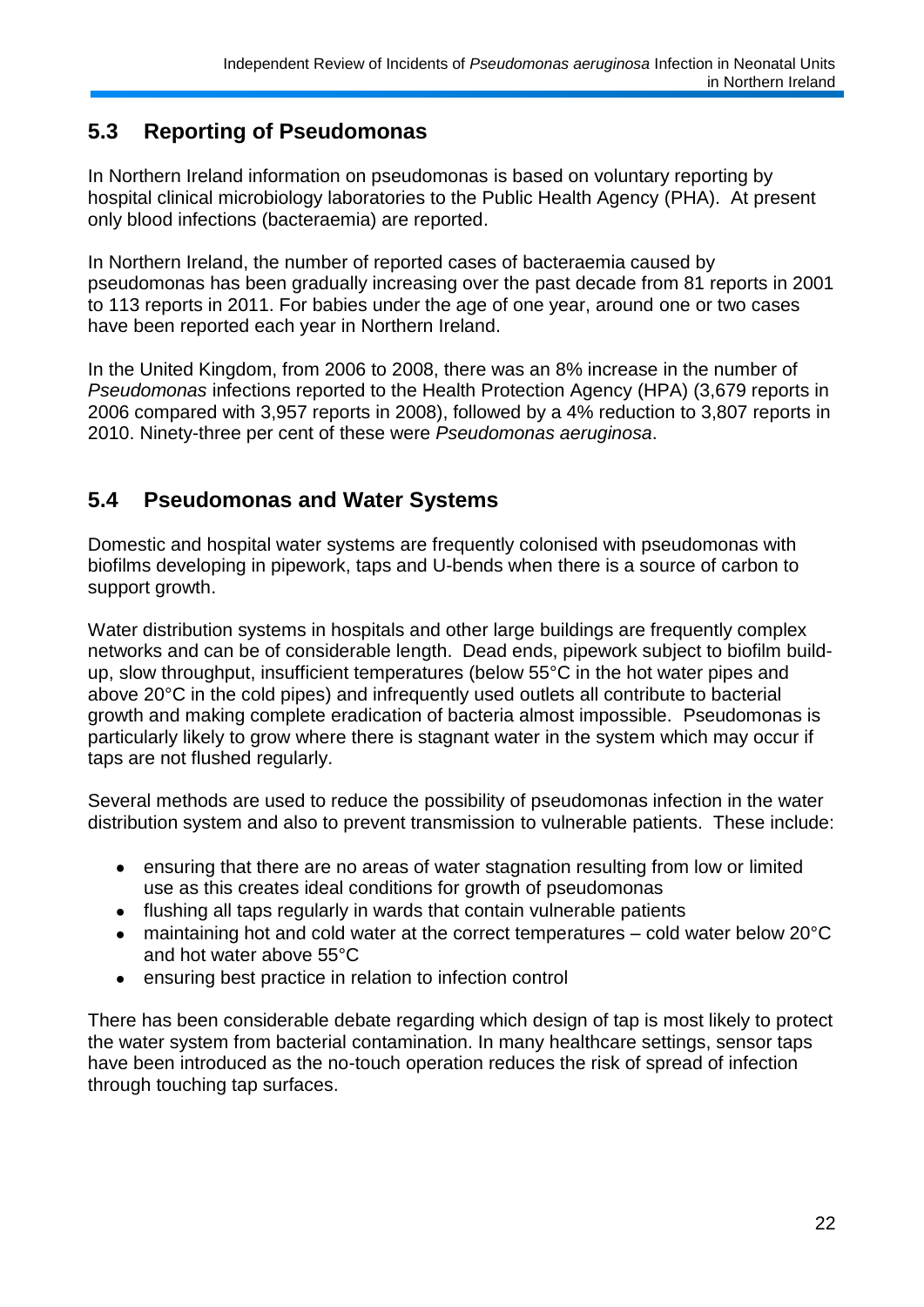However, sensor taps have internal components which may support pseudomonas growth if they contain carbon. Also, there has been concern that low flow rates increase the risk of the growth of pseudomonas.

Following blending of hot and cold water supplies by a thermostatic mixer valve, water will be supplied for use at 41°C providing an environment in which pseudomonas bacteria can multiply. The position of such thermostatic mixer valves will vary, some will be integral with the mixer tap and others sited upstream of the tap.

## **5.5 Outbreaks of** *Pseudomonas aeruginosa* **Linked to Neonatal Units**

*Pseudomonas aeruginosa* has been a known risk cause of outbreaks in neonatal care settings for over 50 years<sup>4</sup>. Investigations of outbreaks have linked causes to different factors including contaminated equipment<sup>5</sup>, staff fingernails  $6$ , use of water baths to thaw frozen plasma  $\vec{'}$ , hand hygiene<sup>8</sup>, contaminated feeding bottles<sup>9</sup> the use of expressed breast milk for feeding<sup>10</sup> and contamination of a dextrose multidose vial<sup>11</sup>.

There have been a number of reports about electronic sensor taps becoming colonised by *Pseudomonas aeruginosa.* In November 2011, a report was published from Turkey that an outbreak affecting 12 babies in a neonatal intensive care unit was probably due to contamination of electronic sensor taps.<sup>12</sup>

 4 Jellard CH, Churcher GM. An outbreak of *Pseudomonas aeruginosa (pyocyanea)* infection in a Premature Baby Unit, with observations on the intestinal carriage of *Pseudomonas aeruginosa* in the newborn. *J. Hyg.,Camb (1967);65,219-228*

<sup>5</sup> Garland SM et al. *Pseudomonas aeruginosa* outbreak associated with a contaminated blood-gas analyser in a neonatal intensive care unit. *Hosp infect. (1966); 33:145-51*

<sup>6</sup> Moolenaar et al. A prolonged outbreak of *Pseudomonas aeruginosa* in a neonatal care unit: did staff fingernails play a role in disease transmission? *Infect.Control Hospt Epidemiology 2000;21 80-85*

<sup>7</sup> Muyldermans G et al. Neonatal infections due to *Pseudomonas aeruginosa* associated with a water-bath used to thaw fresh frozen plasm. *J.Hosp Infect. 39:309-14*

<sup>8</sup> Crivaro V et al. *Pseudomonas aeruginosa* in an neonatal intensive care unit: molecular epidemiology and infection control measures. *BMC Infectious Diseases 2009. 9:70*

<sup>9</sup> Sanchez-Carrillo C et al. Contaminated feeding bottles: the source of an outbreak of *Pseudomonas aeruginosa* infections in a neonatal intensive care unit. *Am J Infect. Control 2009; 37 150-4*

<sup>10</sup> Mammina C. et al. Nosocomial colonisation due to imipenem-resistent *Pseduomonas aeruginosa* epidemiology linked to breast milk feeding in a neonatal care unit. *Acta Pharmacol. Sin 2008 29 (12) :1486- 92*

<sup>11</sup> Archibald LK et al. *Enterobacter cloacae* and *Pseudomonas aeruginosa* polymicrobial bloodstream infections traced to extrinsic contamination of a dextrose multidose vial. *J. Pediatr.1998 Nov;133(5):640-4.*

<sup>12</sup> Yapicioglu H et al. *Pseudomonas aeruginosa* infections due to electronic faucets in a neonatal intensive care unit. *J Pediatr Child Health* 2011;Nov 16 E-pub.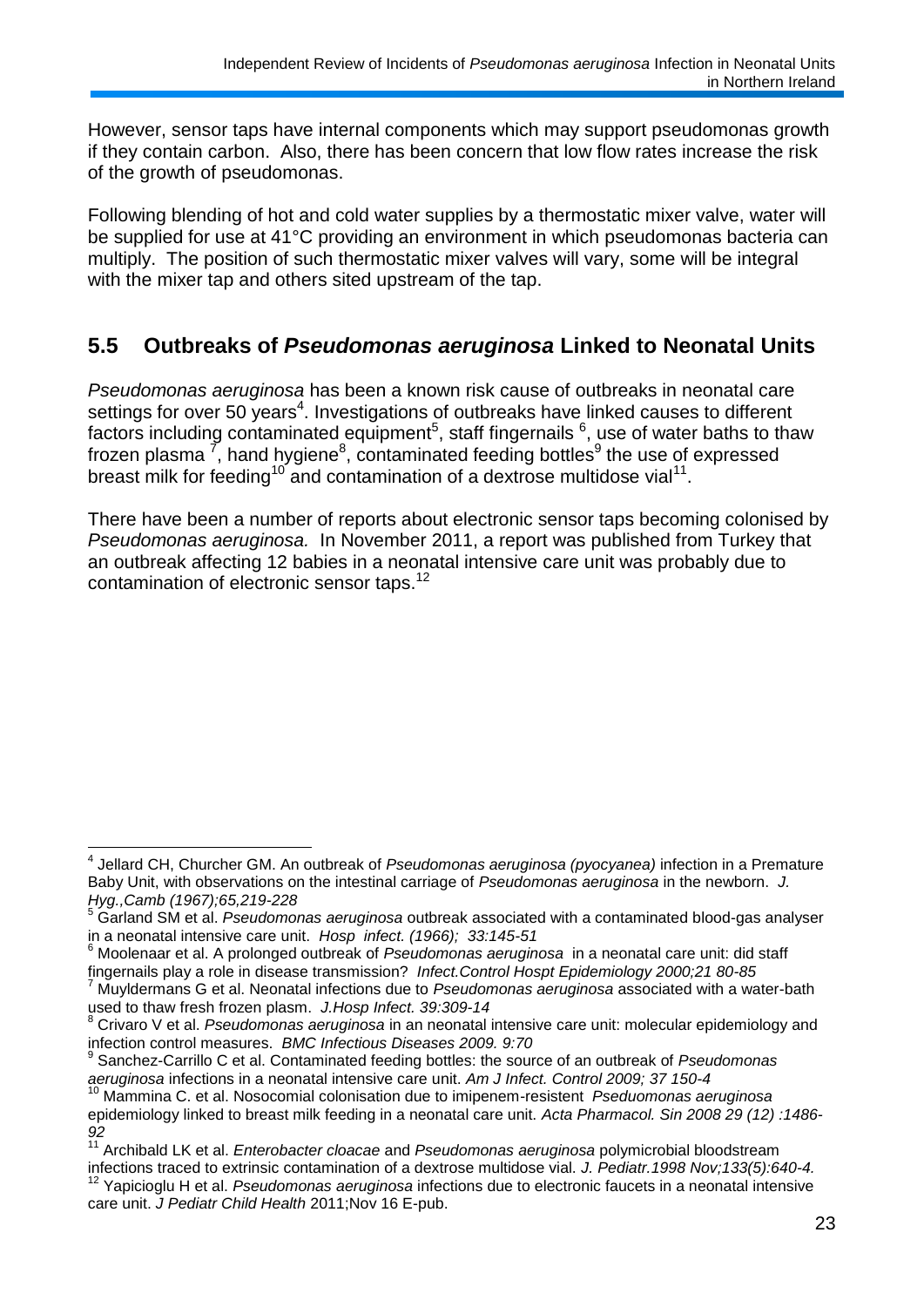# **6. Chronology Overview**

# **6.1 Introduction**

In order to understand the complex sequence of events in the period leading up to and during the pseudomonas incidents, each organisation was asked to prepare a timeline of relevant events for the period from 15 September 2010 to 31 January 2012.

The timelines and supporting evidence have been considered by the Review Team and an outline of the key events is set out below.

This overview has been divided into six sections to facilitate understanding:

- $\bullet$ Issue of relevant circulars and advices by DHSSPS
- Outbreak at Altnagelvin Neonatal Unit  $\bullet$
- Outbreak at Royal Jubilee Maternity Service (RJMS) NICU
- Cluster of cases associated with Craigavon Hospital Neonatal Unit  $\bullet$
- Cases linked to Antrim Hospital Neonatal Unit  $\bullet$
- Regional response following the declaration of RJMS outbreak  $\bullet$

## **6.2 Issue of Relevant Circulars and Advices by DHSSPS**

| <b>DATE</b>       | <b>CIRCULAR / ADVICE ISSUED BY DHSSPS</b>                                                                                                                                                                                                                                                                                                                                                                                                                                                                                                                                                                                                                                                                                  |
|-------------------|----------------------------------------------------------------------------------------------------------------------------------------------------------------------------------------------------------------------------------------------------------------------------------------------------------------------------------------------------------------------------------------------------------------------------------------------------------------------------------------------------------------------------------------------------------------------------------------------------------------------------------------------------------------------------------------------------------------------------|
| 15 September 2010 | Circular HSS (MD) 34/2010, was issued to HSC Trusts for action.<br>The circular contained interim advice which had been provided to<br>NHS Trusts in England in a letter issued by the Department of<br>Health on 27 August 2010. Further investigation was taking place<br>in England. HSS (MD) 34/2010 advised trusts that DHSSPS had<br>become aware of reports from England and Wales of outbreaks of<br>infection caused by pseudomonads. The incidents had occurred in<br>in augmented care wards, (such as adult or neonatal intensive<br>care, renal and burns units) and hand hygiene stations had been<br>identified as the source. There had been evidence of persistent<br>colonisation of the faucets (taps). |
|                   | The circular required trusts to assess the risk to their patient<br>population and, where appropriate, establish if the water used in<br>hand washing had an unacceptable bacterial count. The circular<br>provided advice on the use and cleaning of hand hygiene stations<br>and actions to be taken if contamination of faucets was found.<br>Trusts were asked to review their engineering protocols and to<br>ensure that manufacturer's instructions in regard to installation and<br>maintenance had been followed.                                                                                                                                                                                                 |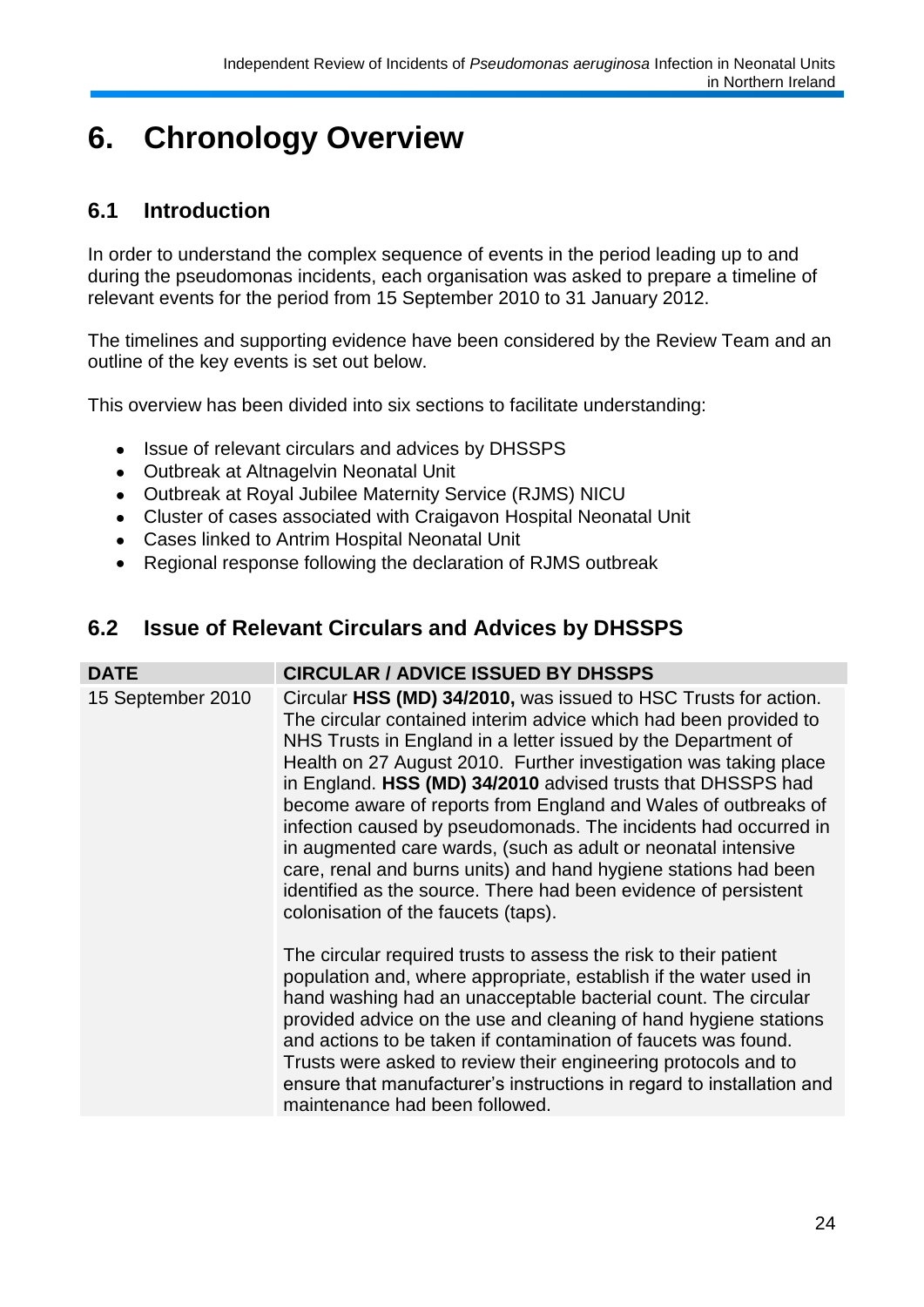| 1 July 2011      | A Professional Estates Letter, PEL(11)13, was issued to HSC<br>organisations for action. The letter provided a summary of the key<br>outcomes of a workshop held in 2010 to share lessons from the<br>Belfast Trust from a case study of control of legionella in a<br>healthcare facility. PEL(11)13 set out a number of actions to<br>reinforce good practice, for the management of water delivery<br>systems in healthcare facilities, to minimise and manage the risk of<br>contamination by organisms such as legionella and pseudomonas.<br>Actions required included a review of written schemes for the<br>control of exposure from legionella bacteria in water. Reviews were<br>to be carried out using a team approach involving Infection Control<br>Teams and Estates Management Teams to identify potential risk<br>areas. Water sample testing was to be undertaken, if not already in<br>place, for areas where patients may be more vulnerable to the risk<br>of infection from legionella. Water systems were to be reviewed to<br>identify and remove water outlets that were not in use and dead<br>legs within the hot and cold water systems as part of ongoing<br>system maintenance. Chief Executives were to provide a statement<br>of assurance, by 31 August 2011, that written schemes had been<br>reviewed. |
|------------------|-------------------------------------------------------------------------------------------------------------------------------------------------------------------------------------------------------------------------------------------------------------------------------------------------------------------------------------------------------------------------------------------------------------------------------------------------------------------------------------------------------------------------------------------------------------------------------------------------------------------------------------------------------------------------------------------------------------------------------------------------------------------------------------------------------------------------------------------------------------------------------------------------------------------------------------------------------------------------------------------------------------------------------------------------------------------------------------------------------------------------------------------------------------------------------------------------------------------------------------------------------------------------------------------------------------------------------------------|
| 23 August 2011   | An alert notice, NIA-2011-002, was issued by the Northern Ireland<br>Incident Centre (NIAIC) relating to flexible water supply hoses.<br>This followed alerts issued in England and Wales. The alert drew<br>attention to the risk that some flexible hoses in potable water<br>supply systems may have an enhanced risk of harbouring<br>legionella and other organisms. Organisations were asked to<br>identify flexible hoses and carry out a risk assessment for possible<br>contamination with harmful microorganisms. Action was to be<br>completed by 1 January 2012.                                                                                                                                                                                                                                                                                                                                                                                                                                                                                                                                                                                                                                                                                                                                                              |
| 22 December 2011 | A circular HSS(MD)31/2011 was issued for action by HSC<br>organisations. The purpose was to remind organisations of the<br>potential risks posed by water in healthcare facilities and to<br>reinforce the messages contained in HSS (MD) 34/2010 and<br>PEL(11)13. Organisations were advised that similar events had<br>now been reported in Northern Ireland to those which had led to<br>the issue of HSS (MD) 34/2010. The circular set out actions to be<br>followed where there was contamination of faucets in an<br>augmented care ward to protect patients. The circular advised that<br>research, commissioned by the Department of Health in England<br>into the potential risks associated with pseudomonas<br>contamination in wash hand basin water taps, had been largely<br>completed.<br>Actions required included ensuring that the contents of both HSS<br>(MD) 34/2010 and PEL(11)13 were brought to the attention of all<br>relevant staff. Organisations should ensure that they were fully<br>compliant with the good practice outlined in relation to both the<br>management of water systems and infection control practice.                                                                                                                                                                                    |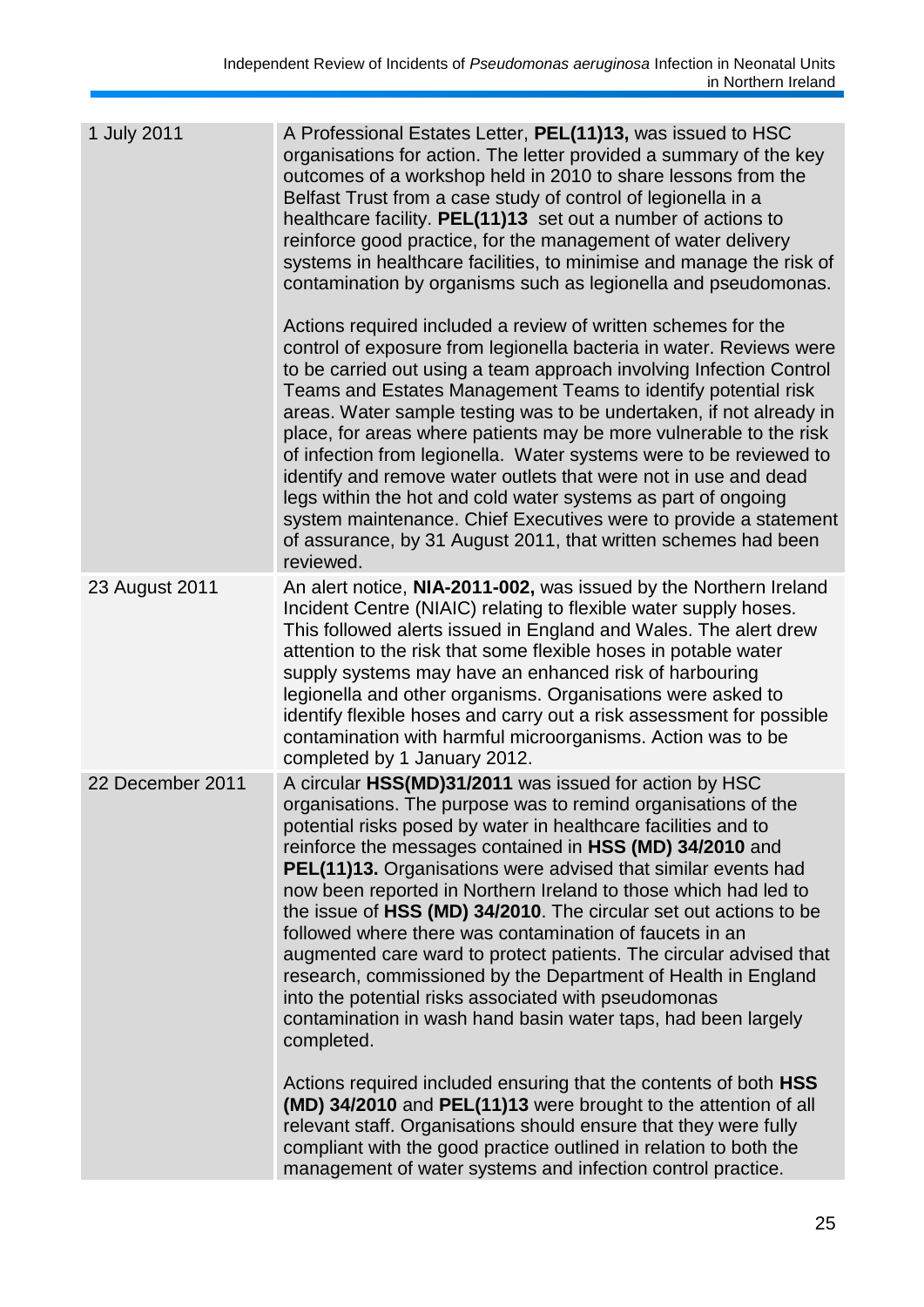| Systems and processes should be in place to provide robust<br>assurance, and documentary evidence, of compliance with best<br>practice for the management of water systems and infection control<br>practice (particularly in relation to hand hygiene and/or aseptic non-<br>touch technique).                                                                                                                                                                                |
|--------------------------------------------------------------------------------------------------------------------------------------------------------------------------------------------------------------------------------------------------------------------------------------------------------------------------------------------------------------------------------------------------------------------------------------------------------------------------------|
| A circular, HSS (MD) 4/2012, was issued to HSC Trusts, the Public<br>Health Agency and the HSC Board providing interim guidance on<br>pseudomonas and neonatal units. This guidance had been<br>developed in consultation with the Health Protection Agency in<br>England.                                                                                                                                                                                                     |
| HSS (MD) 4/2012 stated that as a precautionary measure for<br>immediate action, all water from hand washing stations should be<br>assumed to be potentially contaminated until proven otherwise.<br>"For this reason there should be no direct or indirect contact<br>between this tap water and the babies themselves. Sterile water<br>should be used for all contact with babes including cleaning<br>incubators or other equipment."                                       |
| HSS (MD) 4/2012 set out advice on water testing and taps, correct<br>use of hand hygiene stations and cleaning of taps and sinks. It<br>advised that the PHA was undertaking environmental risk<br>assessments of each unit to determine what specific action needed<br>to be taken. The circular included a Northern Ireland interim<br>protocol for testing of water from clinical hand wash stations for<br>Pseudomonas aeruginosa to be put in place until further notice. |
|                                                                                                                                                                                                                                                                                                                                                                                                                                                                                |

The Review team has received evidence on the actions taken by HSC organisations in relation to the circulars and advices outlined above. This will be considered in the final report of the review.

# **6.3 Outbreak at Altnagelvin Hospital Neonatal Unit**

| <b>DATE</b>      | <b>ACTION</b>                                                                                                                                                                                                                                                                                                                                                                                                                                                                                                                                                                                                                |
|------------------|------------------------------------------------------------------------------------------------------------------------------------------------------------------------------------------------------------------------------------------------------------------------------------------------------------------------------------------------------------------------------------------------------------------------------------------------------------------------------------------------------------------------------------------------------------------------------------------------------------------------------|
| 26 November 2011 | A baby being cared for in the ICU room of Altnagelvin Neonatal<br>Unit had a urine specimen sent for testing. Two days later this was<br>reported to be positive for Pseudomonas aeruginosa. The baby<br>developed pseudomonas infection of the skin and blood cultures<br>were sent for testing. On 2 December 2011, the baby was<br>transferred from Altnagelvin to RJMS NICU in Belfast for treatment<br>of another condition. The blood cultures were reported to be<br>positive for pseudomonas on 4 December 2011 and this<br>information was passed by phone from Altnagelvin laboratory to<br>RJMS NICU on that day. |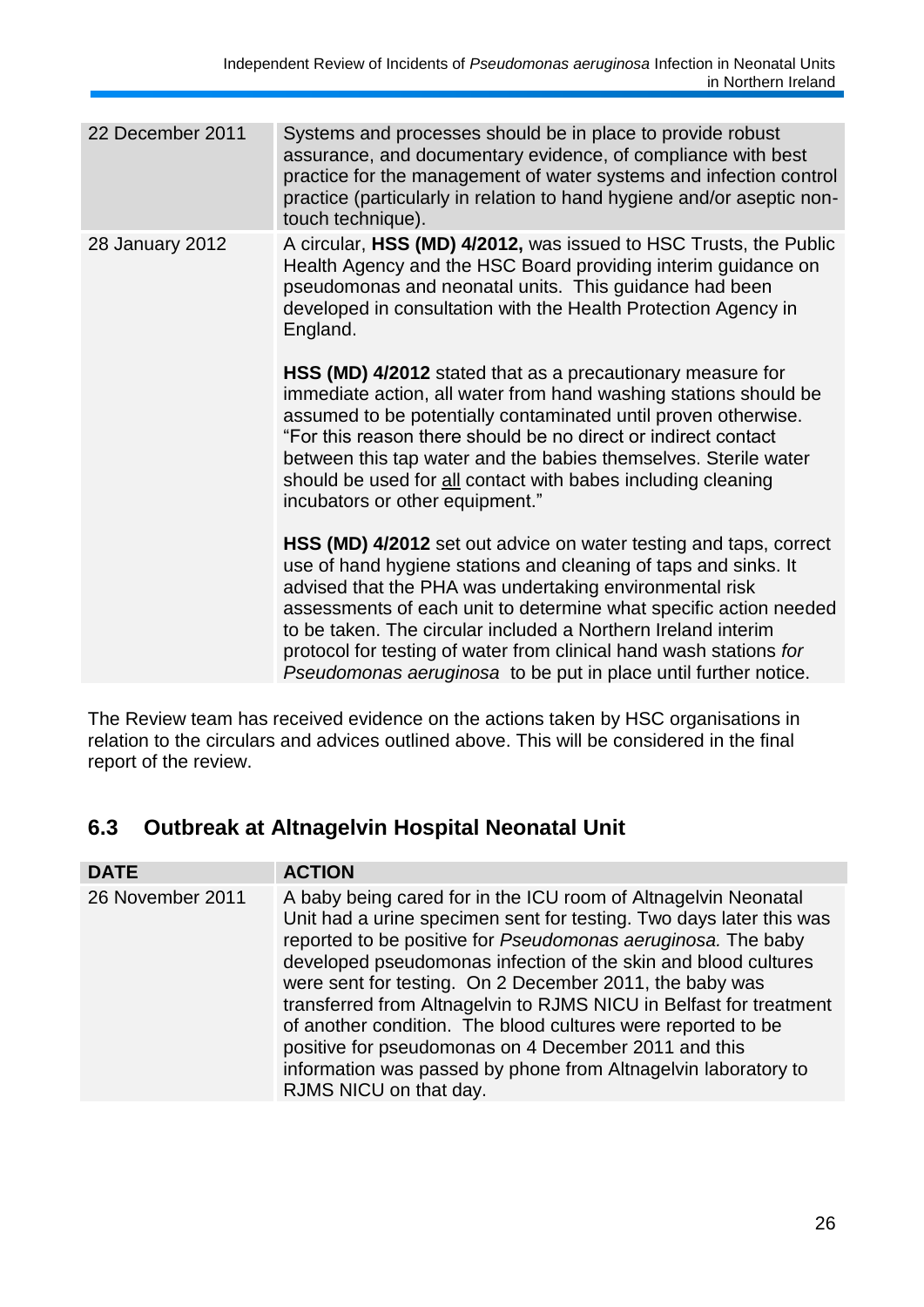| 6 December 2011  | The condition deteriorated of a second baby in the ICU room, who<br>had been very unwell since birth. Blood cultures were taken and,<br>on 8 December 2011, were reported by the laboratory to be<br>positive for Pseudomonas aeruginosa. The baby did not respond<br>to treatment and died on 10 December 2011.                                                                                                                                                                                                                                                                                                                                                                                                                                                                                                                                                                               |
|------------------|------------------------------------------------------------------------------------------------------------------------------------------------------------------------------------------------------------------------------------------------------------------------------------------------------------------------------------------------------------------------------------------------------------------------------------------------------------------------------------------------------------------------------------------------------------------------------------------------------------------------------------------------------------------------------------------------------------------------------------------------------------------------------------------------------------------------------------------------------------------------------------------------|
| 10 December 2011 | A third baby being cared for in the ICU room developed signs of<br>infection and a decision was taken to treat the baby for a presumed<br>diagnosis of pseudomonas infection. Preliminary blood culture<br>results on 11 December 2011 indicated that the baby had a<br>bacterial infection of the blood and this was confirmed as<br>Pseudomonas aeruginosa on 12 December 2011.                                                                                                                                                                                                                                                                                                                                                                                                                                                                                                              |
| 12 December 2011 | The Altnagelvin Infection and Prevention Control (IPC) team<br>informed the Western Trust Medical Director about the cases of<br>infection with pseudomonas. The Medical Director convened an<br>Incident Control Team (ICT) meeting that day to review the facts,<br>confirm appropriate infection control measures were in place and<br>co-ordinate on-going investigations. A series of actions was agreed<br>including environmental sampling, observation of practice,<br>checking the ventilation system, a terminal clean of the ICU room<br>and arrangements for talking to parents. Following the meeting, the<br>PHA was informed of the outbreak through contact with the on-call<br>Specialist Registrar who subsequently informed the on-call Health<br>Protection Consultant and Director of Public Health that three<br>babies had pseudomonas infection and that one had died. |
| 13 December 2011 | The Western Trust Medical Director briefed the Trust Chief<br>Executive and the Deputy Chief Medical Officer (CMO) at<br>DHSSPS. The Deputy CMO referred the Western Trust Medical<br>Director to the guidance issued in September 2010 in HSS (MD)<br>34/2010. The Deputy CMO subsequently informed the CMO that<br>day and a submission was prepared to brief the Minister about the<br>pseudomonas incident. The CMO asked colleagues for advice as<br>to whether to re-issue HSS (MD) 34/2010.                                                                                                                                                                                                                                                                                                                                                                                             |
|                  | The Deputy CMO advised Health Estates Investment Group<br>(HEIG) who made contact with the WHSCT head of infection<br>control and a member of estates staff.                                                                                                                                                                                                                                                                                                                                                                                                                                                                                                                                                                                                                                                                                                                                   |
|                  | The PHA nominated three members of staff to join the Incident<br>Control Team in WHSCT. These staff attended the ICT meeting to<br>offer support and advice on control measures and investigation.                                                                                                                                                                                                                                                                                                                                                                                                                                                                                                                                                                                                                                                                                             |
|                  | The ICT met again and was attended by representatives from the<br>PHA. The ICT was advised that the ICU room, in which the three<br>babies had been located, had been used intermittently and babies<br>were normally placed in two cots at the front of the room.                                                                                                                                                                                                                                                                                                                                                                                                                                                                                                                                                                                                                             |
|                  |                                                                                                                                                                                                                                                                                                                                                                                                                                                                                                                                                                                                                                                                                                                                                                                                                                                                                                |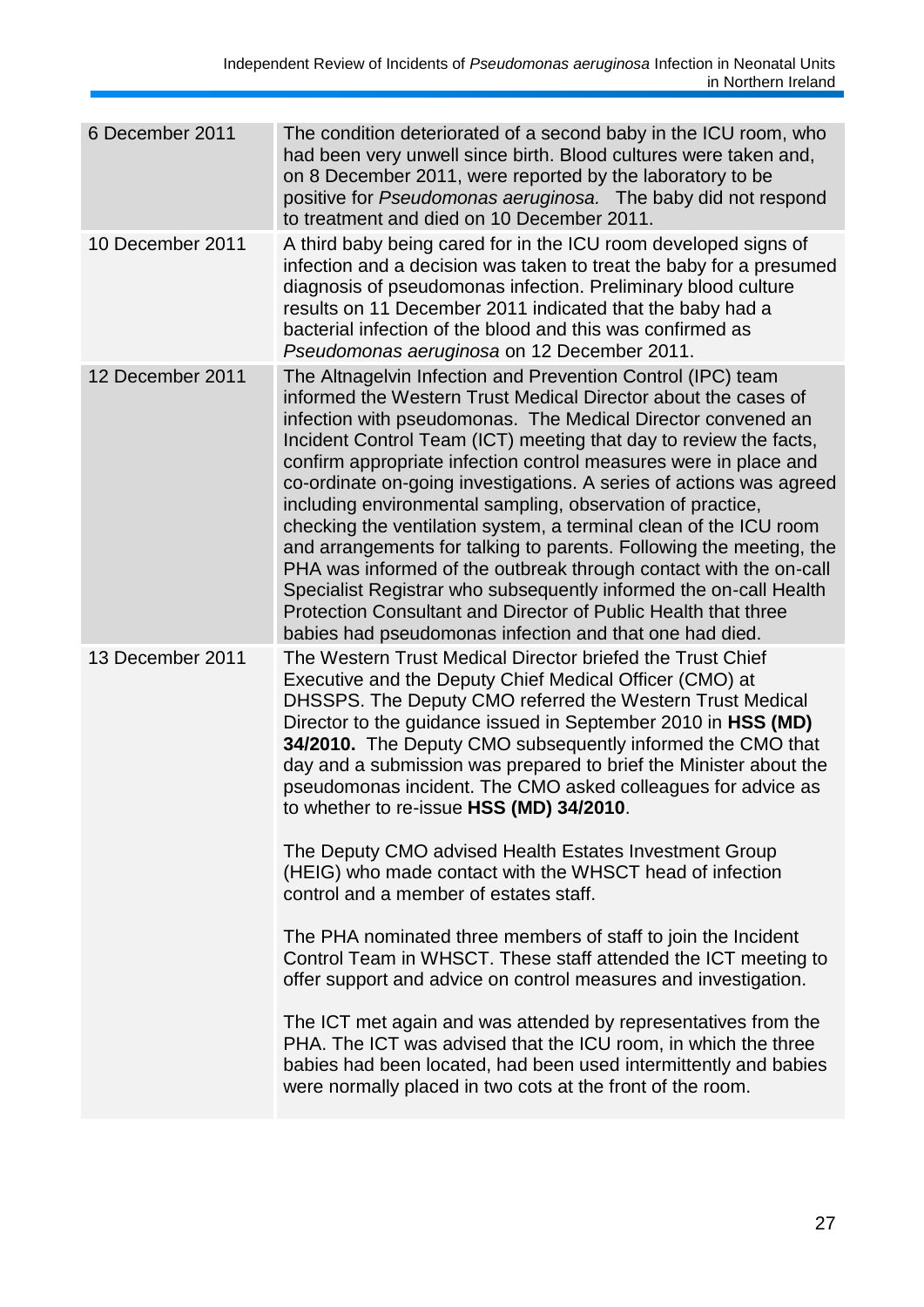| 13 December 2011 | During this period, babies had also been looked after at the back of<br>the room. The sink at the back of the room was not frequently used<br>and swabs from this sink had shown heavy growths of<br>pseudomonas. Tap water was being used during nappy changes<br>hitherto a common practice in the UK.                                                                                                                                                                                                                                                                                                                  |
|------------------|---------------------------------------------------------------------------------------------------------------------------------------------------------------------------------------------------------------------------------------------------------------------------------------------------------------------------------------------------------------------------------------------------------------------------------------------------------------------------------------------------------------------------------------------------------------------------------------------------------------------------|
|                  | A paediatric consultant informed the ICT that she had been<br>advised that there was a second baby with pseudomonas in RJMS<br>NICU as well as the baby who had transferred from Altnagelvin.<br>Actions agreed by the ICT included; contact with RJMS by the PHA<br>and the Western Trust Head of Infection Control; contact with the<br>transfer service who had brought the baby from Altnagelvin to<br>RJMS; flushing of taps in all augmented care wards <sup>13</sup> ; sterile water<br>to be used at all times for all babies in ICU and High Dependency<br>Unit (HDU); no water to be used from the taps in ICU. |
| 14 December 2011 | A Serious Adverse Incident form was submitted to the HSCB by<br>WHSCT.                                                                                                                                                                                                                                                                                                                                                                                                                                                                                                                                                    |
|                  | At the daily ICT meeting, the Health Protection Consultant from<br>PHA presented advice from the HPA that screening of babies in<br>NICU for both pseudomonas and MRSA should be carried out on a<br>weekly basis. The Western Trust agreed to start this on Monday<br>19 December.                                                                                                                                                                                                                                                                                                                                       |
|                  | Samples were sent from Altnagelvin to the HPA reference<br>laboratory for analysis of the strains of Pseudomonas aeruginosa.                                                                                                                                                                                                                                                                                                                                                                                                                                                                                              |
|                  | HEIG e-mailed WHSCT head of Operations and Maintenance re-<br>iterating the practice contained within HSS(MD) 2010.                                                                                                                                                                                                                                                                                                                                                                                                                                                                                                       |
|                  | The CMO decided that a further circular should be issued to HSC<br>organisations to highlight estates and infection control aspects.<br>This was discussed at a teleconference between the DHSSPS and<br>a Consultant in Health Protection at PHA.                                                                                                                                                                                                                                                                                                                                                                        |
| 15 December 2011 | The ICU room which had the tap positive for pseudomonas had the<br>infected tap and associated thermostatic mixer valve (TMV)<br>replaced. The water system was chlorinated, retested and found to<br>be clear. A terminal clean was carried out for the ICU room.                                                                                                                                                                                                                                                                                                                                                        |
|                  | The Western Trust ICT was informed that preliminary results of the<br>strain typing of the two babies in RJMS ICU indicated they had<br>different strains. The Western Trust shared this information with a<br>Senior Medical Officer at DHSSPS during a briefing on the<br>outbreak on the following day.                                                                                                                                                                                                                                                                                                                |

<sup>1</sup>  $13$  The operational definition of augmented care at that time (in the absence of regional guidance) was: Adult intensive care/high dependency; Neonatal units; Oncology.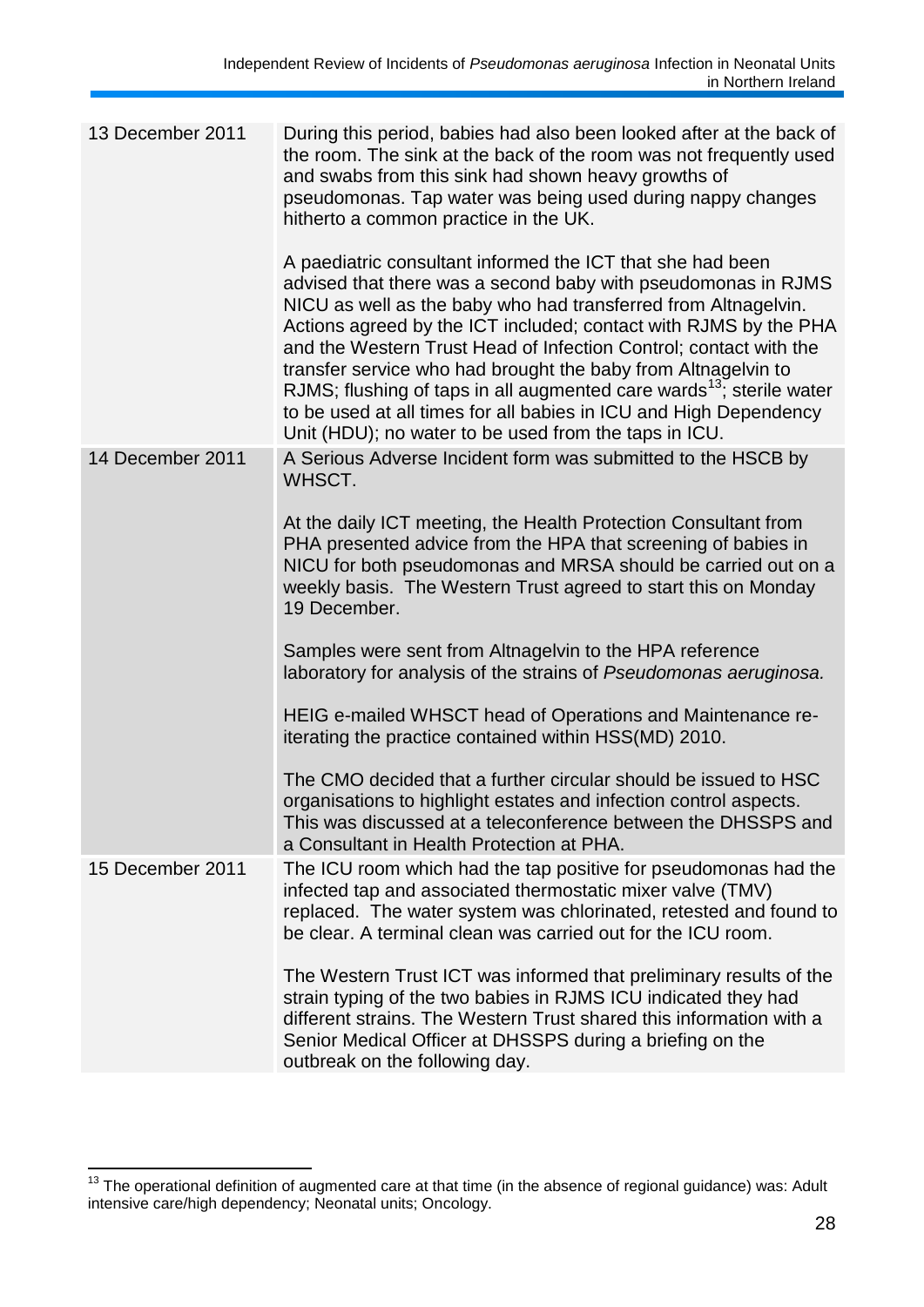| 21 December 2011                           | A temporary relocation of the Neonatal Unit took place to enable a<br>completed disinfection of the water system to proceed.<br>Antimicrobial paint was applied to the walls during this period.                                                                                                                                                                                                                                                                                                                                                                                |
|--------------------------------------------|---------------------------------------------------------------------------------------------------------------------------------------------------------------------------------------------------------------------------------------------------------------------------------------------------------------------------------------------------------------------------------------------------------------------------------------------------------------------------------------------------------------------------------------------------------------------------------|
|                                            | The Western Trust responded to a press enquiry in relation to the<br>death of a baby. The trust did not confirm any details to protect<br>confidentiality but did issue a statement which included the<br>information that: "The Trust can confirm that there was an<br>uncommon infection caused by Pseudomonas in early December<br>2011 at Altnagelvin Hospital's Neonatal Intensive Care Unit. All the<br>necessary infection prevention and control measures were put in<br>place and the infection has now been eradicated." This story was<br>reported in a local paper. |
| 22 December 2011                           | HSS(MD) 31/2011 was issued by DHSSPS - received by WHSCT<br>by e-mail and circulated to relevant officers within the trust on the<br>following day.                                                                                                                                                                                                                                                                                                                                                                                                                             |
|                                            | A preliminary verbal report was received from the HPA Reference<br>Laboratory which suggested that two of the three babies infected<br>in Altnagelvin NICU had the same strain of pseudomonas as the<br>contaminated tap in the ICU room. One baby appeared to have a<br>different strain. These results were confirmed in writing on 30<br>December 2011. The strain leading to infection in one baby was<br>subsequently found from a swab taken from a sink at the front of<br>the ICU room on 12 January 2012.                                                              |
| 5 January 2012                             | The outbreak of pseudomonas in Altnagelvin NICU was discussed<br>at a meeting of the PHA Regional Protection Advisory Forum<br>attended by representatives from some trusts.                                                                                                                                                                                                                                                                                                                                                                                                    |
| 12 January 2012                            | The results of the fourth weekly screen of babies for pseudomonas<br>showed that two babies had colonisation with pseudomonas. The<br>previous screens had all been negative. Environmental swabs<br>were repeated.                                                                                                                                                                                                                                                                                                                                                             |
| <b>16 January 2012</b>                     | The results of the environmental swabs were reviewed and two<br>taps were positive for pseudomonas. Neither of these taps had<br>been positive when tested three times previously.                                                                                                                                                                                                                                                                                                                                                                                              |
| <b>20 January 2012</b>                     | A Western Trust Incident Review Team met to review the<br>management of the incident and the results of the screening of<br>babies and the environment. The team then became aware of the<br><b>Belfast Trust outbreak.</b>                                                                                                                                                                                                                                                                                                                                                     |
| Period following<br><b>20 January 2012</b> | The Western trust participated in the regional processes following<br>the declaration of the outbreak at RJMS ICU and took forward<br>agreed actions at local level. There were no further infections or<br>colonisations with pseudomonas of babies reported from<br>Altnagelvin Neonatal Unit in the period up to 31 January 2012.                                                                                                                                                                                                                                            |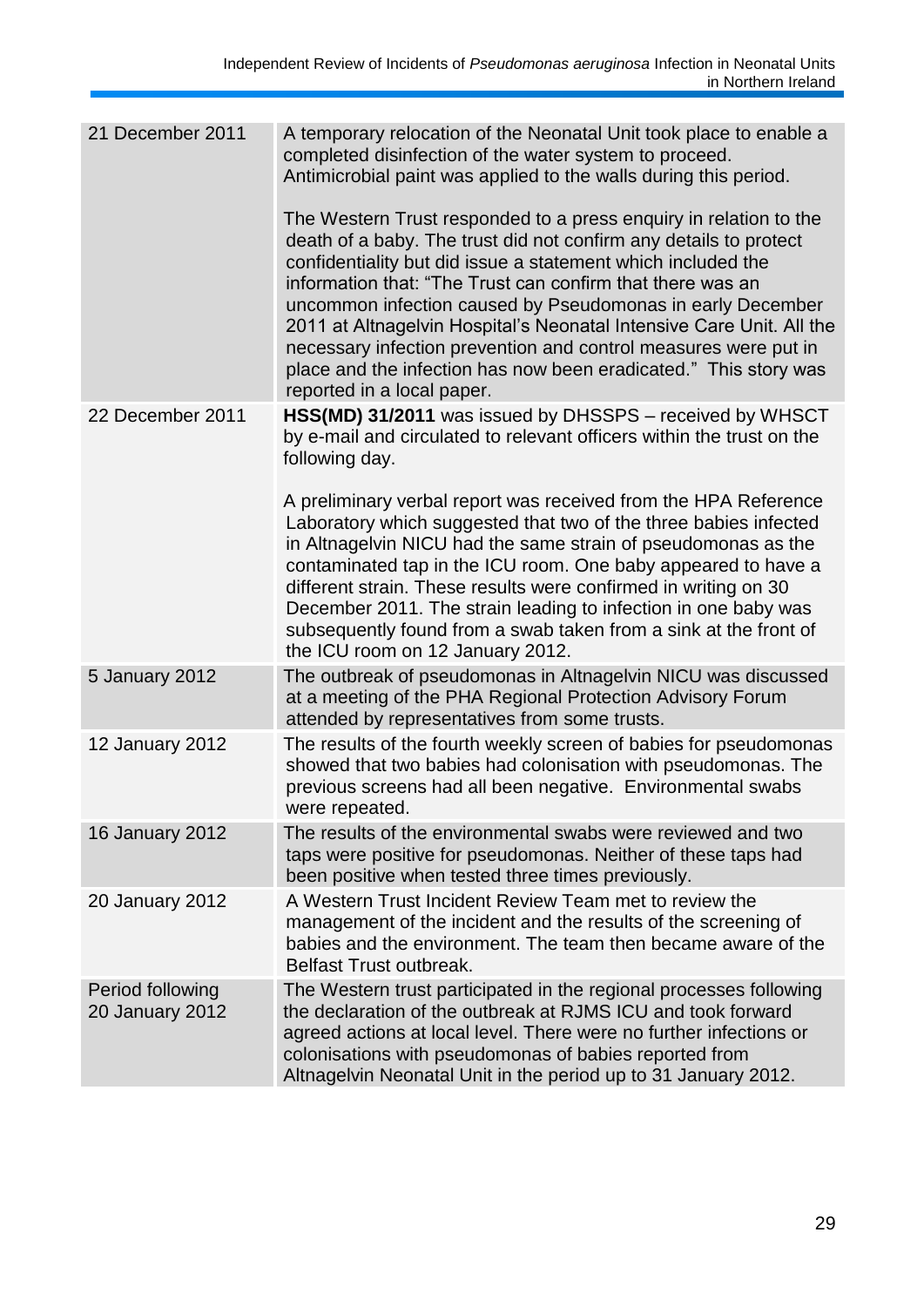In summary, an outbreak of infection caused by *Pseudomonas aeruginosa* occurred in Altnagelvin Neonatal Unit between 26 November 2011 and 10 December 2011. This caused infection of three very pre-term babies of whom one died. All three babies had been nursed in the ICU room of the NICU.

Two babies had the same strain of *Pseudomonas aeruginosa* as was found in a contaminated tap at the back of the ICU room. The other baby had a different strain which was subsequently found from a swab of a sink at the front of the ICU room on 12 January 2012. This sink had previously been negative. Following a programme of actions to control the outbreak, there were no further cases of infection in the unit after 10 December 2011. In January 2012, two babies were found to have colonisation with *Pseudomonas aeruginosa*, through a weekly screening programme established following the outbreak.

#### **DATE ACTION** 2 December 2011 A baby, known to have *Pseudomonas aeruginosa* of the skin, was transferred from Altnagelvin NICU to RJMS NICU for treatment of another condition (Section 6.3). Blood cultures, taken in Altnagelvin, were reported to be positive for *Pseudomonas aeruginosa* on 4 December 2011 and this information was passed by phone from Altnagelvin Hospital to RJMS NICU on that day. 6 December 2011 A baby in RJMS NICU, who had been born in RJMS, had respiratory secretions sent to the laboratory. These were confirmed to be positive for *Pseudomonas aeruginosa* on 8 December 2011. 8 December 2011 A medical microbiologist informed an Infection Prevention Control (IPC) Nurse at Belfast Trust that there were two babies in NICU with pseudomonas in the unit. Two IPC nurses visited NICU and recommended that the two babies should be co-located (nursed together to minimise risk of spread to other patients). The IPC nurses provided advice on cleaning and bed spaces were cleaned to facilitate the co-location of the two babies. The nurses noted that the roof of the unit was leaking and a sample of water was obtained. On advice from microbiology this was not processed. The IPC nurse was advised on 9 December by the Estates Department that the required repairs were being dealt with. 9 December 2011 The *Pseudomonas aeruginosa* isolates from the two babies were sent to the HPA Reference laboratory in England for typing due to concern that there had been two cases of pseudomonas within one week in the unit.

## **6.4 Outbreak at Royal Jubilee Maternity Service Neonatal Unit**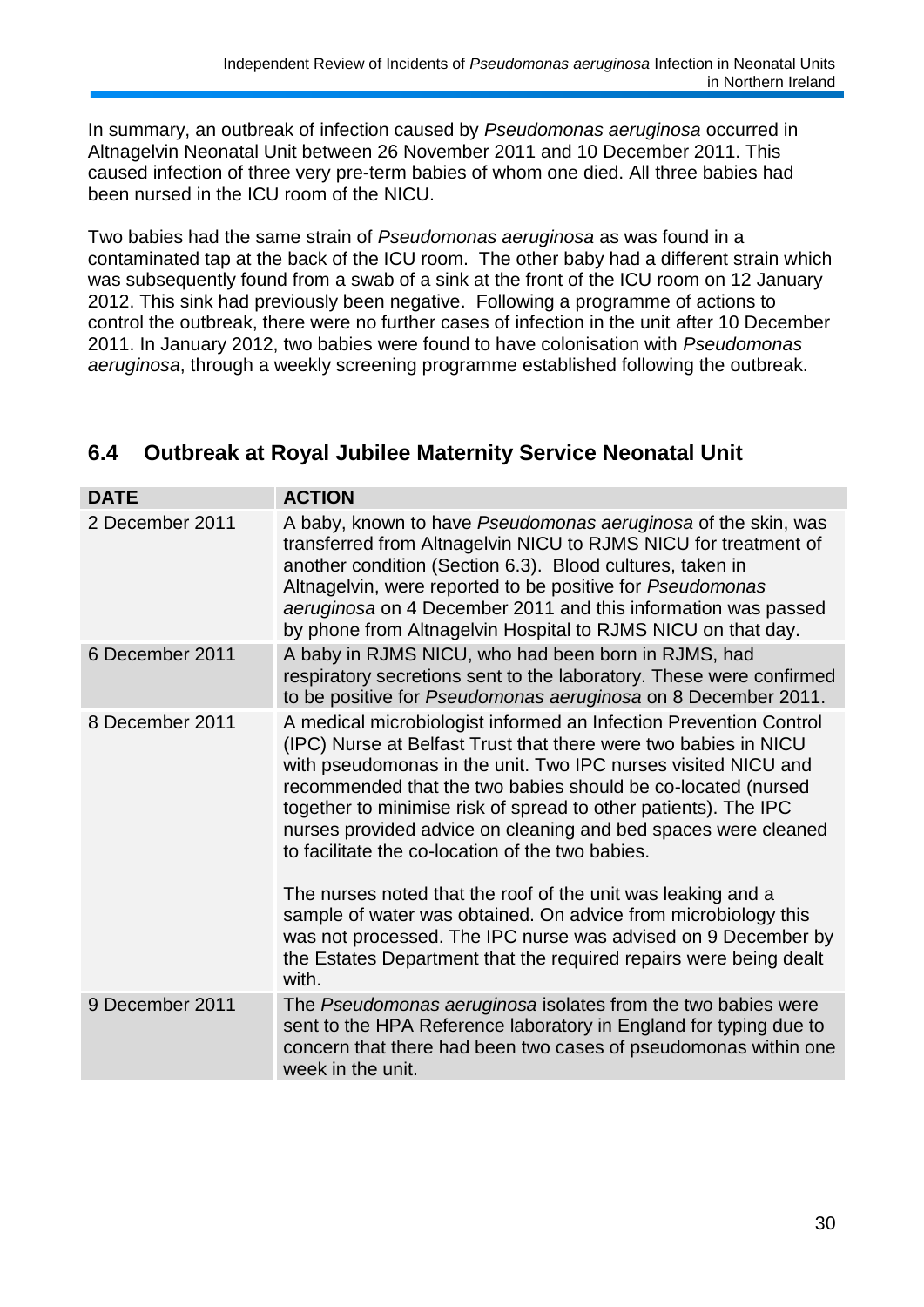| 13 December 2011 | An IPC nurse visited NICU to ensure that the contact precautions<br>for the two babies were in place.                                                                                                                                                                                                                                                                                                                        |
|------------------|------------------------------------------------------------------------------------------------------------------------------------------------------------------------------------------------------------------------------------------------------------------------------------------------------------------------------------------------------------------------------------------------------------------------------|
|                  | A consultant neonatologist and the NICU Manager at RJMS were<br>advised of an outbreak of pseudomonas at Altnagelvin Hospital<br>through a phone call from a paediatrician there.                                                                                                                                                                                                                                            |
| 14 December 2011 | An IPC nurse from Altnagelvin contacted the IPC team in Belfast<br>Trust by email to advise of the outbreak there. The Altnagelvin IPC<br>nurse advised that a sink was the possible source of the infection.                                                                                                                                                                                                                |
|                  | A consultant at PHA contacted the Belfast Trust IPC doctor about<br>the baby from Altnagelvin who had transferred with pseudomonas.<br>The IPC doctor advised the PHA consultant that respiratory<br>secretions from another baby in RJMS had tested positive for<br>pseudomonas.                                                                                                                                            |
| 15 December 2011 | Preliminary typing results from the HPA Reference Laboratory<br>indicated that the strains of pseudomonas for the two babies in<br>RJMS were different. As there was no evidence for spread of<br>infection between the babies, the infection in the baby born in<br>RJMS was considered to have been sporadic. The Belfast Trust<br>advised the PHA of the preliminary typing results and an SAI form<br>was not submitted. |
| 16 December 2011 | PHA advised Belfast Trust directors at the Belfast Trust<br>performance meeting with PHA and HSCB of the outbreak of<br>pseudomonas at Altnagelvin NICU. The cases in RJMS NICU<br>were also discussed.                                                                                                                                                                                                                      |
|                  | A Senior Medical Officer in DHSSPS advised the CMO and<br>colleagues in DHSSPS by email that, following typing, the two<br>cases in RJMS were unrelated as they had different strains.                                                                                                                                                                                                                                       |
| 22 December 2011 | HSS(MD) 31/2011 was received by email in the Belfast Trust and<br>circulated to relevant officers within the trust on the following day.                                                                                                                                                                                                                                                                                     |
| 29 December 2011 | The Belfast Trust Director of Nursing received advice from the<br>Trust IPC Doctor that HSS(MD) 31/2011 would be considered at the<br>next meeting of the trust Water Safety Group on 24 January 2012.                                                                                                                                                                                                                       |
| 5 January 2012   | A baby in RJMS NICU developed respiratory symptoms and a<br>specimen was sent for testing. This was reported as possible<br>Pseudomonas aeruginosa on 6 January 2012. The baby's<br>condition deteriorated rapidly and the baby died later that evening.<br>Blood cultures taken on 6 January 2012 subsequently grew<br>Pseudomonas aeruginosa which was reported on 8 January.                                              |
| 9 January 2012   | The Medical Microbiology Team requested that the isolate from the<br>baby should be prepared to be sent for typing in view of concern<br>about a possible outbreak.                                                                                                                                                                                                                                                          |
|                  | A decision was made to expedite typing rather than escalate and<br>call an outbreak. NICU was visited by a medical microbiologist and<br>an infection Control Nurse who provided advice on de-cluttering<br>and cleaning.                                                                                                                                                                                                    |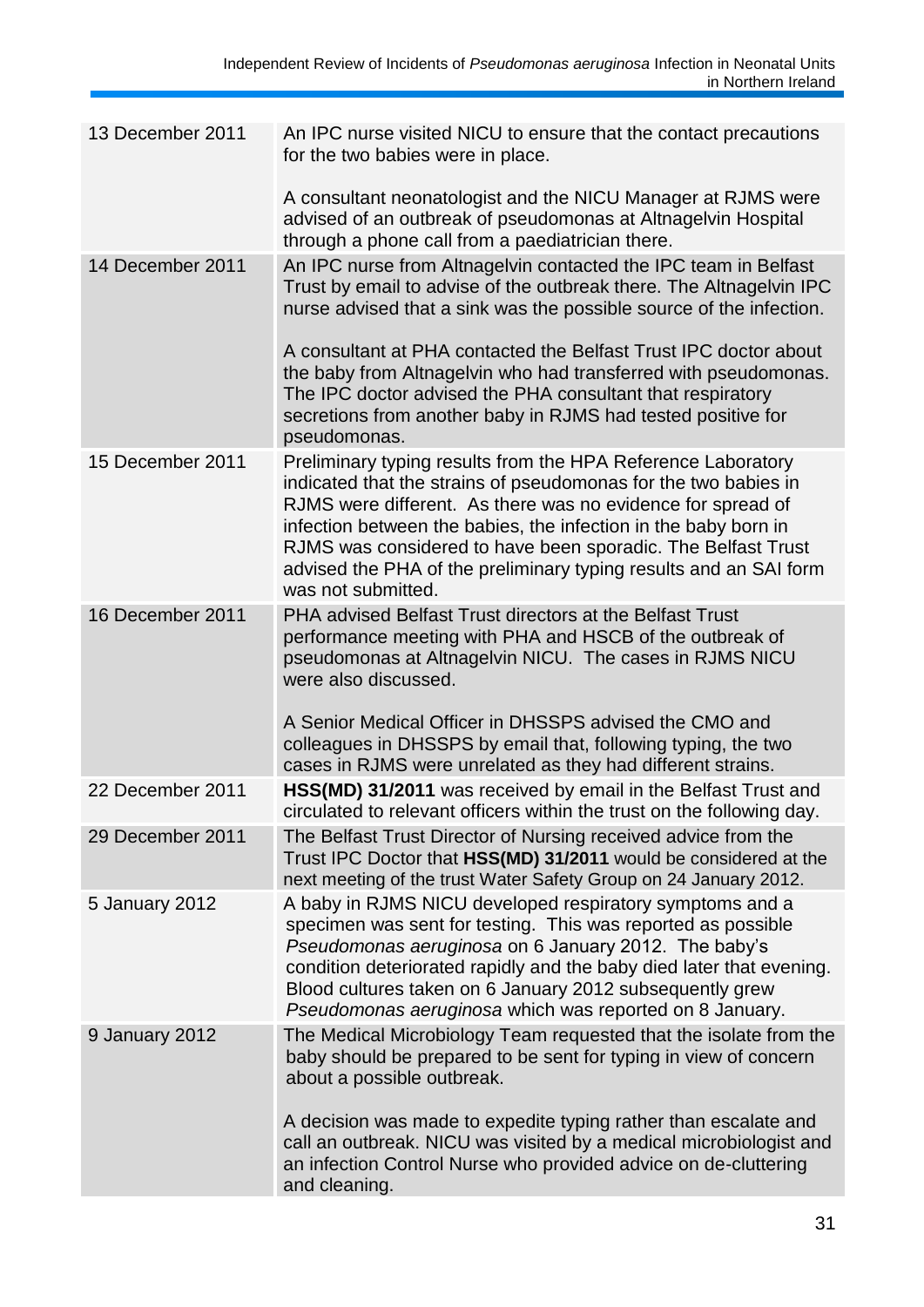| 10 January 2012        | The medical microbiologist was informed by the clinical team in<br>RJMS NICU that they had heard there was a baby in Craigavon<br>Area Hospital (CAH) NICU who had bacteraemia caused by<br>Pseudomonas aeruginosa. The medical microbiologist contacted<br>the laboratory at CAH and was provided with information about the<br>investigation results for the baby.                                                                                                                                                    |
|------------------------|-------------------------------------------------------------------------------------------------------------------------------------------------------------------------------------------------------------------------------------------------------------------------------------------------------------------------------------------------------------------------------------------------------------------------------------------------------------------------------------------------------------------------|
| 11 January 2012        | The RJMS medical microbiologist discussed the information about<br>the baby in CAH with the RJMS Trust IPC Doctor and considered it<br>was probable that the infection had been acquired in CAH.                                                                                                                                                                                                                                                                                                                        |
| 13 January 2012        | Belfast Trust contacted the HPA Reference Laboratory to<br>emphasise urgency and expedite typing for the sample which had<br>been sent.                                                                                                                                                                                                                                                                                                                                                                                 |
|                        | A baby in RJMS was diagnosed with ventilator acquired<br>pneumonia. This baby had been born in Daisy Hill Hospital and<br>transferred to RJMS via Craigavon Hospital. Respiratory secretions<br>were sent for analysis. The baby's condition did not respond to<br>treatment and the baby died on 14 January 2012. On 15 January<br>2012, the respiratory secretions and blood cultures taken on 14<br>January 2012 were both reported as positive for Pseudomonas<br>aeruginosa.                                       |
| <b>16 January 2012</b> | Blood cultures were obtained from a baby in RJMS NICU who<br>required to be ventilated that day. On 18 January 2012<br>Pseudomonas aeruginosa was isolated. The baby's health<br>continued to deteriorate despite treatment and the baby died on 19<br>January 2012.                                                                                                                                                                                                                                                    |
|                        | The HPA Reference Laboratory phoned Belfast Trust at 18:15 to<br>advise that the strain of pseudomonas from the baby who died on 6<br>January 2012 was identical to the strain found in the baby from<br>whom samples had been taken on 6 December 2012 in RJMS<br>NICU. An incident meeting was arranged for the following day.                                                                                                                                                                                        |
| 17 January 2012        | An incident meeting was held at which the outbreak was confirmed.<br>Initial control measures were established which included: restricting<br>admissions to NICU; co-locating affected infants; environmental<br>sampling to include potential habitats of pseudomonas especially<br>taps and water; alcohol rubs immediately after hand washing;<br>sterile water for nappy changes; screening all other infants;<br>expediting typing for babies who had been infected on which this<br>had not yet been carried out. |
|                        | Following the incident meeting, PHA was informed by the Belfast<br>Trust of the outbreak. The trust sent an Early Alert notification to<br>the DHSSPS about the incident and reported it as an SAI on the<br>following day.                                                                                                                                                                                                                                                                                             |
|                        | The Chief Executive was briefed on the situation by the Director of<br>Specialist Hospitals and Women and Child Health.                                                                                                                                                                                                                                                                                                                                                                                                 |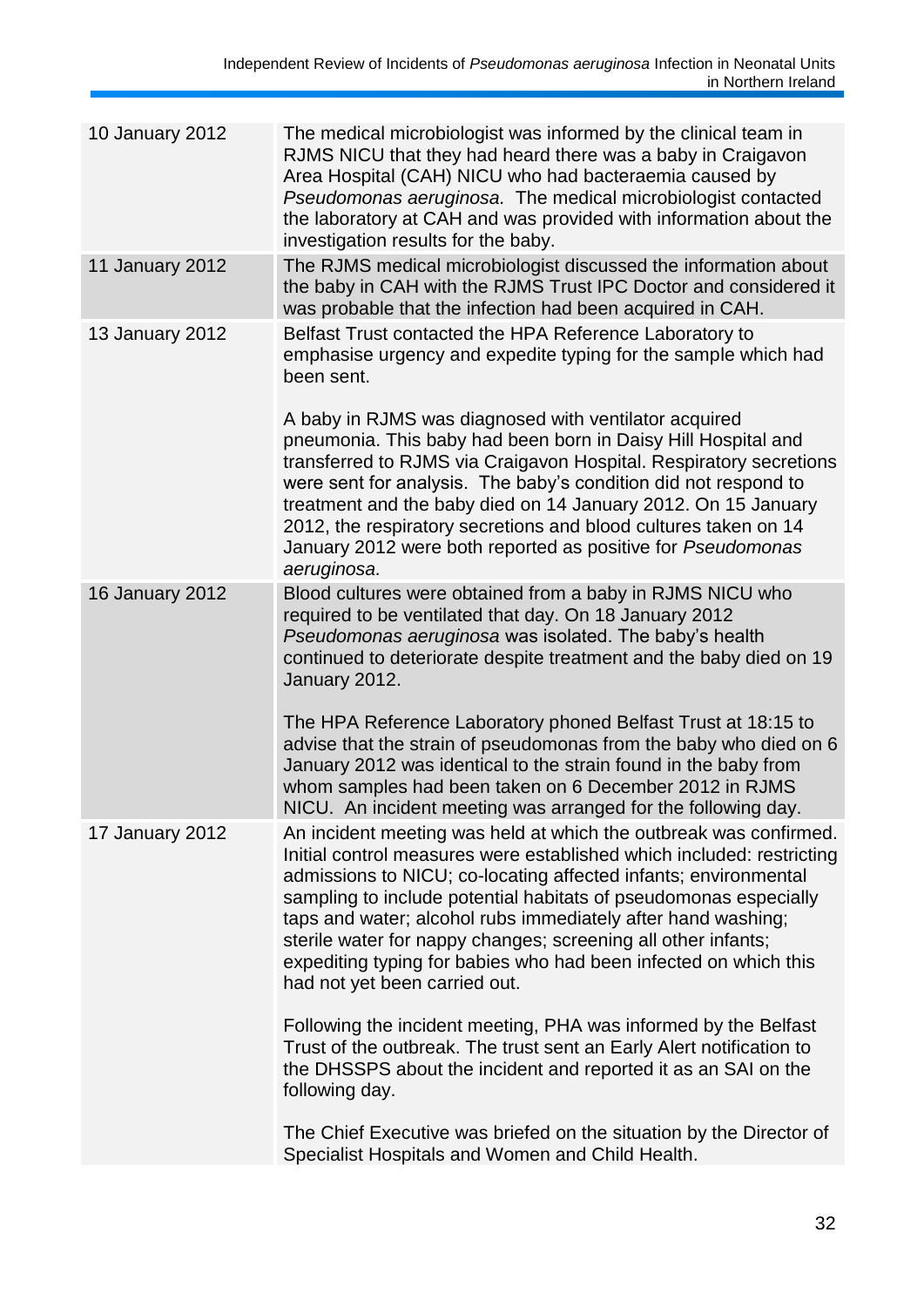| 18 January 2012 | An isolate was cultured from the sputum of a baby in the unit which<br>was subsequently confirmed as Pseudomonas aeruginosa.                                                                                                                                                                                                                                                                                                                                                                                                                                                                                                                                                                                                                                                                                                                                                                                                    |
|-----------------|---------------------------------------------------------------------------------------------------------------------------------------------------------------------------------------------------------------------------------------------------------------------------------------------------------------------------------------------------------------------------------------------------------------------------------------------------------------------------------------------------------------------------------------------------------------------------------------------------------------------------------------------------------------------------------------------------------------------------------------------------------------------------------------------------------------------------------------------------------------------------------------------------------------------------------|
| 19 January 2012 | A meeting of the Belfast Trust Outbreak Control Team was held.<br>The OCT was advised that further information on strain typing was<br>now available and the strain of Pseudomonas aeruginosa cultured<br>from samples from the baby who died on 14 January 2012 was<br>different to the other strains which had been identified. 4 babies<br>had been found to be colonised with Pseudomonas aeruginosa<br>through the screening exercise carried out on 16 January 2012.<br>Environmental sampling had detected pseudomonas in swabs from<br>two taps in NICU and another tap was likely to be confirmed<br>positive. The OCT agreed further control measures including taking<br>action to move babies out of the unit so that it could be subjected<br>to intensive cleaning. The OCT agreed to issue a press release<br>that day in relation to the outbreak. A helpline was established by<br>Belfast Trust that evening. |
| 20 January 2012 | A press conference was held in the Belfast Trust in which the<br>Minister and CMO and PHA participated in relation to the outbreak.<br>NICU was closed and babies moved to other rooms in the Regional<br>Neonatal Unit. Following replacement of wash hand basins and<br>sensor taps, the unit was reopened on 6 February 2012.<br>Following the declaration of the outbreak the OCT continued to<br>meet to manage the outbreak and trust staff participated in regional<br>teleconferences and meetings.<br>Helpline established by Belfast Trust and announced at a press<br>conference.                                                                                                                                                                                                                                                                                                                                    |
| 24 January 2012 | Typing results from the HPA Reference Laboratory confirmed that<br>the baby who had been diagnosed within CAH with pseudomonas<br>from a positive blood culture taken on 29 December 2011 had the<br>same strain as had caused the outbreak in Belfast. The results<br>also confirmed that the baby who had died in RJMS on 19 January<br>2012 had the same strain.<br>A meeting was held for parents of babies in the unit to provide<br>them with information about the outbreak.                                                                                                                                                                                                                                                                                                                                                                                                                                             |

Following the establishment of a review of the epidemiology of the NICU outbreaks by PHA, important additional information has emerged as to the distribution of infections and colonisations with *Pseudomonas aeruginosa.* This will be considered further in the final report of the review. The Review Team has been provided with an interim analysis which has reported the following preliminary findings in relation to the outbreak at RJMS NICU:

In total there were five cases of infection and 10 colonisations associated with the  $\bullet$ strain of pseudomonas linked to the Belfast outbreak. Three of the babies died. For one baby pseudomonas was not the reported cause of death.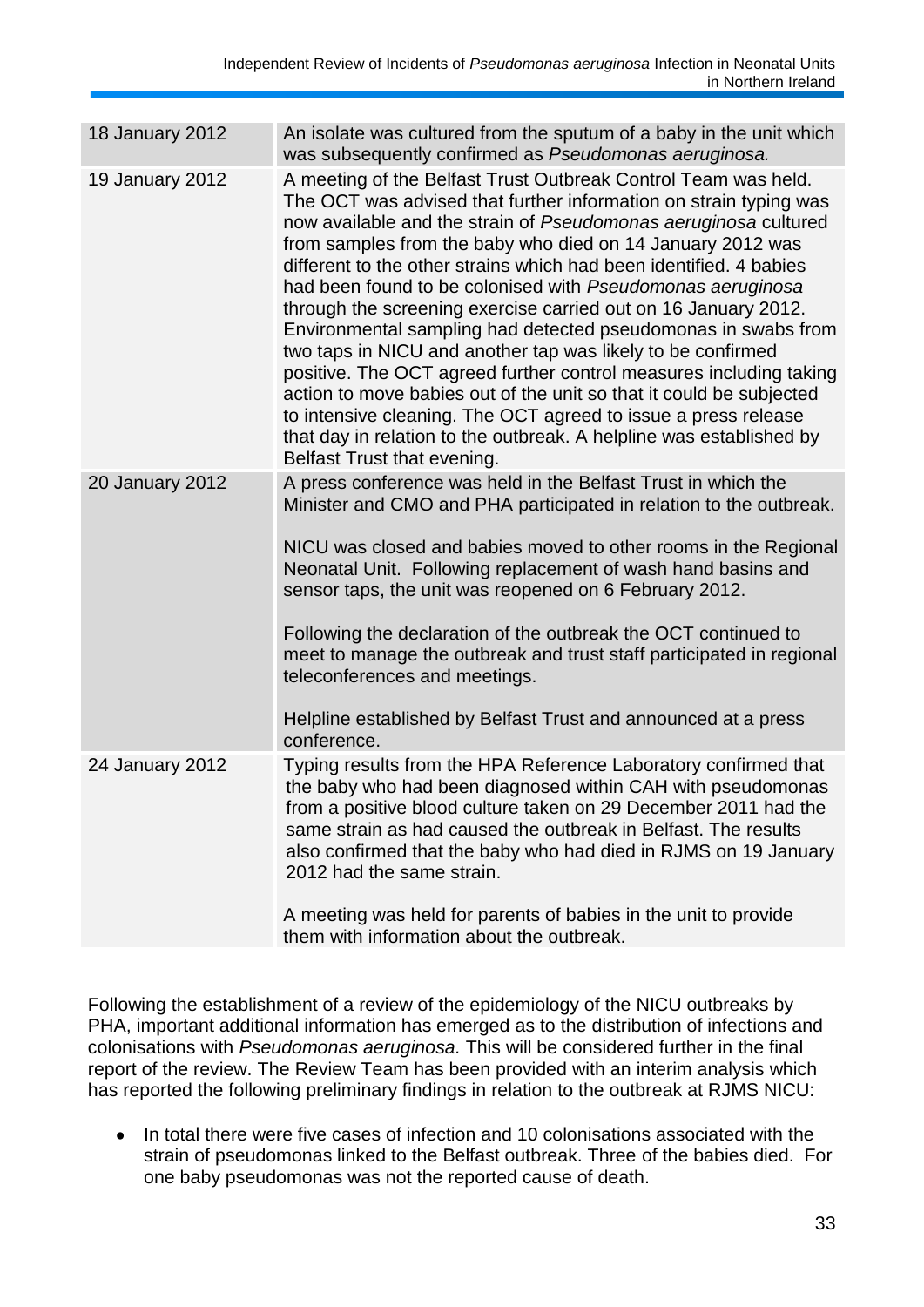- The baby who died in RJMS on 14 January 2012 had a different strain which was  $\bullet$ subsequently found in three babies who were colonised and were in Craigavon Area Hospital.
- Two babies who were initially screened negative in RJMS were found to be positive  $\bullet$ with the strain associated with Belfast when they were rescreened on transfer to Antrim and Craigavon Hospitals
- *Pseudomonas aeruginosa* of the same strain as the babies in the Belfast outbreak  $\bullet$ was detected in water samples taken from hand washing taps in RJMS in both NICU ( 4 taps out of 6) and SCBU (1 tap out of 6).
- The earliest sample of *Pseudomonas aeruginosa* which has been epidemiologically  $\bullet$ linked to the Belfast strain was taken on 15 November 2011 in a baby who was transferred from RJMS to Craigavon Area Hospital and who subsequently was found to have the strain linked to Belfast when a subsequent sample was taken on 26 January 2012. A further colonisation was detected in a baby in RJMS on 21 November 2011 and was subsequently found when screened on 20 January 2012 in Daisy Hill Hospital to have the strain associated with Belfast.

Following a programme of actions to control the outbreak there were no further incidents of infection or colonisation with *Pseudomonas aeruginosa* found in RJMS after 25 January 2012 and up to 31 January 2012, in the period subject to this review.

## **6.5 Cluster of Cases Associated with Craigavon Hospital Neonatal Unit**

| <b>DATE</b>      | <b>ACTION</b>                                                                                                                                                                                                                                                                                                                                                                                                                                               |
|------------------|-------------------------------------------------------------------------------------------------------------------------------------------------------------------------------------------------------------------------------------------------------------------------------------------------------------------------------------------------------------------------------------------------------------------------------------------------------------|
| 22 December 2011 | HSS (MD) 31/2011 was received by Southern Trust and circulated to<br>relevant directors and staff.                                                                                                                                                                                                                                                                                                                                                          |
| 29 December 2011 | A baby in Craigavon Neonatal Unit had blood cultures taken which<br>subsequently were found to be positive for Pseudomonas<br>aeruginosa. The baby had been born in RJMS and initially cared<br>for in RJMS NICU before transfer to Craigavon on 23 December<br>2011. The baby died in January 2012. Pseudomonas was not the<br>reported cause of death. This baby was later found to have had the<br>strain of pseudomonas linked to RJMS NICU in Belfast. |
| 14 January 2012  | In keeping with routine practice, RJMS NICU contacted Craigavon<br>NICU and advised of the death of a baby that day who had been<br>previously in Craigavon Neonatal Unit.                                                                                                                                                                                                                                                                                  |
| 16 January 2012  | A microbiologist at Craigavon was contacted by a microbiologist<br>from Belfast Trust regarding 2 babies from Craigavon who had<br>been transferred to RJMS. She asked if Craigavon had had any<br>problems with pseudomonas bacteraemia or colonisation in the<br>past year. The Craigavon microbiologist contacted the Trust<br>Clinical Director of Infection Prevention and Control.                                                                    |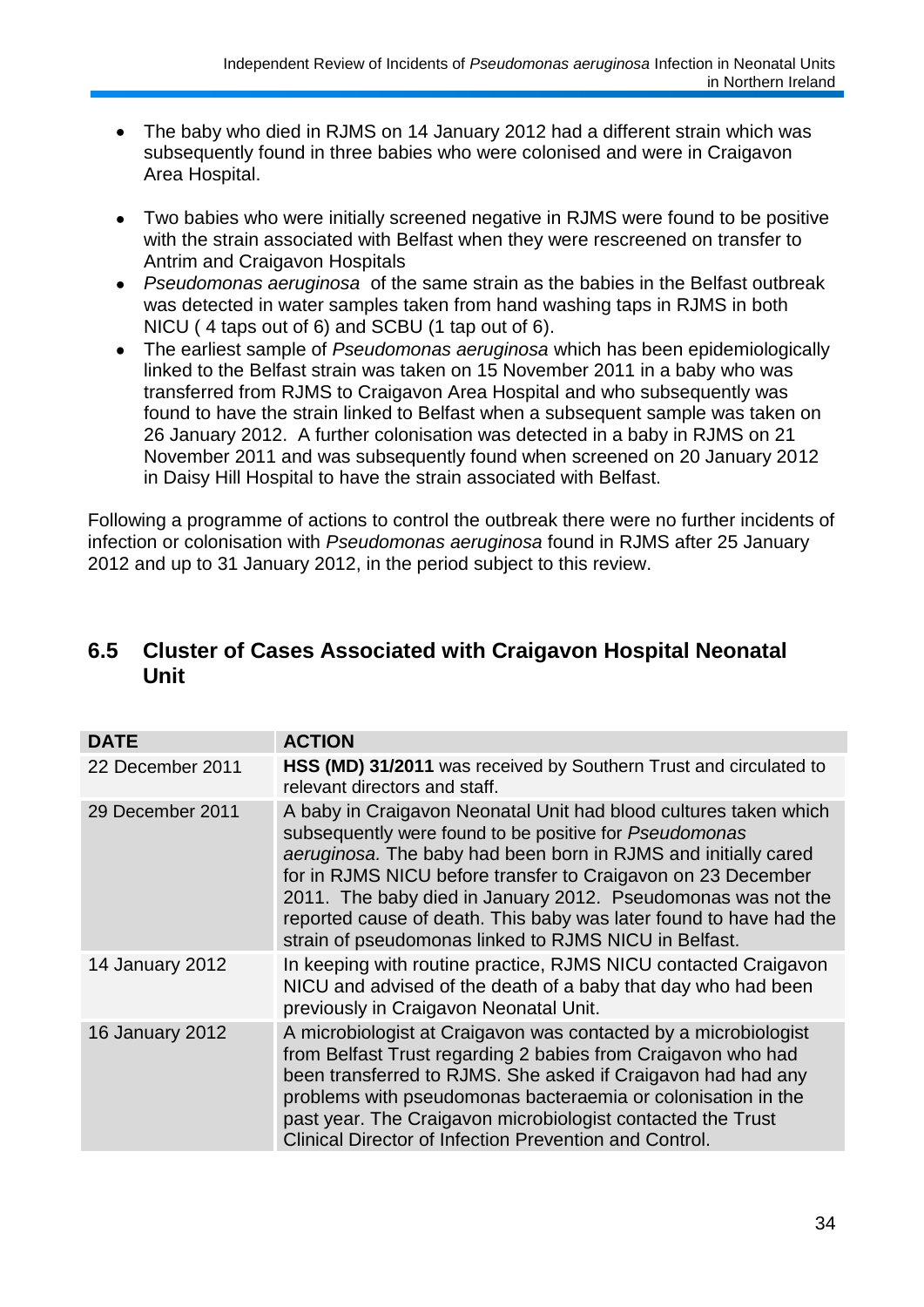| 17 January 2012        | The Southern Trust Lead Infection Control Nurse contacted the<br>Belfast Senior Infection and Prevention Control Nurse to seek<br>information and clarity with regard to pseudomonas in RJMS. The<br>Lead ICN informed the Clinical Director and IPC Team and the<br>Medical Director was subsequently informed.                                                                                                                                            |
|------------------------|-------------------------------------------------------------------------------------------------------------------------------------------------------------------------------------------------------------------------------------------------------------------------------------------------------------------------------------------------------------------------------------------------------------------------------------------------------------|
| 18 January 2012        | The Clinical Director and Lead ICN visited Craigavon Neonatal<br>Unit. It was agreed to include pseudomonas in routine screening of<br>babies from other units. The isolation of transferred babies until<br>screening results were available was standard practice in the unit.<br>Enhanced monitoring and IPC precautions were reinforced.                                                                                                                |
| <b>20 January 2012</b> | All babies in Craigavon Neonatal Unit and Daisy Hill SCBU were<br>screened for pseudomonas.                                                                                                                                                                                                                                                                                                                                                                 |
|                        | A baby was transferred to Craigavon Neonatal Unit from RJMS<br>NICU who was screened for pseudomonas and was reported to be<br>positive on 22 January 2012. Subsequently this was found to be<br>the strain associated with Belfast.                                                                                                                                                                                                                        |
| 21 January 2012        | Provisional results of swabs for screening indicated probable<br>positive results for 2 babies in Craigavon Neonatal Unit and one in<br>Daisy Hill SCBU. Additional nurse staffing was provided to<br>establish 1:1 cohort nursing and isolation for all colonised infants.<br>Sterile water for washing of babies was implemented in both the<br>neonatal unit and SCBU following a conversation between the<br>Lead ICN and a colleague in Belfast Trust. |
| 22 January 2012        | The provisional results from the previous day were confirmed. The<br>baby in SCBU had been transferred from the Royal Belfast<br>Hospital for Sick Children, having been earlier in RJMS and was<br>subsequently found to have the strain associated with Belfast.                                                                                                                                                                                          |
| 23 January 2012        | A Control Team Meeting was held and a programme of further<br>actions particularly relating to risk management of sinks/water and<br>enhanced cleaning was agreed for immediate implementation.                                                                                                                                                                                                                                                             |
| 24 January 2012        | A third infant in Craigavon Neonatal Unit was confirmed positive for<br>pseudomonas colonisation from the screening of babies which had<br>taken place on 20 January 2012.                                                                                                                                                                                                                                                                                  |
| 26 January 2012        | At 19:30 the Clinical Director for Infection Prevention and Control<br>was telephoned by the Belfast IPC Doctor. The IPC Doctor advised<br>that a baby who had been transferred from Craigavon to RJMS<br>NICU in early January, and who had subsequently died, had a<br>strain of Pseudomonas aeruginosa which was not the strain linked<br>to Belfast and was possibly a Craigavon strain.                                                                |
| 27 January 2012        | Given the strain information, PHA held a teleconference with HPA,<br>spoke to the Southern Trust that evening and produced and issued<br>guidance on further actions to be taken. The trust Chief Executive<br>confirmed to the DPH that an Incident Control Team would meet<br>the following morning, the Chief Executive would chair that team<br>and that all additional actions required by the PHA would be taken.                                     |
| 28 January 2012        | A Pseudomonas Incident Team was convened, attended by PHA<br>representatives. All recommended actions were reviewed and<br>considered to be in place.                                                                                                                                                                                                                                                                                                       |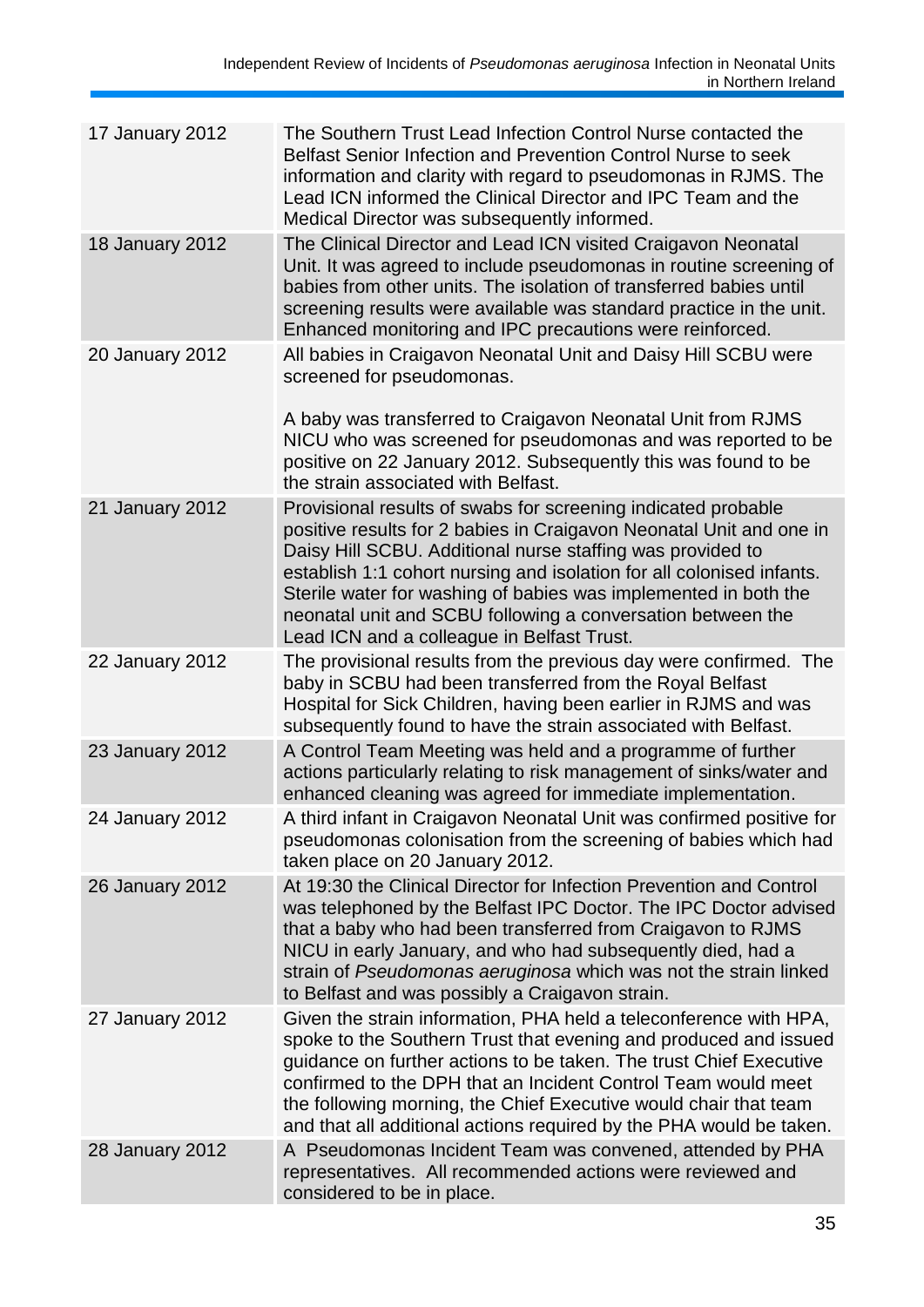The interim findings of the epidemiology study being carried out by the PHA indicate that one baby was infected and three babies were colonised with the same strain of *Pseudomonas aeruginosa* which has been linked to Craigavon Neonatal Unit. The baby who was infected with the strain spent several hours in the unit awaiting transfer to RJMS from Daisy Hill. The baby later died in RJMS NICU. A further baby developed bacteraemia while being cared for in Craigavon Neonatal Unit, having being transferred from RJMS. This baby had the strain of pseudomonas which has been linked to Belfast. A number of different strains of pseudomonas have been found in swabs taken from taps and sinks in the Neonatal Unit in Craigavon but no direct link has been established between the strains found in the environmental screening/water testing and the infection and colonisations.

## **6.6 Cases Linked to Antrim Hospital Neonatal Unit**

Two babies were found to be colonised at Antrim Neonatal Unit through screening.

| <b>DATE</b>     | <b>ACTION</b>                                                                                                                                                                                                                                                                                   |
|-----------------|-------------------------------------------------------------------------------------------------------------------------------------------------------------------------------------------------------------------------------------------------------------------------------------------------|
| 20 January 2012 | A baby screened on admission to the unit was found to be positive<br>for Pseudomonas aeruginosa. This baby had been transferred<br>from RJMS Neonatal Unit and was subsequently found to have the<br>strain linked to Belfast. The baby had screened negative in Belfast<br>on 17 January 2012. |
| 24 January 2012 | A baby screened in Antrim Neonatal Unit was found to be positive<br>who had only been cared for in Antrim. This strain has, to date,<br>been found to be unique and has not been linked to any of the<br>human or environmental strains associated with these incidents.                        |

Environmental sampling from two sinks and water samples from taps in Antrim neonatal unit were found to be positive for *Pseudomonas aeruginosa.*

# **6.7 Regional Response following the Declaration of RJMS Outbreak**

| <b>DATE</b>     | <b>ACTION</b>                                                                                                                                                                                                                                                                  |
|-----------------|--------------------------------------------------------------------------------------------------------------------------------------------------------------------------------------------------------------------------------------------------------------------------------|
| 17 January 2012 | PHA was informed by Belfast Trust that babies in the neonatal unit<br>had pseudomonas, of whom two had died.                                                                                                                                                                   |
|                 | PHA offered support and advice to the Belfast Trust on control<br>measures to be put in place and on the need to draw on learning<br>from Western Trust.                                                                                                                       |
|                 | DHSSPS received Early Alert from Belfast Trust that two babies<br>were confirmed with same strain of pseudomonas infection, of<br>whom one baby had died. Trust awaiting results on two other<br>babies of whom one had died. Admissions to the unit were to be<br>restricted. |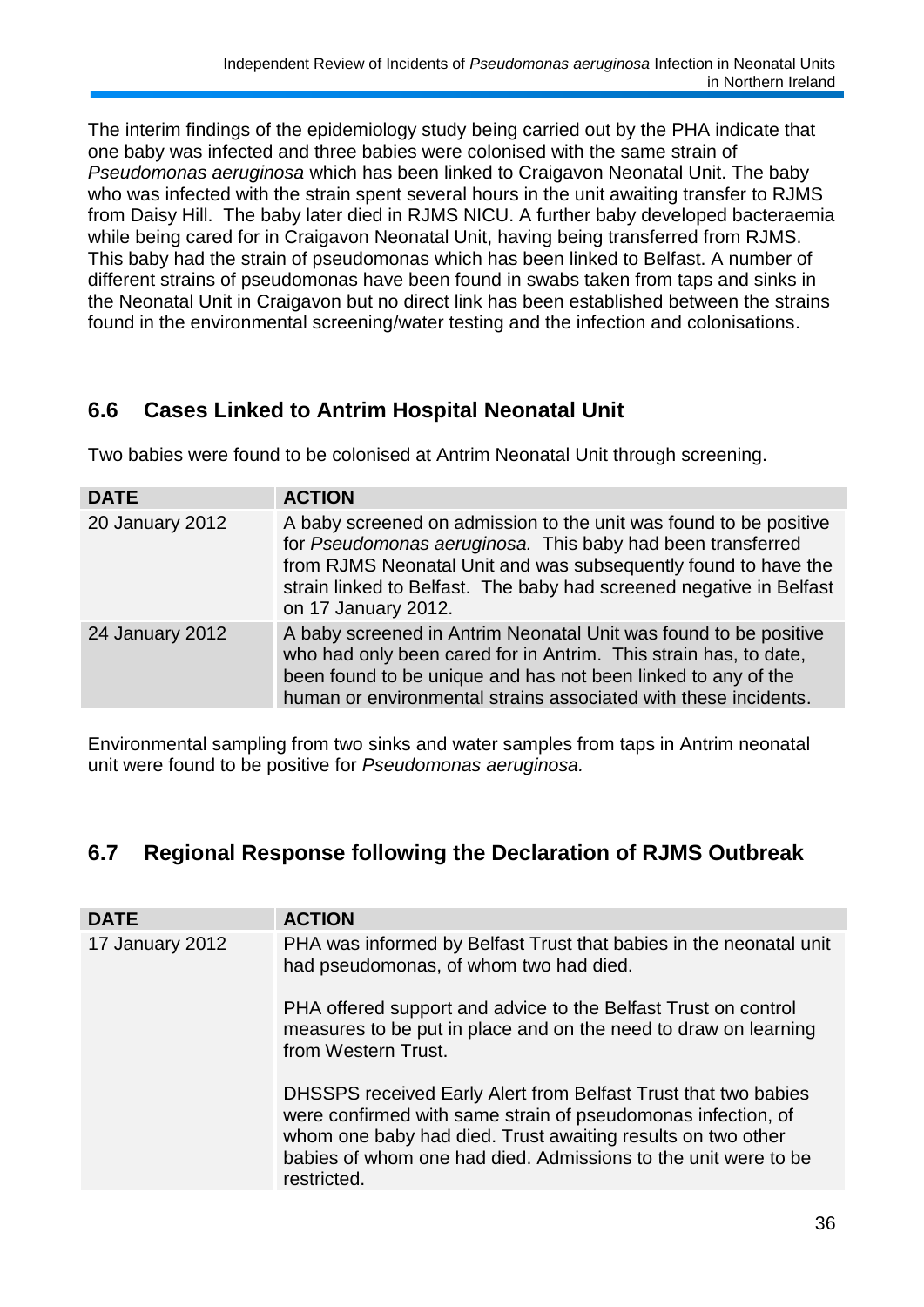| 18 January 2012 | DHSSPS prepared a submission for the Minister advising of<br>outbreak at RJMS.                                                                                                                                                                                                                                                                            |
|-----------------|-----------------------------------------------------------------------------------------------------------------------------------------------------------------------------------------------------------------------------------------------------------------------------------------------------------------------------------------------------------|
|                 | SAI notification form was submitted by Belfast Trust to HSCB<br>concerning outbreak at RJMS.                                                                                                                                                                                                                                                              |
| 19 January 2012 | PHA representatives attended the Belfast Trust Outbreak Control<br>Team (OCT) meeting. DHSSPS briefed by PHA on the incident.                                                                                                                                                                                                                             |
|                 | Minister issues press release offering sympathy to the families of<br>the two young babies who had died at RJMS.                                                                                                                                                                                                                                          |
|                 | A third baby died in RJMS neonatal unit during the night who had<br>pseudomonas.                                                                                                                                                                                                                                                                          |
| 20 January 2012 | PHA held a teleconference with Belfast Trust at 09:30. HSCB<br>chaired a later teleconference with all trusts, the Minister,<br>DHSSPS, and PHA to discuss how to manage the capacity of<br>neonatal cots across Northern Ireland.                                                                                                                        |
|                 | PHA contacted the regional neonatal transfer service and Northern<br>Ireland Ambulance Service. Guidance on health protection advice<br>when transferring babies between units was discussed with trust<br>clinical staff and issued to trusts by PHA.                                                                                                    |
|                 | Press conference held with Minister and CMO joining Belfast Trust<br>and PHA representative. Minister issued a press release following<br>death of the third baby at RJMS and CMO and Minister provided<br>interviews for media.                                                                                                                          |
| 21 January 2012 | PHA representatives attended the Belfast OCT meeting                                                                                                                                                                                                                                                                                                      |
|                 | PHA held a teleconference with HPA to seek advice as to whether<br>to start weekly screening of babies. HPA advised a risk based<br>approach based on pattern of cases and colonisations.                                                                                                                                                                 |
|                 | Regional teleconference was held with all trusts and guidance<br>given on transfer of minimising neonatal transfers, transferring in<br>utero when possible and screening babies before and after transfer<br>between units. Decision taken during teleconference that sterile<br>water should be used for all washing of babies during nappy<br>changes. |
| 22 January 2012 | PHA and HSCB agreed that PHA should lead the joint response as<br>issues were primarily related to public health rather than service<br>delivery. The DPH was nominated as Incident Lead Director.                                                                                                                                                        |
|                 | PHA/HSCB/BSO activated their Joint Response Plan in relation to<br>incidents. They agreed to establish an Emergency Operations<br>Centre. Plans were developed for a regional epidemiological<br>investigation to be carried out.                                                                                                                         |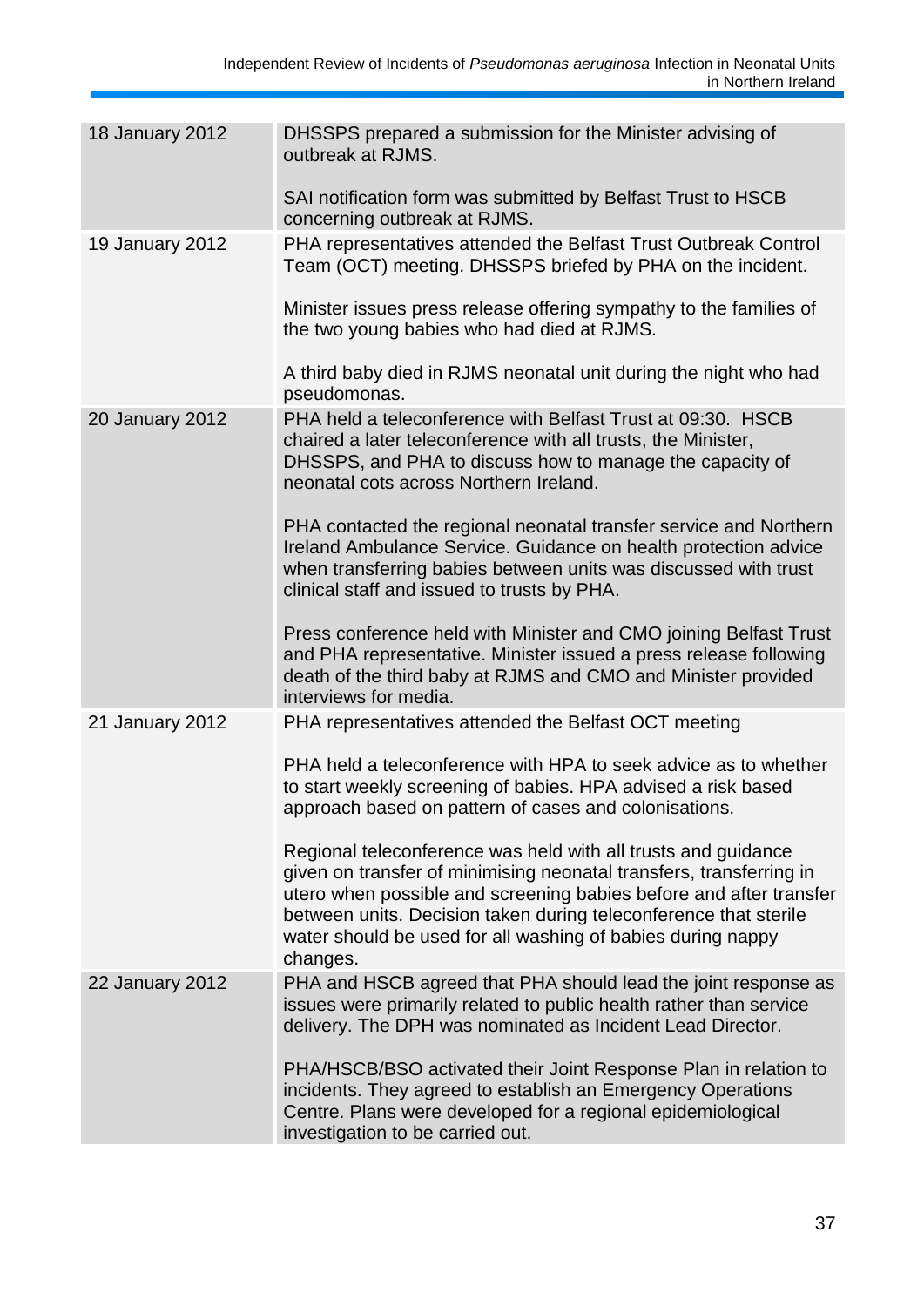| 22 January 2012 | A teleconference was held between with HPA, Belfast Trust and<br>PHA to discuss issues relating to water and taps.                                                                                                       |
|-----------------|--------------------------------------------------------------------------------------------------------------------------------------------------------------------------------------------------------------------------|
|                 | The daily regional conferences were now formally regarded as<br>meetings of the Regional Health Response Group (RHRG), CMO<br>and Senior Medical Officer from DHSSPS participated.                                       |
| 23 January 2012 | Joint Emergency Operations Centre was established.                                                                                                                                                                       |
|                 | PHA recommended that Belfast Trust OCT set up a sub-group to<br>provide assurance that all control measures were implemented.                                                                                            |
|                 | PHA issued guidance to trusts on management of colonised<br>babies, screening and infection control measures.                                                                                                            |
|                 | At RHRG, Belfast Trust advised that samples of 4 out of 6 sinks in<br>NICU were presumptive positive results.                                                                                                            |
|                 | DHSSPS advised Belfast Trust that tap replacements should be<br>with manual lever operated taps without thermostatic mixer valves.                                                                                       |
|                 | DHSSPS informed UK estates organisations of the outbreak with<br>request for advice if available.                                                                                                                        |
|                 | Minister issues press release to advise that 6 babies in RJMS were<br>confirmed to have pseudomonas infection and one more potentially<br>infected.                                                                      |
|                 | Minister provides update at Oral Questions in NI Assembly.                                                                                                                                                               |
| 24 January 2012 | Minister gave detailed statement to the NI Assembly on the<br>outbreaks. Minister and CMO facilitated media interviews. A press<br>release was issued that the case of infection from previous day<br>was now confirmed. |
|                 | PHA and DHSSPS initial teleconference was held to consider the<br>need to test water and replace taps based on the balance of risk.                                                                                      |
|                 | PHA teleconference was held with trusts to go through guidance<br>issued on 23 January.                                                                                                                                  |
| 25 January 2012 | PHA visited RJMS to explore the potential to increase capacity in<br>the neonatal unit.                                                                                                                                  |
|                 | Liaison took place between PHA and HPA Board with regard to<br>management of the incident.                                                                                                                               |
|                 | CMO wrote to CMO (England) to ask that specific areas in national<br>report on potential risks from pseudomonas were prioritised for<br>action to protect vulnerable patients.                                           |
|                 | CMO convened a conference call with PHA to discuss Point of Use<br>Filters and taps.                                                                                                                                     |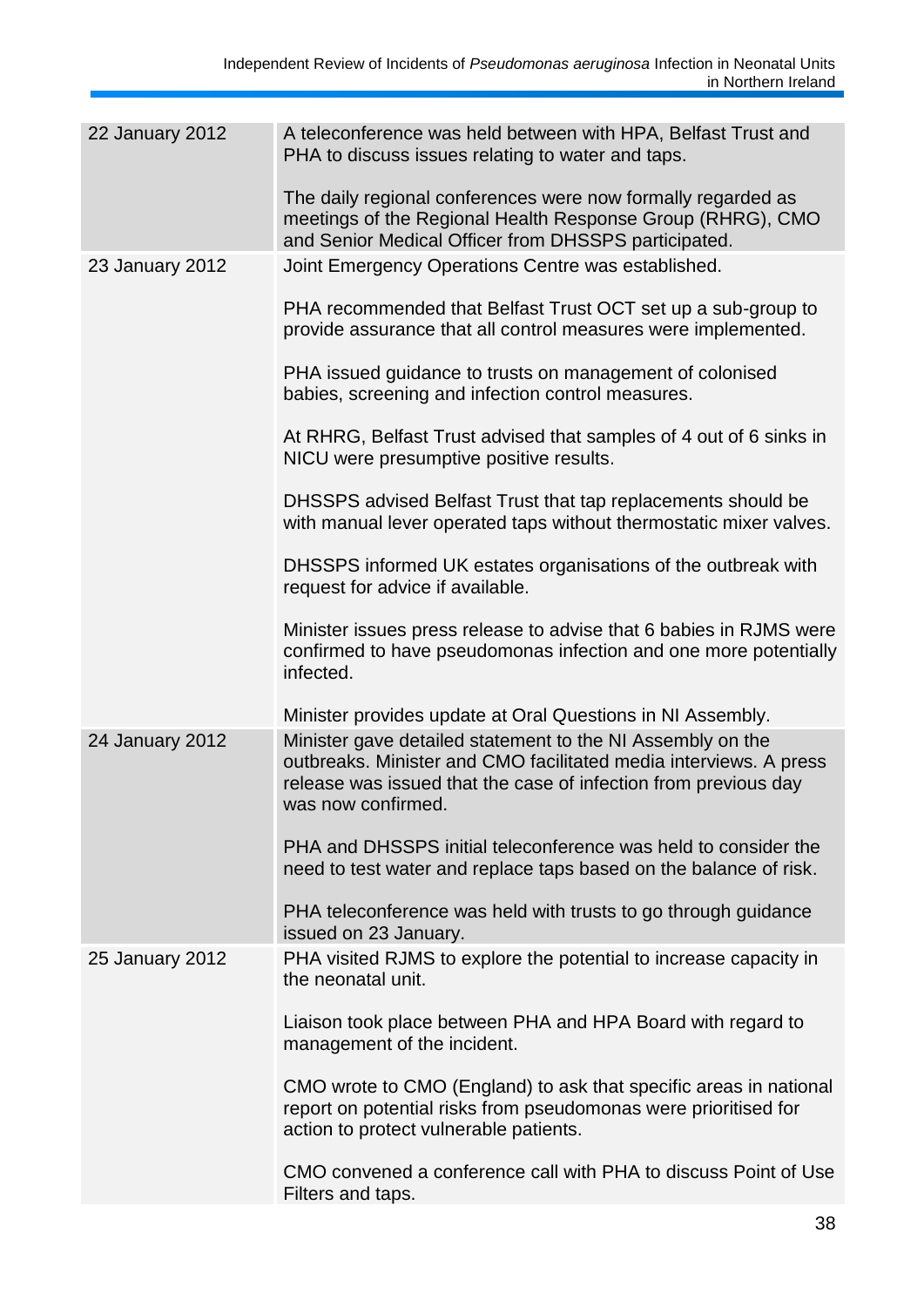| <b>26 January 2012</b> | Joint Response Incident Control meetings were established given<br>the potential that the incident could impact on other neonatal units.                                                                                                                   |
|------------------------|------------------------------------------------------------------------------------------------------------------------------------------------------------------------------------------------------------------------------------------------------------|
|                        | A teleconference took place between PHA, DHSSPS, and Belfast<br>Trust to discuss use of Point of Use filters.                                                                                                                                              |
|                        | Further DHSSPS/PHA teleconference on water testing and<br>replacement of taps in other units. It was determined that further<br>guidance should be issued by the DHSSPS.                                                                                   |
|                        | PHA issued further guidance to trusts with updated guidance on<br>case definitions, reporting requirements and screening.                                                                                                                                  |
| 27 January 2012        | CMO formally requested expert advice and support from the HPA.                                                                                                                                                                                             |
|                        | PHA held teleconference with trusts re environmental risk<br>assessment guidance.                                                                                                                                                                          |
|                        | During daily RHRG teleconference the decision to use sterile water<br>for bathing or toileting infants was confirmed.                                                                                                                                      |
|                        | PHA issued guidance for GPs and paediatric doctors as to why<br>discharged babies do not need to be followed up.                                                                                                                                           |
|                        | PHA held a teleconference with HPA to discuss emerging strain<br>typing results. Advice was issued to Southern and Northern Trusts<br>in view of the results.                                                                                              |
|                        | CMO held a teleconference with Trust Medical Directors and<br>requested information on response to DHSSPS guidance letters.                                                                                                                                |
| 28 January 2012        | DHSSPS and PHA met to agree final guidance on water sampling<br>and tap replacement programme.                                                                                                                                                             |
|                        | CMO convened a teleconference with trusts, the PHA and HSCB to<br>review the situation.                                                                                                                                                                    |
|                        | CMO convened a teleconference with HPA and PHA to agree<br>interim protocol for water testing.                                                                                                                                                             |
|                        | PHA and South Eastern Trust held a teleconference to discuss<br>presumptive positive results from taps in neonatal unit. PHA<br>advised that babies should remain in the unit with control measures<br>and regular screening of babies and water sampling. |
|                        | Minister issued a statement about situation in South Eastern Trust                                                                                                                                                                                         |
|                        | CMO provided updates to Minister, Permanent Secretary, Chair<br>and Deputy Chair of Health Committee.                                                                                                                                                      |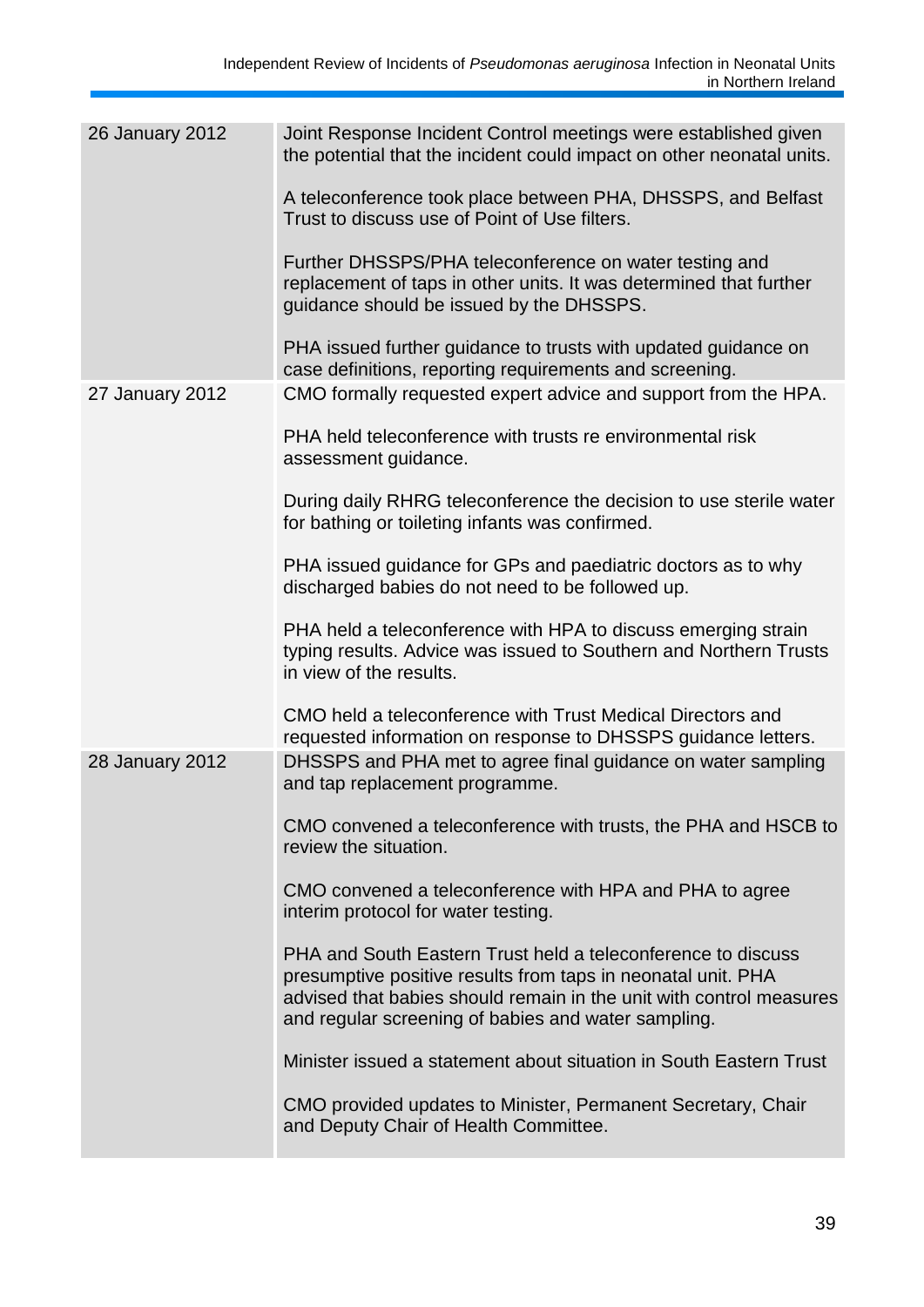| 28 January 2012 | DHSSPS guidance HSS (MD) 4/2012 issued to trust Chief<br>Executives.                                                                                                                                                                                                                                                                                                                                                                                                        |
|-----------------|-----------------------------------------------------------------------------------------------------------------------------------------------------------------------------------------------------------------------------------------------------------------------------------------------------------------------------------------------------------------------------------------------------------------------------------------------------------------------------|
|                 | Site visit by PHA to NHSCT to discuss and seek assurances in<br>respect of advice issued on evening of 27 January.                                                                                                                                                                                                                                                                                                                                                          |
| 29 January 2012 | PHA issued guidance to trusts on the process for reporting tap<br>replacements and water sample results to PHA.                                                                                                                                                                                                                                                                                                                                                             |
|                 | PHA provided information for trusts to use for parents which would<br>explain the need for water sampling.                                                                                                                                                                                                                                                                                                                                                                  |
|                 | DHSSPS and HPA agreed to hold a teleconference to discuss the<br>protocol for scientific testing of taps at Porton Down.                                                                                                                                                                                                                                                                                                                                                    |
|                 | CMO gave live interview on the current situation.                                                                                                                                                                                                                                                                                                                                                                                                                           |
| 30 January 2012 | DHSSPS shared interim guidance with other UK CMOs.                                                                                                                                                                                                                                                                                                                                                                                                                          |
|                 | Health Estates agreed to establish a Regional Water Group to<br>oversee tap replacement programme. Arrangements put in place<br>for a daily teleconference between HEIG, trusts and PHA on tap<br>replacement programme.                                                                                                                                                                                                                                                    |
|                 | PHA agreed on-site visits to neonatal units to collect information for<br>epidemiology investigation.                                                                                                                                                                                                                                                                                                                                                                       |
|                 | Minister asked RQIA to facilitate an independent review.                                                                                                                                                                                                                                                                                                                                                                                                                    |
| 31 January 2012 | Minister gave a second statement to the NI Assembly on<br>pseudomonas in neonatal units followed by press interviews.                                                                                                                                                                                                                                                                                                                                                       |
|                 | CMO held a teleconference with other UK CMOs to discuss<br>pseudomonas in neonatal units in Northern Ireland. This meeting<br>included Chair of Advisory Committee on Antimicrobial Resistance<br>and Healthcare Associated Infection (ARHAI). ARHAI was asked<br>by CMO to provide advice on pseudomonas in all augmented care<br>settings.                                                                                                                                |
|                 | HPA initiated a teleconference with PHA and Health Estates to<br>discuss scientific examination of taps to inform the national<br>evidence base.                                                                                                                                                                                                                                                                                                                            |
|                 | PHA issued further guidance recommending twice weekly<br>screening of babies in neonatal units and screening when babies<br>are transferred from other units. RHRG conference call. Altnagelvin<br>reported presumptive positive water tests. Belfast Trust reported a<br>Pseudomonas colonised baby in their paediatric ICU who had been<br>in RJMS neonatal unit. PHA carried out a risk assessment and<br>advised that screening of others in the unit was not required. |
|                 | HPA/PHA teleconference was held to review information related to<br>Craigavon neonatal unit.                                                                                                                                                                                                                                                                                                                                                                                |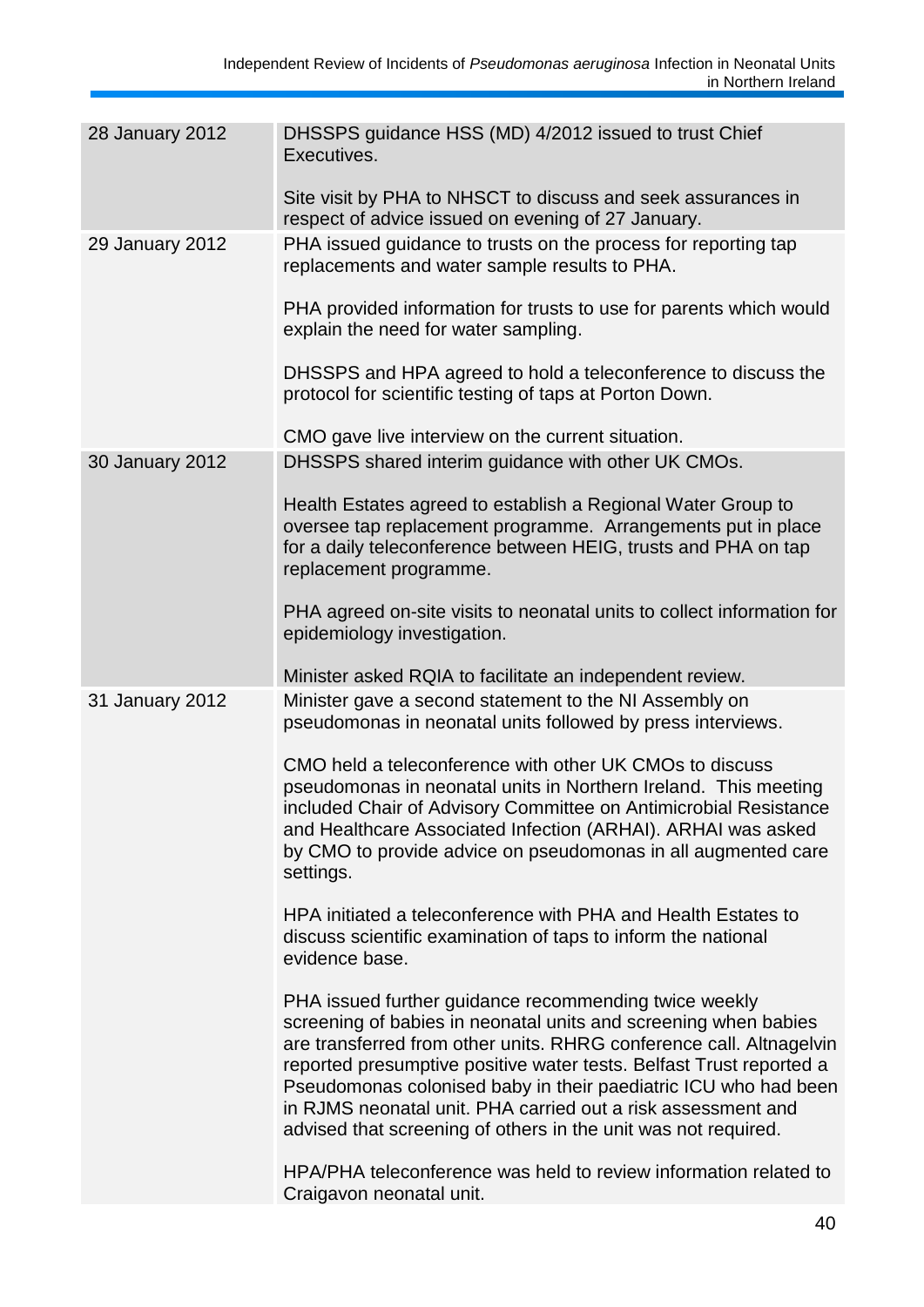# **7. The Family Perspective**

In recognition of the tragic impact of pseudomonas infection for the families of those babies who have been affected, it was decided that during the course of the review the parents of those babies affected should be engaged with directly.

A letter was sent, through the trusts, to parents of babies that had been affected by pseudomonas offering to meet with them. It was felt that it was extremely important to hear the views of families as they might have information that was relevant to the review and also they may have questions that they felt should be answered.

The review team has met with eight families so far. For the purposes of this interim report the following is a combined short account of the experiences they shared with review team members during the meetings. A more detailed account of the issues arising will be included in the final report.

Families stated that their decision to share their experiences with the review team was influenced by their understanding that lessons would be learned and recommendations would be made to try to prevent such an outbreak happening again. The review team recognises that this was a very difficult subject to discuss and wishes to thank all those involved for their participation, openness and willingness to share their experiences.

Generally families were initially positive regarding how they were treated by medical and nursing staff. They were very positive about the clinical care their babies had received, however after some discussion some issues regarding communication and passing on of information began to emerge.

In most cases it was felt that nursing staff were good at passing on information regarding babies" care and they provided useful help with regard to feeding and caring for babies. In one case it was felt that the transfer team had looked after a baby as if it was their own and in another, the family felt that their baby had been looked after by the "A team."

However there were some reservations regarding the passing on of information from some medical staff as they tended to use language that was too technical.

The families were asked about what effect they felt the outbreaks had on staff and they realised that there had been a big impact on staff who had been noticeably upset and stressed. They also realised that in many cases nursing staff were upset and hurt by the fact that babies in their care were sick.

When asked about when and what they were told about pseudomonas some of the families felt that they had not been sufficiently informed about the seriousness of their babies' condition.

When asked about infection control procedures in neonatal units all families noted that they felt that infection control procedures had been good. They also had been given instructions on washing hands and being bare below the elbows.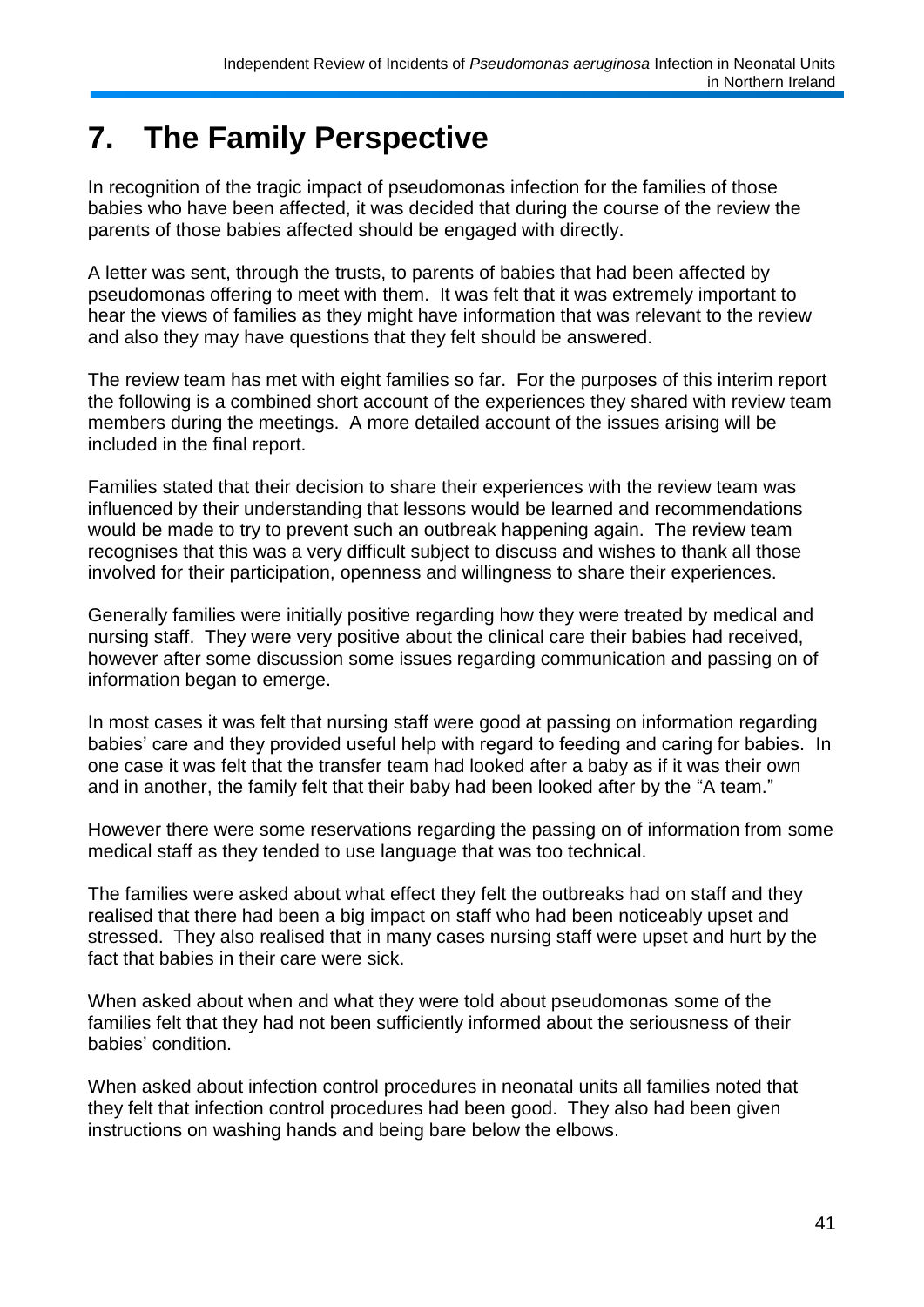There is still an opportunity for families to engage with the review team if they wish in advance of the final report.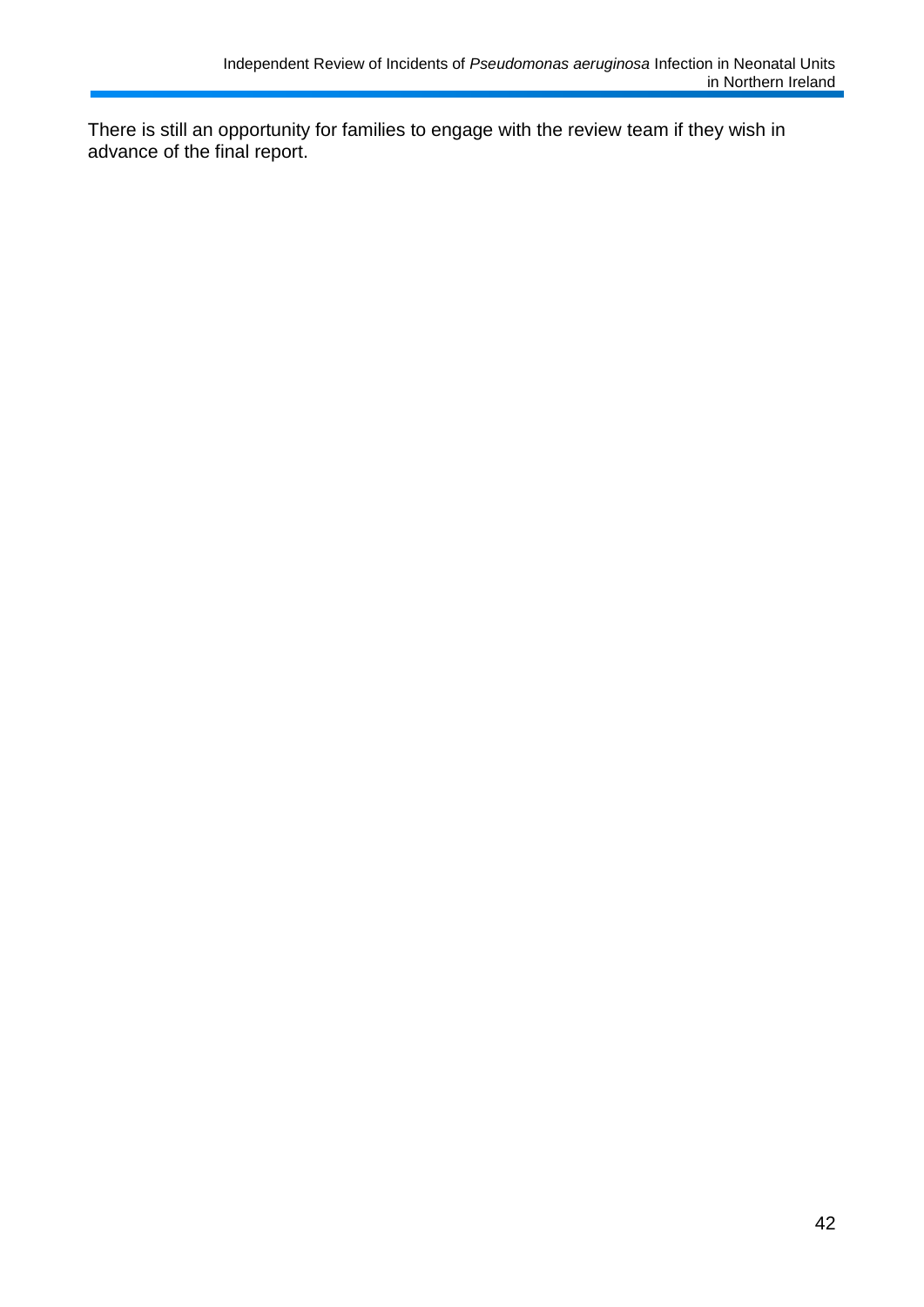# **8. Interim Findings and Conclusions**

# **8.1 Introduction**

The Terms of Reference for this review requested an interim report to be submitted to the Minister by 31 March 2012 to enable any immediate actions identified to be taken forward as soon as possible.

The review team has been made aware during phase one of this review of a number of important exercises that are underway at national and regional levels and will be relevant to the final report of this review. These include:

- Water Sources and potential *Pseudomonas aeruginosa* Infection of Taps and Water Systems: Advice for augmented care units: Department of Health which was published on the Department of Health (England) website on 30 March 2012.
- The UK Advisory Committee on Antimicrobial Resistance and Healthcare  $\bullet$ Associated Infection (ARHAI) has established a sub-group to advise on the management of infections in neonatal units.
- Taps which were removed from neonatal units across Northern Ireland have been sent for analysis by the Health Protection Agency laboratory at Porton Down.
- Collection of further information about pseudomonas incidents in augmented care  $\bullet$ settings across England by the Health Protection Agency.
- The Public Health Agency is completing an epidemiological investigation of the  $\bullet$ pseudomonas incidents in Northern Ireland.
- Belfast Trust is completing a root cause analysis of the circumstances leading to the  $\bullet$ pseudomonas outbreak in the neonatal unit at Royal Jubilee Maternity Service.

The review team has met with the PHA team carrying out the epidemiological investigation. The information provided has been helpful in understanding the complex pattern of the events which have occurred.

The review team has received a briefing on the emerging findings from the Belfast Trust root cause analysis, which closely mirrors the interim conclusions reached independently by RQIA's review team.

The findings and conclusions set out in this interim report focus on the first two terms of reference for the review:

- 1. To investigate the circumstances contributing to the occurrences of pseudomonas infection in neonatal units from 1 November 2011.
- 2. To review the effectiveness of the trusts" management of the occurrences of pseudomonas infection and colonisation within neonatal units, to include:
	- a. The management of the occurrence of pseudomonas infection and colonisation in the neonatal unit in the Western Trust.
	- b. The management of the declared outbreak of pseudomonas infection and colonisation in the neonatal unit in the Belfast Trust in January 2012.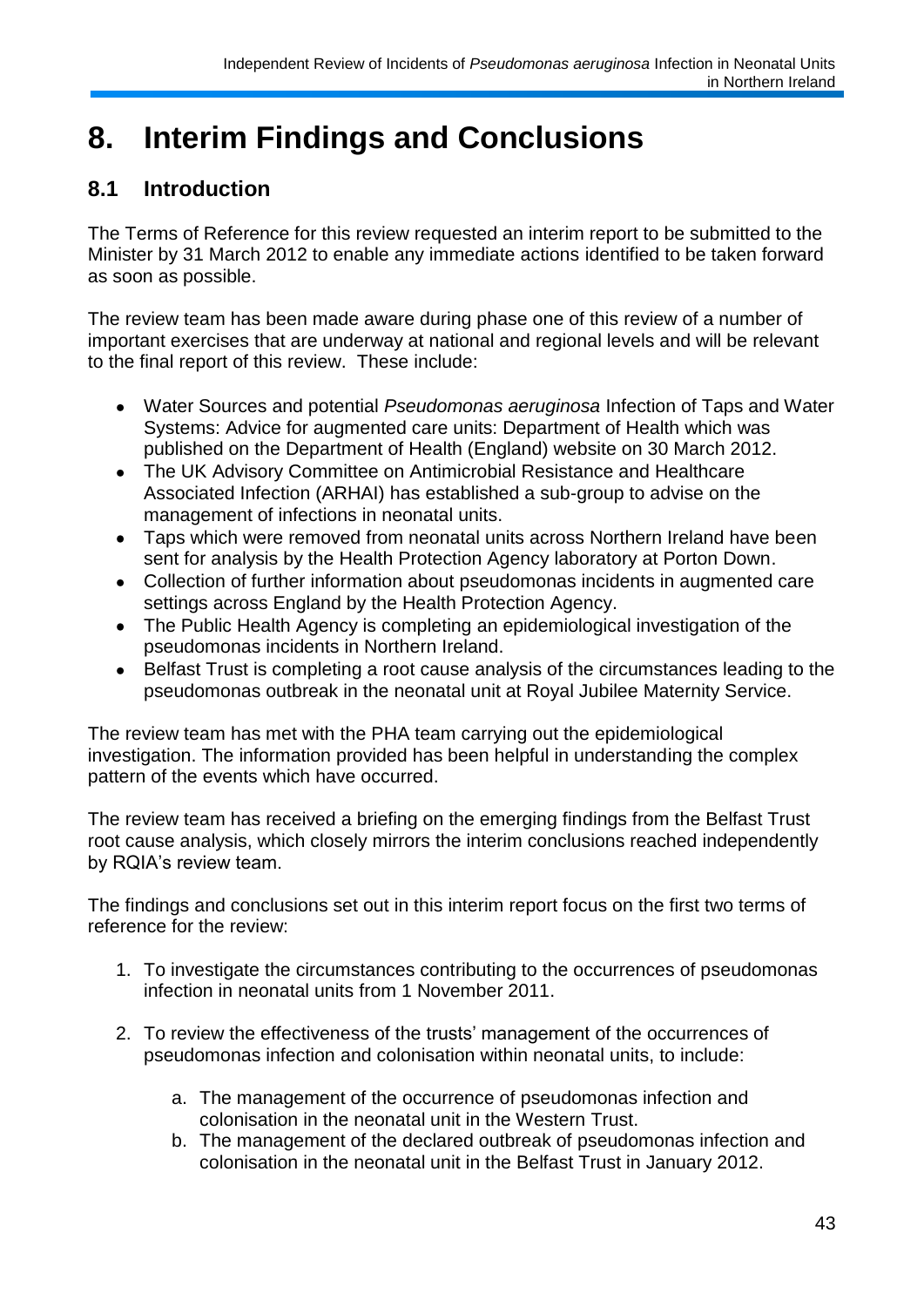c. The management of any colonised babies in the other neonatal units across Northern Ireland.

The final report, to be presented to the Minister by 31 May 2012, will set out findings and conclusions in relation to the following terms of reference:

- 3. To review the effectiveness of the governance arrangements across all five health and social care trusts with regard to the arrangements for the prevention and control of infection and all other relevant issues in their respective neonatal units.
- 4. To review the effectiveness of the communication between the DHSSPS, the HSCB, the PHA, and the five health and social care trusts in respect of all relevant information and communications on the pseudomonas bacterium.

The review team considered that it was essential that families of those babies affected by the pseudomonas incidents should be provided with an early opportunity to meet with the team and meetings with eight families have taken place.

## **8.2 First Term of Reference**

## **To investigate the circumstances contributing to the occurrences of pseudomonas infection in neonatal units from 1 November 2011**

In the period from 1 November 2011 to 31 January 2012, outbreaks of *Pseudomonas aeruginosa* occurred in the intensive care rooms of two neonatal units in Northern Ireland, at Altnagelvin Hospital and Royal Jubilee Maternity Service (RJMS). A cluster of cases was linked to Craigavon Area Hospital Neonatal Unit. A baby was colonised who was born and cared for in Antrim Area Hospital Neonatal Unit. No cases of colonisation or infection were found linked to the Ulster Hospital Neonatal Unit.

### **8.2.1 Analysis of strains found in babies**

Analysis of typing of strains of *Pseudomonas aeruginosa* linked to the outbreak has been complex as several different strains have been linked to the outbreak. This work is ongoing. The findings to date indicate that the infection or colonisation of babies in each of the four neonatal units was associated with different strains of *Pseudomonas aeruginosa*.

In Altnagelvin three babies became infected in early December 2012. Two had a single strain and one had a different strain.

In RJMS four babies became infected and 11 were colonised with a single strain of *Pseudomonas aeruginosa.* One of the colonised infants subsequently became infected following transfer to another neonatal unit. The earliest identified sample linked to this strain was on 15 November 2011 and the latest on 23 January 2012.

In Craigavon, three babies were found to be colonised with a single strain of *Pseudomonas aeruginosa* from samples taken on 20 and 24 January 2012. A baby who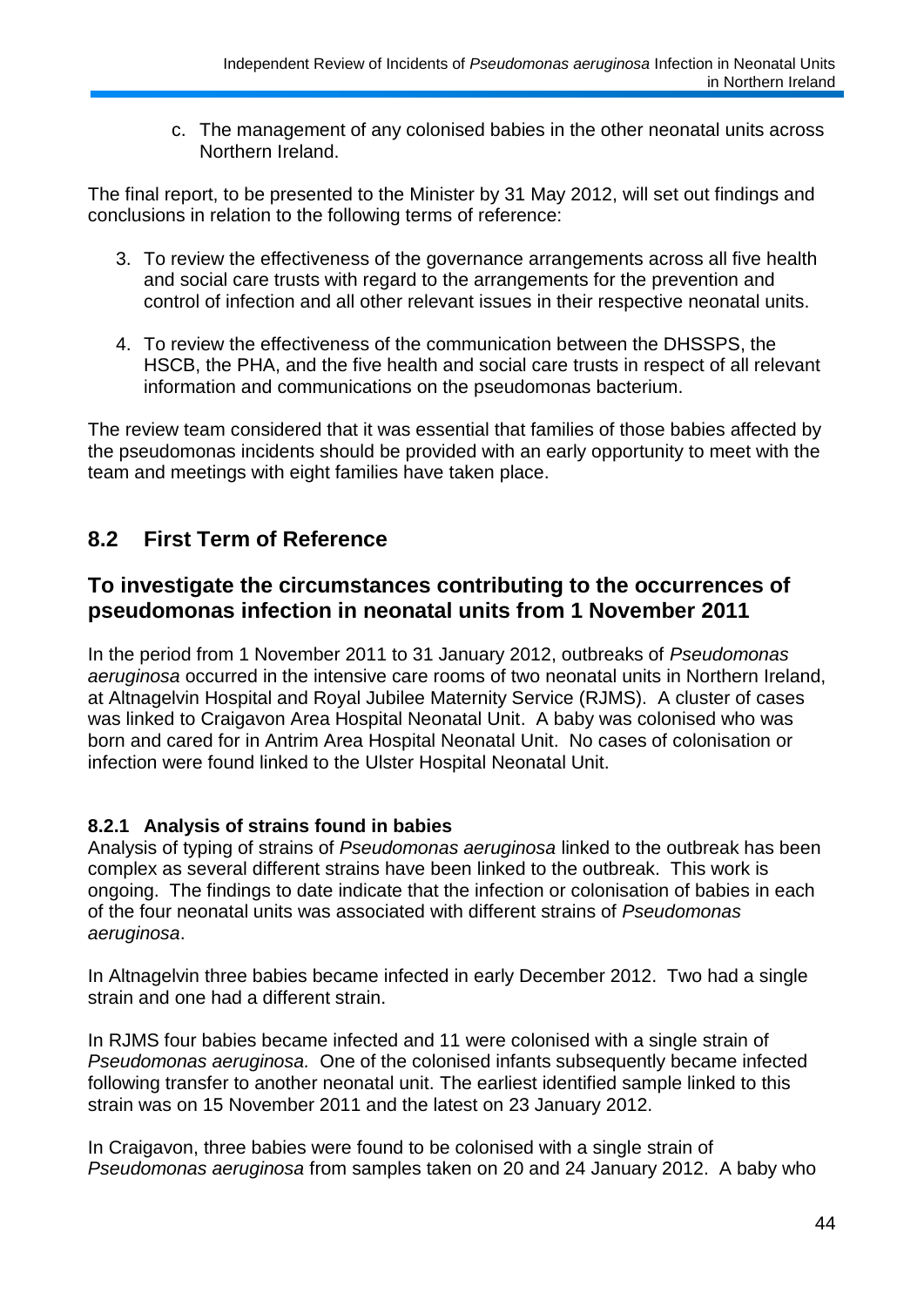had been transferred from Craigavon to RJMS on 9 January and who became infected and died in RJMS also had this strain.

In Antrim, a baby who was colonised had a separate, unrelated strain.

**The Review Team has concluded that incidents relating to** *Pseudomonas aeruginosa* **infection and/or colonisation of babies in four neonatal units in Northern Ireland were each caused by different strains of the organism, which means they were separate outbreaks/clusters.**

#### **8.2.2 Links to strains found in water, taps and sinks**

During the period when the incidents linked to *Pseudomonas aeruginosa* occurred, a large number of environmental and water samples were taken. Samples were collected in different ways in the early stages until standardised techniques were put in place. Analysis of samples for strain typing is still ongoing and a detailed analysis of taps is taking place. Nevertheless, the review team considers that the information available to date points to emerging findings and conclusions.

All five neonatal units in Northern Ireland had evidence of *Pseudomonas aeruginosa* contamination in some of the water, sink or tap samples which were tested.

In Altnagelvin Hospital, each of the two strains which led to the infection of babies was found in one of the taps or sinks in the ICU room. One of these strains was found at the time the babies were infected. The other strain was found on a swab taken on 12 January 2011 from a tap which had been previously negative. One infrequently used tap in a part of the room which was rarely used to care for babies was found to be contaminated with pseudomonas.

In RJMS, the strain which has been associated with five cases of infections and 10 colonised babies was detected in samples from four out of six taps in the main NICU room and also from a tap in SCBU.

In Craigavon Area Hospital, a direct link has not been established between the strain linked to babies and strains tested through water sampling.

In Antrim Area Hospital, the strain in a colonised baby was different to those found in water samples.

These findings indicate strong links between the cases of infection and colonisation at Altnagelvin and RJMS and the tap water in the units. In Craigavon and Antrim, links have not been established, but cannot be ruled out at this stage.

The review team has been advised that the taps and sinks in RJMS and Craigavon neonatal units had been recently replaced, prior to the incidents. The taps and sinks in Altnagelvin neonatal unit had been in used since the unit opened in February 2009. A refurbishment of RJMS had taken place in August and September 2011 during which new taps and sinks had been installed. Craigavon Neonatal Unit had a significant refurbishment, which was completed in March 2011. This included the fitting of new sensor taps and sinks in the refurbished areas.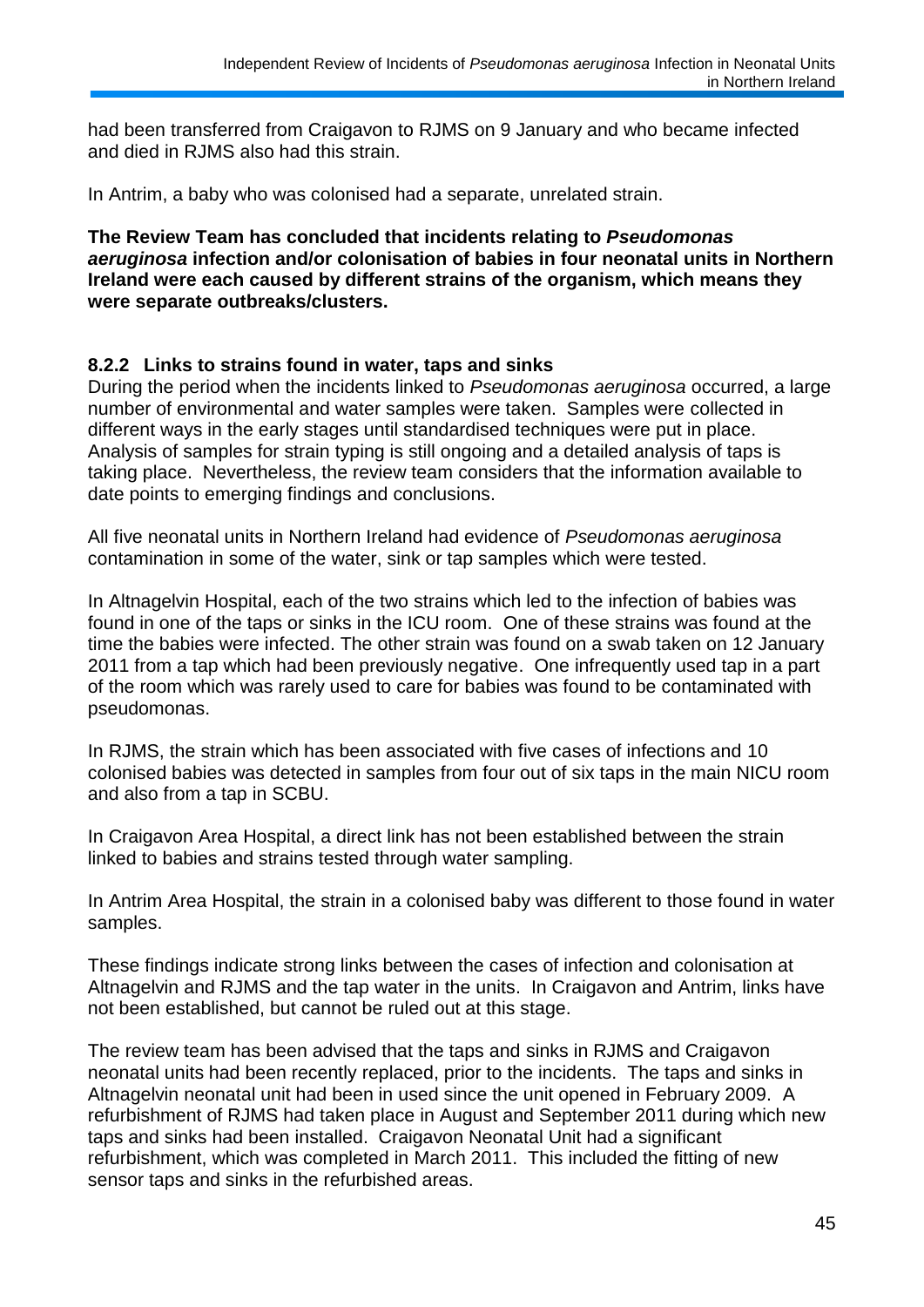Sensor taps, which do not require the operator to touch the tap, had been installed in all three units. Concerns about links between sensor taps and pseudomonas infection have previously been raised as set out in Section 5. The taps removed following the incidents have been sent for analysis and the review team will consider the findings when preparing the final report of the review.

During the Altnagelvin outbreak, the initial samples from taps were taken using swabs. Following the declaration of the outbreak in RJMS, regional guidance was issued on instituting water sampling and as to how water samples should be taken in a standardised manner. Trusts have advised that the presentation of test results can be different depending on the laboratory used. Some laboratories provide greater degrees of detail in relation to the level of any pseudomonas bacteria found which is helpful to assess levels of contamination.

Prior to the incidents, routine sampling of water was not carried out in relation to pseudomonas in augmented care settings across Northern Ireland. This has been introduced for neonatal care units following introduction of interim guidance issued by DHSSPS on 9 February 2012 in HSS (MD) 6/2012.

Further guidance was published on 30 March 2012 by the Department of Health (DoH) in England. The review team recommends that the current arrangements in Northern Ireland are continued pending early consideration of the DoH guidance. This will be relevant to all augmented care settings.

**The review team has concluded that the outbreaks of infection of** *Pseudomonas aeruginosa***, which occurred in the neonatal units at Altnagelvin and Royal Jubilee Maternity Hospitals, were linked to contaminated tap water in the intensive care rooms of the units. There is no definitive evidence to link a cluster of cases in Craigavon Neonatal Unit, and a single case of a colonised baby in Antrim Neonatal Unit to water sources in those units. Installation of sensor taps in Altnagelvin, Royal Jubilee Maternity and Craigavon hospitals prior to the outbreaks may have contributed to creating an environment for pseudomonas to become established.**

#### **8.2.3 Methods of spread of infection**

The review team has sought evidence as to potential routes of transmission, through which babies could have been colonised or infected with pseudomonas from contaminated taps or sinks in the units.

The review team found that in the five neonatal units in Northern Ireland it was normal practice to use tap water for nappy changes. This has also been common practice in other parts of the United Kingdom. In units using tap water, a small container of tap water was taken from hand washing stations. The review team consider that this was a likely route for transmission of pseudomonas from taps to babies.

The review team has been advised that in the RJMS Neonatal Unit, a further potential route of transmission was through the method by which expressed breast milk was defrosted. Fresh breast milk can be frozen for up to three months. It can be defrosted in a refrigerator over several hours or more rapidly under a flow of tepid water from a tap or by standing in a container of tepid water in line with extant guidance. Tap water in neonatal units was being used for this purpose and this may have led to transmission.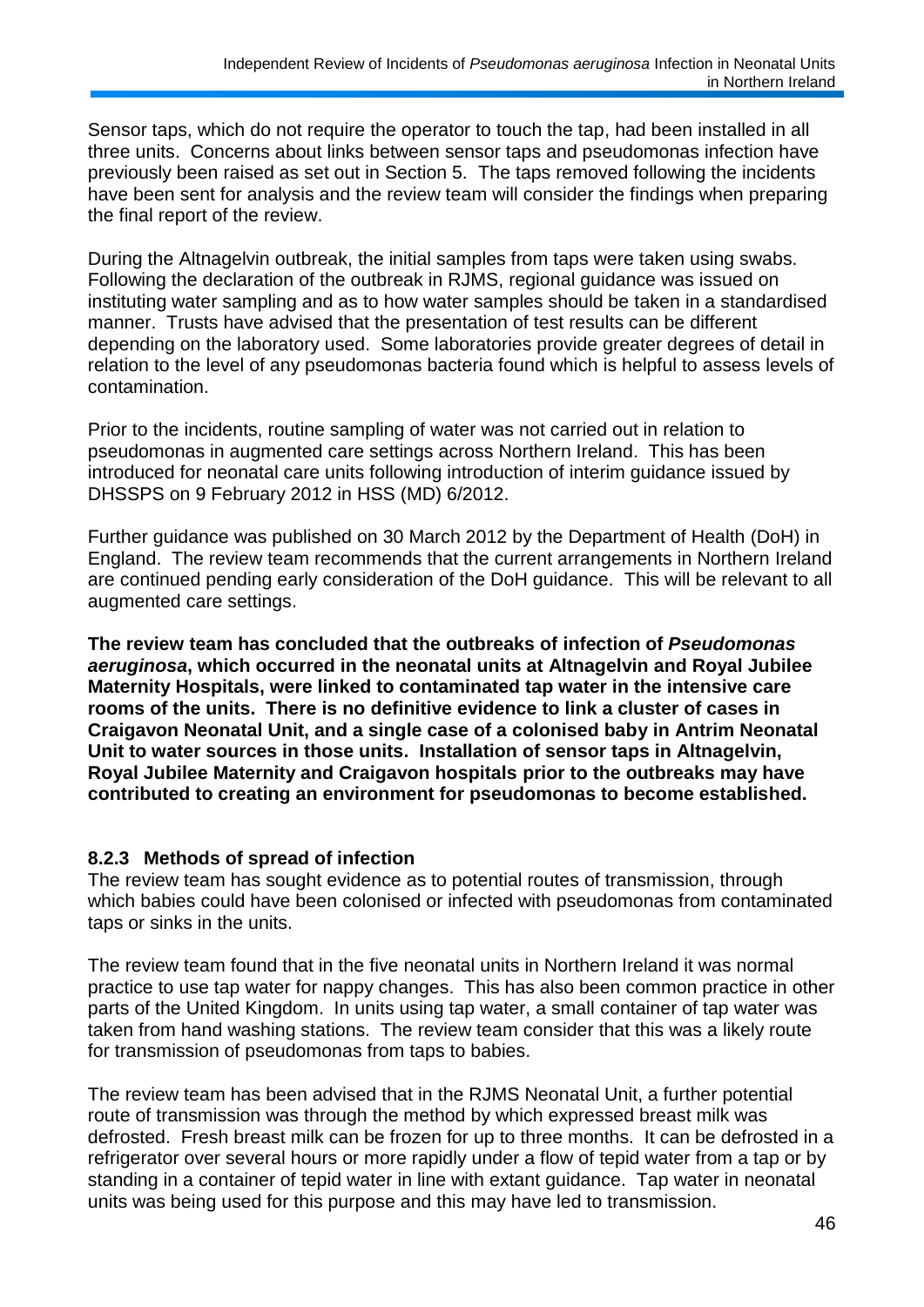Contamination of the skin of a baby may lead to subsequent colonisation but not necessarily to infection. The review team has found that the babies who developed infection in the neonatal units required many invasive procedures such as putting in intravenous lines and intubation for ventilation. There is a high risk that such procedures can lead to invasive infection when a baby has been colonised or the skin contaminated with pseudomonas.

**The review team has concluded that the most likely method of spread of**  *Pseudomonas aeruginosa* **from contaminated taps to babies in Altnagelvin and Royal Jubilee Neonatal Units was through the use of tap water for washing during nappy changes. The use of tap water to defrost breast milk previously frozen for storage may also have contributed in Royal Jubilee Maternity Service. Device related invasive procedures are likely to have contributed to the development of infection when babies had been colonised with the organism on their skin.**

## **8.2.4 Other Factors Which May Have Contributed to the Pattern of Cases:**

#### **8.2.4.1 Fabric and design of units**

Members of the review team have undertaken a series of visits to each neonatal unit. All have reported that they observed a marked difference in the fabric of the estate between the RJMS Neonatal Unit and the other units.

Neonatal Units at Altnagelvin and Ulster hospitals are located in new purpose-built facilities, opened within the last five years. They are spacious, well designed and have appropriate rooms to enable segregation of infected babies. Craigavon Neonatal Unit, although located in an older building, underwent a very significant refurbishment recently, which created a spacious and bright ICU environment with facilities for segregating infants.

Antrim Neonatal Unit is about 20 years old with separate rooms. The review team considered that the unit was generally well designed, but would benefit from the creation of additional space for the ICU room to facilitate staff movement and the use of equipment. Plans are currently in place to increase the footprint of the ICU room during 2012/2013.

The Neonatal Unit at RJMS is located in a building which opened in 1933. A planned move to a new unit is to take place in around four years' time. The main room in which the Regional Neonatal Intensive Care Unit is located is a single room with 12 cots. The unit does not have appropriate facilities for isolation, and limited space for staff to clean equipment and incubators. There is limited space for circulation within the ICU room. The distance between cots and the sluice room is likely to have contributed to the use of hand washing sinks to dispose of water after cleaning babies, and thus potentially to the spread of contamination between taps. The roof of the building leaks and the water pipework to the building is old.

**The Review Team has concluded that the design of the Royal Jubilee Maternity Unit does not facilitate staff in carrying out good principles of infection prevention and control. It is recommended that the move to a new unit is expedited as quickly as possible. In the interim, steps should be taken to improve space around cots, and to create better facilities for segregation of babies with infections and for cleaning equipment and incubators.**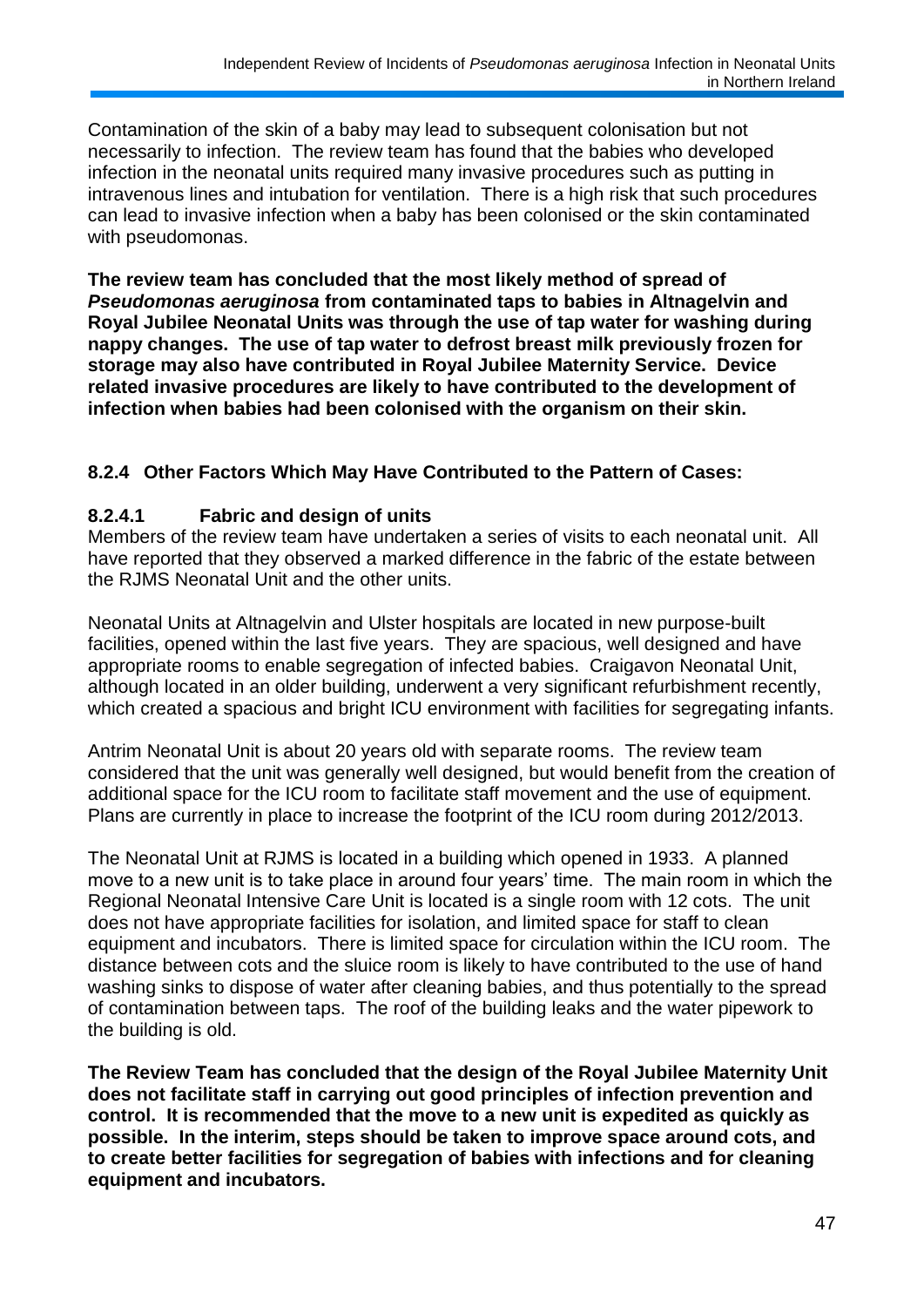## **8.2.4.2 Cleaning practices**

Specific standards on cleaning methods, or on the risk assessment of functional areas and elements to determine the frequencies at which areas should be cleaned and audited, are implemented in each trust using the DHSSPS *Cleanliness Matters Toolkit* and the NPSA *National Specifications for Cleanliness in the NHS*. The review team noted that there were slight variations in cleaning practices and the frequency of cleaning between units.

All units used the above guidance and the British Institute of Cleaning Sciences BICS (Revised September 2011) method for sink cleaning or an adaption of this procedure. This procedure instructs staff to clean sinks from bottom, cleaning the taps last.

The new guidance issued from the CMO on 28 January 2012 stated that taps in neonatal units should be cleaned first starting at the base upwards from back to front working up to the nozzle and water outlet. The review team recommends that the interim guidance is reviewed to ensure that there is consistency of practice across all clinical areas.

Variations were also observed in the cleaning of incubators and where they were cleaned. In four of the units cleaning of incubators was undertaken by nursing staff. In RJMS the incubators were cleaned by staff from Patient Client Support Services (PCSS). A neonatal technician was responsible for cleaning the humidifier tray and medical attachments and signing off prior to reuse. The neonatal unit in the Southern Trust is the only unit to have a separate room for the decontamination of incubators. In the RJMS incubators are cleaned in the corridor and in other units the dirty utility room is used.

**The Review Team has concluded that staff were carrying out cleaning procedures in line with recognised guidelines. It is recommended that the interim guidance dated 28 January 2012 on cleaning sinks be reviewed to provide further clarity in this matter.**

**The Review Team also concluded that there should be a regional approach and guidance on the cleaning of incubators and other specialist equipment for neonatal care.**

### **8.2.4.3 Hand hygiene and use of personnel protective equipment**

All units carried out self-validation hand hygiene audits and were able to produce a record of hand hygiene audit results and frequency. All units advised the review team that Independent Hand Hygiene Audits were carried out. However the review team has noted that there was variation in the methods and frequency of approach and in relation to action planning to address non-compliance issues.

The review team has been advised by two trusts (Belfast and South Eastern) that alcohol gel was routinely used after hand washing in neonatal units prior to the pseudomonas incidents. The CMO interim guidance issued on 28 January 2012 in **Circular HSS (MD) 4/2012** stated that the HPA had advised that a hand rub conforming to BS EN 1500 (*Chemical disinfectants and antiseptics. Hygienic hand rub. Test method and requirements)* should be used after washing and this would be sufficient to eliminate the risk of infection.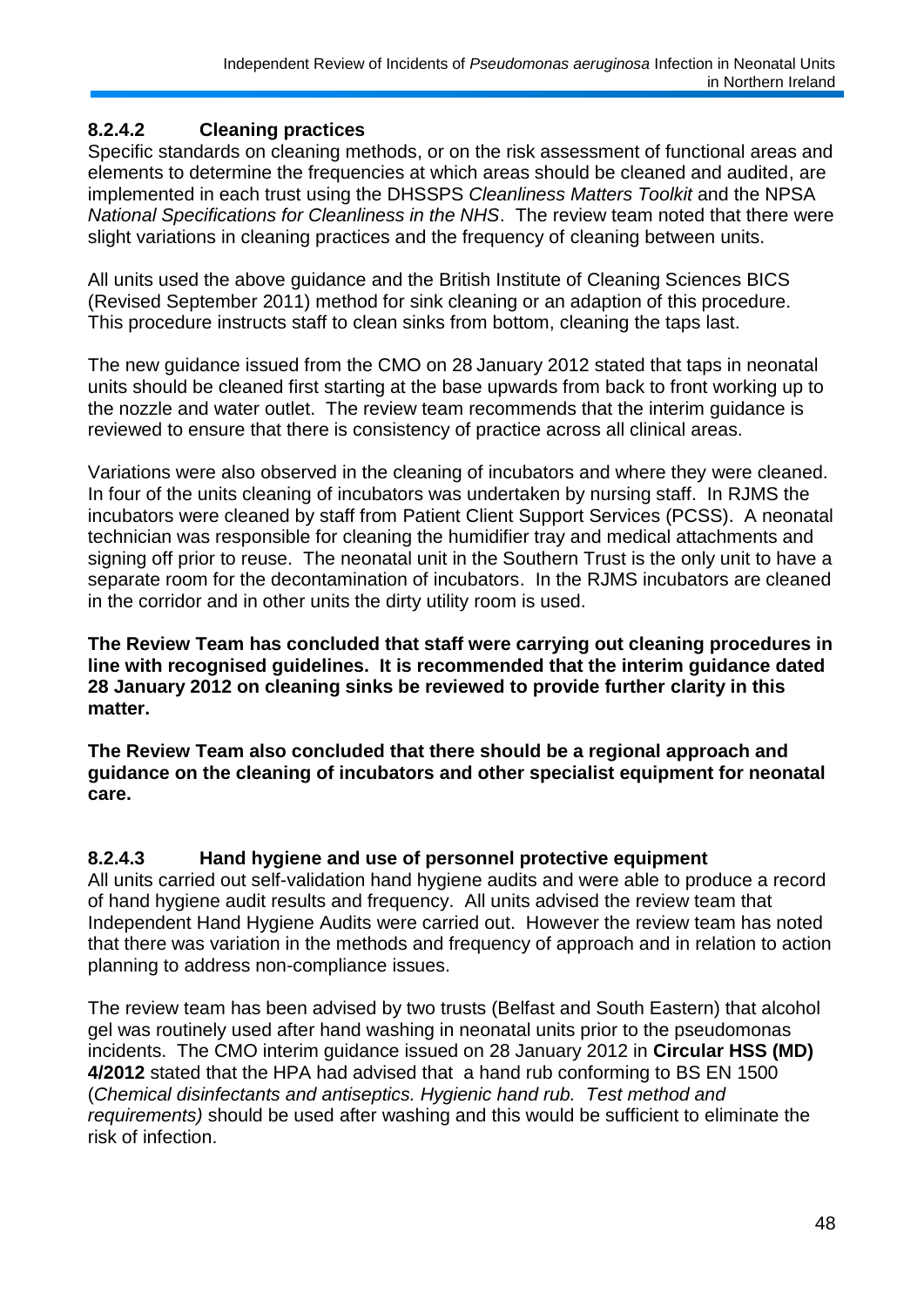The review team noted that disposable plastic aprons were not worn on all occasions to protect uniforms and clothes from water splashes when undertaking wet work such as in RJMS when cleaning the incubators. They were also not always worn when undertaking invasive procedures where there is direct contact or a risk of contamination from blood or body fluids.

**The Review Team concluded that independent validation of hand hygiene audits should be carried out on a regular and ongoing basis, supported by robust action plans where issues of non-compliance are identified. The team also recommends the appropriate use of PPE.**

### **8.2.4.4 Occupancy rates**

The review team has been provided by trusts with information about occupancy rates in neonatal units across Northern Ireland for the period from September 2010 to January 2012 (Section 4.4). These figures indicate that there were high levels of occupancy for Intensive Care (Level 1) across Northern Ireland for the period from November 2011 to January 2012 when the pseudomonas incidents occurred. In Altnagelvin Hospital this led to cot spaces in the ICU room being used which were not usually opened.

#### **The Review Team concluded that during the period of the outbreaks the occupancy rates for intensive neonatal care were high which increased the pressures on the neonatal care system at that time.**

### **8.2.4.5 The vulnerability of the babies who became infected**

Nine babies became infected with *Pseudomonas aeruginosa* during the period from 1 November 2011 to 31 January 2012, five of whom died. Information provided to the review team has indicated how vulnerable these babies were to the risk of infection. Five of the babies were born at less than 26 weeks gestation and two others between 27 and 29 weeks. Babies of this age have very fragile skin and their immune systems are not fully developed. They have limited immunity transferred from their mother across the placenta.

All the babies had significant other problems and they received many invasive procedures including insertion of peripheral and central lines and intubation. All the babies had required Level 1 Neonatal Care which is the highest category of provision required.

**The review team has concluded that the vulnerability of the babies predisposed them to a very high risk of infection. They consider that, in developing guidance to reduce risk of infection from pseudomonas in augmented care settings, additional safeguards should be considered for intensive and high dependency neonatal care including sterile water only to be used for washing.**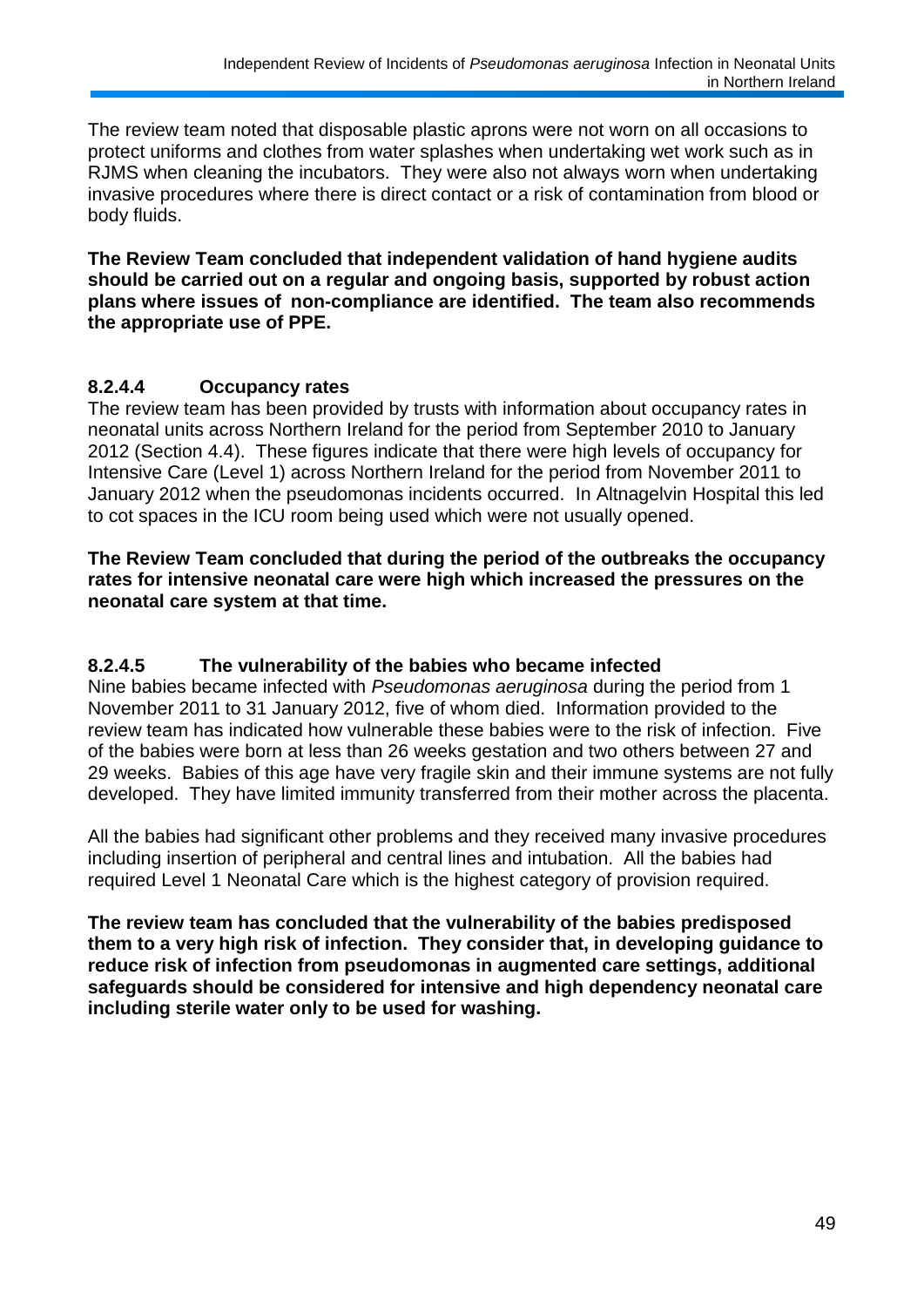## **8.2.5 Summary of Conclusions in Relation to the First Term of Reference**

The RQIA review team has concluded that incidents relating to infection or colonisation with *Pseudomonas aeruginosa* which occurred between November 2011 and January 2012 in four of the five neonatal units in Northern Ireland were caused by different strains of the organism. When babies were transferred from one unit to another there was no spread of that particular strain of pseudomonas to other babies in the second unit. This was a good indication of the quality of infection control.

The outbreaks of infection of *Pseudomonas aeruginosa*, which occurred in the neonatal units at Altnagelvin and Royal Jubilee Maternity Hospitals, were linked to contaminated tap water in the intensive care rooms of the units. There is no definitive evidence to link a cluster of cases in Craigavon Neonatal Unit, and a single case of a colonised baby in Antrim Neonatal Unit to water sources in those units. Installation of sensor taps in Altnagelvin Royal Jubilee Maternity and Craigavon hospitals prior to the incidents may have contributed to creating an environment for pseudomonas to become established.

The most likely method of spread of *Pseudomonas aeruginosa* from contaminated taps to babies in Altnagelvin and Royal Jubilee neonatal units was through the use of tap water for washing during nappy changes. The use of tap water in RJMS to defrost breast milk may also have contributed. Invasive procedures are likely to have contributed to the development of infection when babies had been colonised with the organism on their skin.

The review team found that the current design and lack of appropriate accommodation for isolation or cleaning equipment in the Regional Neonatal Intensive Care Unit at RJMS does not facilitate good infection and prevention control practices. It is recommended that the move to a new unit is expedited as quickly as possible. In the interim, steps should be taken to create improved facilities for segregation of babies with infections and for cleaning equipment and incubators.

Cleaning practices for taps and sinks were in line with recommended practice before the outbreaks. However, the previously recommended practice is significantly different from the practice recommended in interim guidance for neonatal units issued after the outbreaks were declared. The review team recommends that guidance on cleaning sinks should be standardised across all clinical areas.

Two trusts advised that it was routine practice to use alcohol gels after hand washing in neonatal units before the incidents. This was introduced to all trusts when regional guidance was issued after the outbreaks were declared. The review team recommends that all trusts review their arrangements for independent audits of hand hygiene.

The vulnerability of the babies predisposed them to a very high risk of infection. Following guidance in Northern Ireland sterile water is now being used for washing during nappy changes in all neonatal units. The review team recommends that this is continued until there is an opportunity for Northern Ireland to fully consider the new guidance issued on 30 March 2012 by the Department of Health (England).<sup>14</sup>

1

<sup>14</sup> Water Sources and potential *Pseudomonas aeruginosa* Infection of Taps and Water Systems: Advice for augmented care units: Department of Health (March 2012).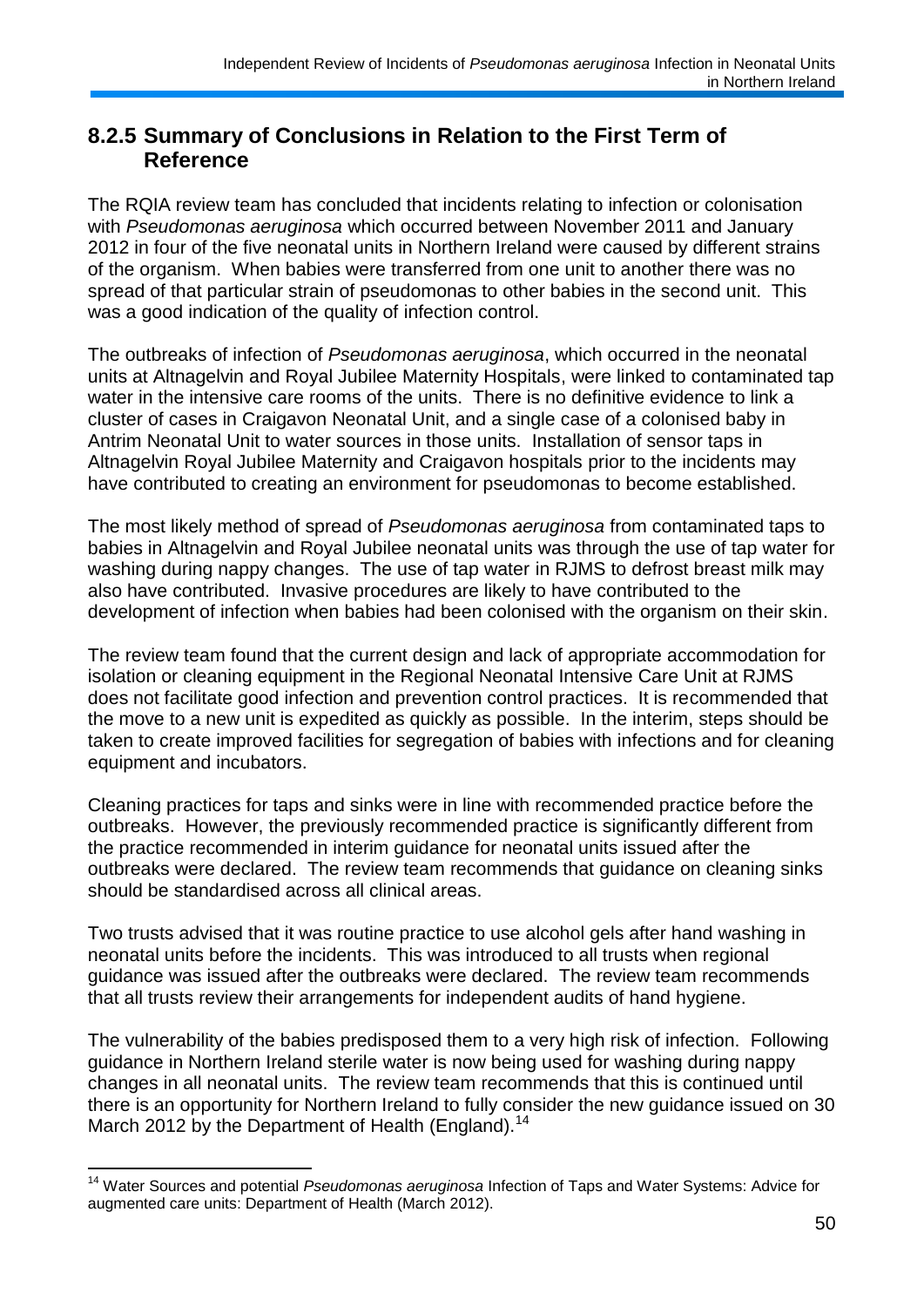## **8.3 Second Term of Reference**

To review the effectiveness of the trusts" management of the occurrences of pseudomonas infection and colonisation within neonatal units

The review team has been provided with extensive documentation about the management of the occurrences of pseudomonas infection and colonisation. There is clear evidence that staff in all trusts acted to reduce risks of spread of infection and to investigate why the incidents had occurred. The review team has identified a number of key issues for further consideration, which may have impacted on the speed with which measures to control the outbreaks were put in place.

#### **8.3.1 Collation and sharing of information about cases**

Critical decisions about the identification and management of incidents related to infectious diseases require relevant information to be available at the appropriate time. The review team has found that this was not always the case during the management of the incidents of pseudomonas.

Case finding carried out by the PHA has identified earlier cases of colonisation, which were not known about at the time when decisions on whether to call an outbreak in RJMS were being taken. Subsequently, these were linked to the outbreak strain there. Information on positive results was not routinely fed back to previous units in which babies were cared for, which could trigger important action if there was a possible link between cases. Information was sometimes provided on an ad hoc basis about events in different units.

Information on bacterial infections of the blood is collected centrally by PHA through the Communicable Disease Surveillance System (CoSURV). However, there is not a routine surveillance system for pseudomonas. Systems are in place for MRSA and *Clostridium difficile.* The review team recommends that appropriate surveillance arrangements should be established for *Pseudomonas aeruginosa* for augmented care settings including neonatal care.

One baby was transferred between Altnagelvin and RJMS who had a known pseudomonas infection at the time of transfer. In this case, there was evidence of good transfer of clinical information and, when a blood culture was found positive at Altnagelvin after the baby had left, this information was promptly passed on to RJMS.

**The review team has concluded that the lack of an agreed system for the surveillance of pseudomonas colonisation and infection led to delays in sharing of information between trusts in some cases which may have impacted on subsequent decision making.**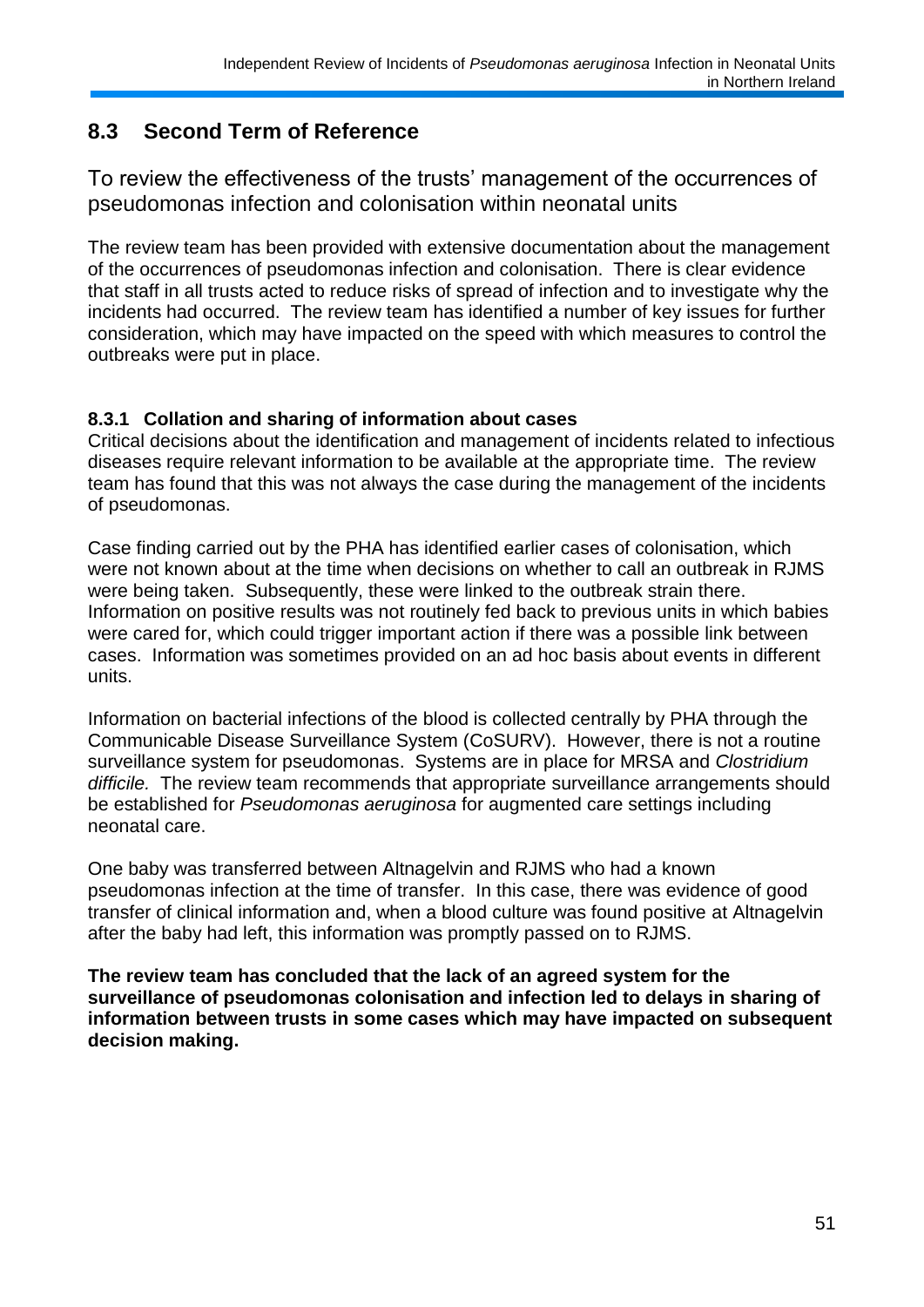#### **8.3.2 Response to a case of** *Pseudomonas aeruginosa* **in a neonatal unit**

The review team found that a single case of colonisation or infection by *Pseudomonas aeruginosa* in a baby was responded to clinically for the baby, but did not result in an investigation as to a possible source of infection. This is in keeping with normal practice for infection control for most organisms, where a source will not be sought unless at least two cases are involved. For particular high-risk organisms such as meningitis in a child, a single case would trigger immediate action.

The findings of the review team in these incidents suggest that identification of a case of pseudomonas in a neonatal unit indicates that the baby may have been exposed to an environmental water source of infection. This could have occurred while in that unit or in another unit where the baby was previously cared for since birth. Early pre-term babies are extremely vulnerable to infection with pseudomonas infection.

The findings of the review team also indicate that if water testing of taps and sinks close to the baby had taken place in units when a first baby was found to have been colonised or infected, taps contaminated with *Pseudomonas aeruginosa* might have been identified earlier in both Altnagelvin and RJMS neonatal units.

**The review team has concluded that the response to the identification of the initial case of** *Pseudomonas aeruginosa* **in each unit was in keeping with normal practice. In the light of the findings of this review, it is recommended that** *Pseudomonas aeruginosa* **is identified as an alert organism for neonatal intensive care and high dependency units. When identified from a sample from a baby, taps and sinks should be tested in rooms which had been occupied by that baby since birth.**

### **8.3.3 Process for declaring an outbreak**

The review team has considered the processes with which outbreaks of *Pseudomonas aeruginosa* were declared at Altnagelvin and RJMS neonatal units.

At Altnagelvin, an outbreak was declared at a meeting of an incident team on 12 December 2011 when there had been three confirmed cases of *Pseudomonas aeruginosa* in the previous 14 days. Positive sample results were confirmed on 28 November, 8 December and 12 December 2011. No information on strain typing was available at that time. In Altnagelvin, enhanced infection control measures were put in place on the day the outbreak was declared. This included environmental sampling, including swabbing of taps, but not testing of water. As part of the enhanced infection control measures, the infection control team recognised the potential risk associated with water sources and introduced the use of sterile water instead of tap water which was being used during nappy changes. .

At RJMS there were two known cases of *Pseudomonas aeruginosa* in the unit in December 2011 with the possibility that spread had occurred between the babies. Infection control arrangements were enhanced including co-locating the two babies to reduce the risk of spread of infection to others. A decision was taken to seek typing as quickly as possible, rather than declare an outbreak. Typing results confirmed these were different strains. Subsequently, when another case was confirmed positive on 7 January 2012, infection control arrangements were put in place and typing was requested to determine whether there was a link to one of the earlier cases.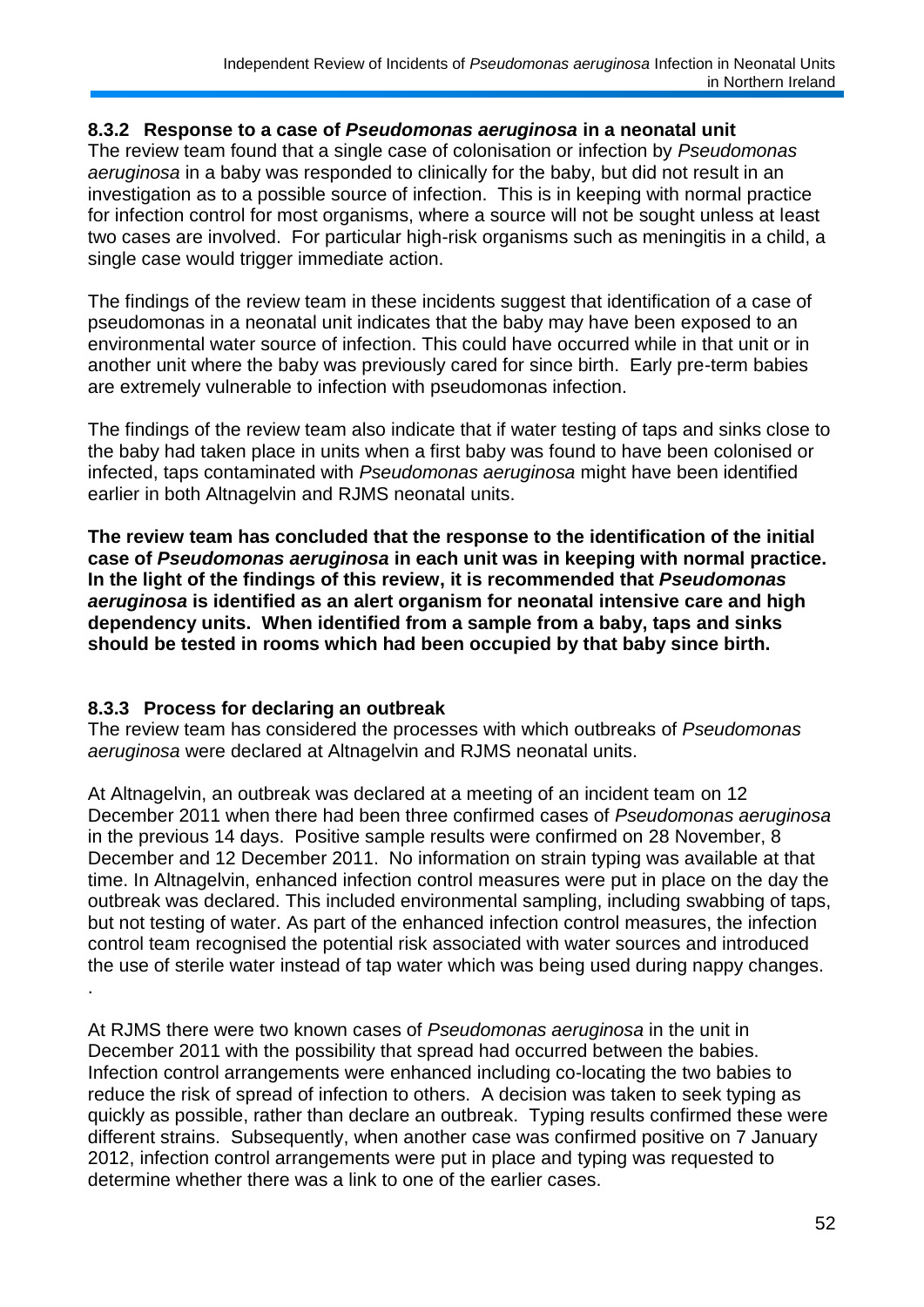On 15 January 2012, results were confirmed positive for *Pseudomonas aeruginosa* from a baby who had died the previous day.

On 16 January 2012, the typing results were provided and confirmed that two babies had had the same strain. An incident team meeting was held on the following day. Environmental sampling was then carried out and a programme of control measures was put in place.

The findings indicate differences in approach to the declaration of outbreaks across the units. Altnagelvin declared an outbreak following three cases without typing results. Belfast Trust requested typing after two cases to determine whether they were related and put enhanced infection control measures in place. It later declared an outbreak following consideration that three cases were potentially related, of which two had been found to have the same strain.

**The review team has concluded that there was no agreed approach across neonatal units in place for the declaration of outbreaks. Environmental sampling including testing of water for pseudomonas was not carried out prior to the confirmation of the outbreaks in Altnagelvin or RJMS.**

#### **8.3.4 Arrangements to carry out typing of** *Pseudomonas aeruginosa*

At present, typing of *Pseudomonas aeruginosa* is carried out in the HPA Reference Laboratory in England for samples from Northern Ireland. The Reference Laboratory has analysed a large number of samples from babies and the environment in relation to the incidents subject to this review. These results have been fundamental in understanding the events which occurred.

The process of sending samples to England does take time and may have led to delays in recognising the pattern of the incidents which occurred. The review team has concluded that the establishment of arrangements for typing *Pseudomonas aeruginosa* in Northern Ireland would facilitate the earlier investigation of cases of infection and the earlier identification of related cases.

**The review team has concluded that the establishment of arrangements for typing of** *Pseudomonas aeruginosa* **in Northern Ireland would reduce the risk of delays in identification of related incidents of infection.** 

### **8.3.5 Neonatal network arrangements in Northern Ireland**

The review team has found that there is no formal neonatal network across the five neonatal intensive care units and two special care baby units. An informal network exists, but clinical staff informed the team that there are no common protocols in place across the neonatal units. Arrangements to ensure that babies are cared for in the units most appropriate to their needs are not fully developed.

A position paper on Specialist Neonatal Services in Northern Ireland in May 2006 stated that babies born before 28 weeks gestation and weighing less than 1,000 grams should receive their initial care in the regional unit (see Section 4.3.2). The review team has been advised that this is increasingly not being achieved. The three infected babies being cared for in Altnagelvin Neonatal Unit during the outbreak were all under 26 weeks.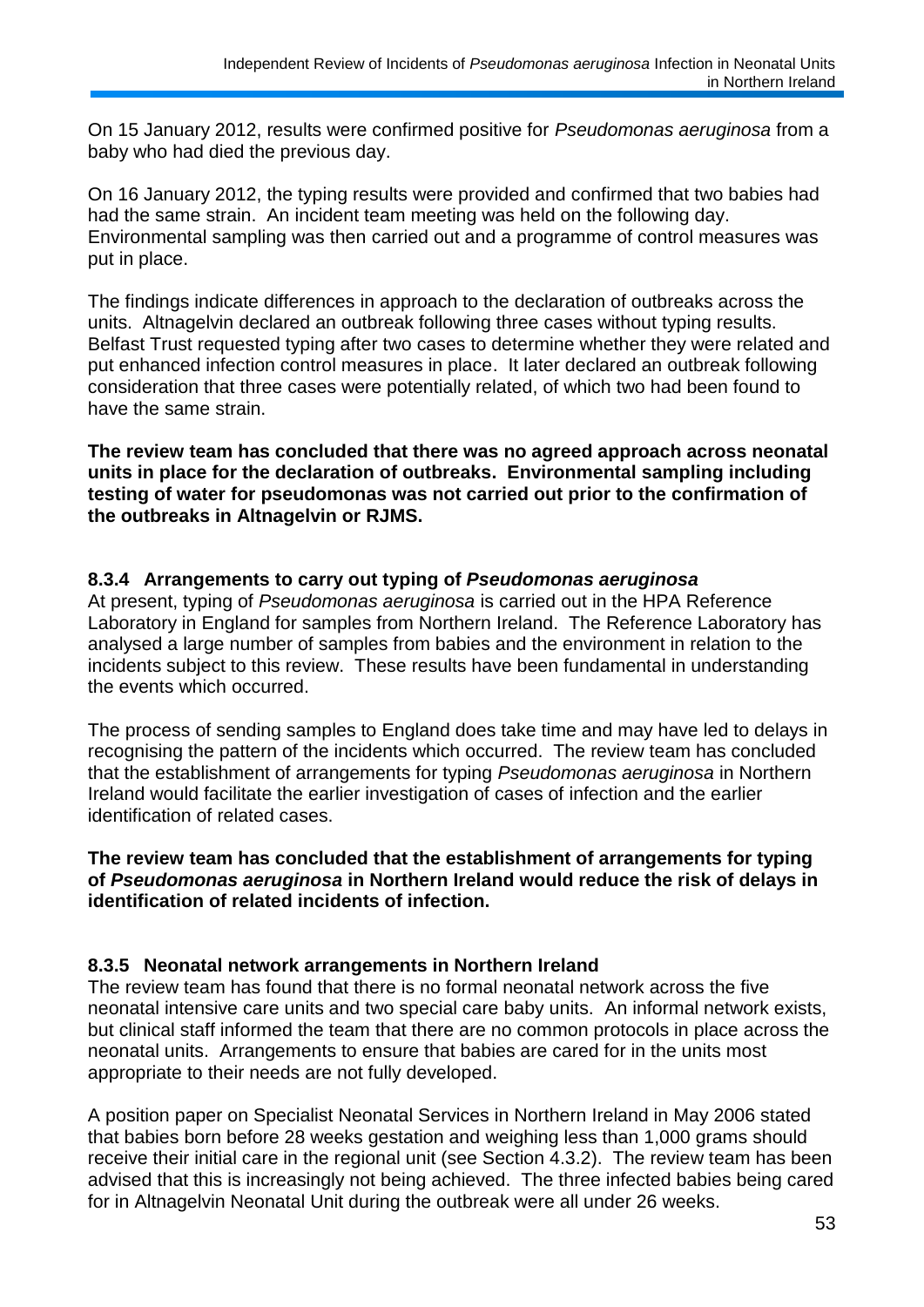The Neonatal Transfer Service does not operate on a 24 hour basis and alternative arrangements are put in place out-of-hours. The review team considers that this should be reviewed and plans established to expand the service with a goal to move to a 24 hour service.

**The review team considers that arrangements for the provision of neonatal care would be greatly strengthened by the establishment of a formal neonatal network.**

**The network should ensure that the neonatal resources across the region are utilised to best effect and that units are working to common policies and procedures.**

## **8.3.6 Summary of Conclusions in Relation to the Second Term of Reference**

The review team found that staff in all trusts acted to reduce risks of spread of infection and to investigate why the incidents had occurred. The review team has identified a number of key issues for further consideration which may have impacted on the speed with which measures to control the outbreaks were put in place.

Information about cases which had occurred in other trusts was not always readily available to inform critical decisions. There is no agreed system for the surveillance of pseudomonas colonisation and infection and this led to delays in sharing of information between trusts. It is recommended that a surveillance system is established as soon as possible.

*Pseudomonas aeruginosa* should be identified as an alert organism for neonatal intensive care and high dependency units and when identified from a sample from a baby, taps and sinks should be tested in rooms which had been occupied by that baby since birth.

Trusts had different approaches to the declaration of outbreaks. This may have led to a delay in putting control measures in place when cases of infection occurred. It is recommended that an agreed approach is established across all trusts.

At present, typing of strains of *Pseudomonas aeruginosa* is carried out in England. It is recommended that arrangements for typing of *Pseudomonas aeruginosa* should be established in Northern Ireland to reduce the risk of delays in identification of related incidents of infection.

The current Neonatal Network in Northern Ireland operates on an informal basis. It is recommended that a formal network is established with agreements put in place to ensure that neonatal resources across the region are utilised to best effect and that neonatal units are working to common policies and procedures. Plans should be established to expand the hours of operation of the regional neonatal transfer service for neonates with the goal of establishing this as a 24 hour service.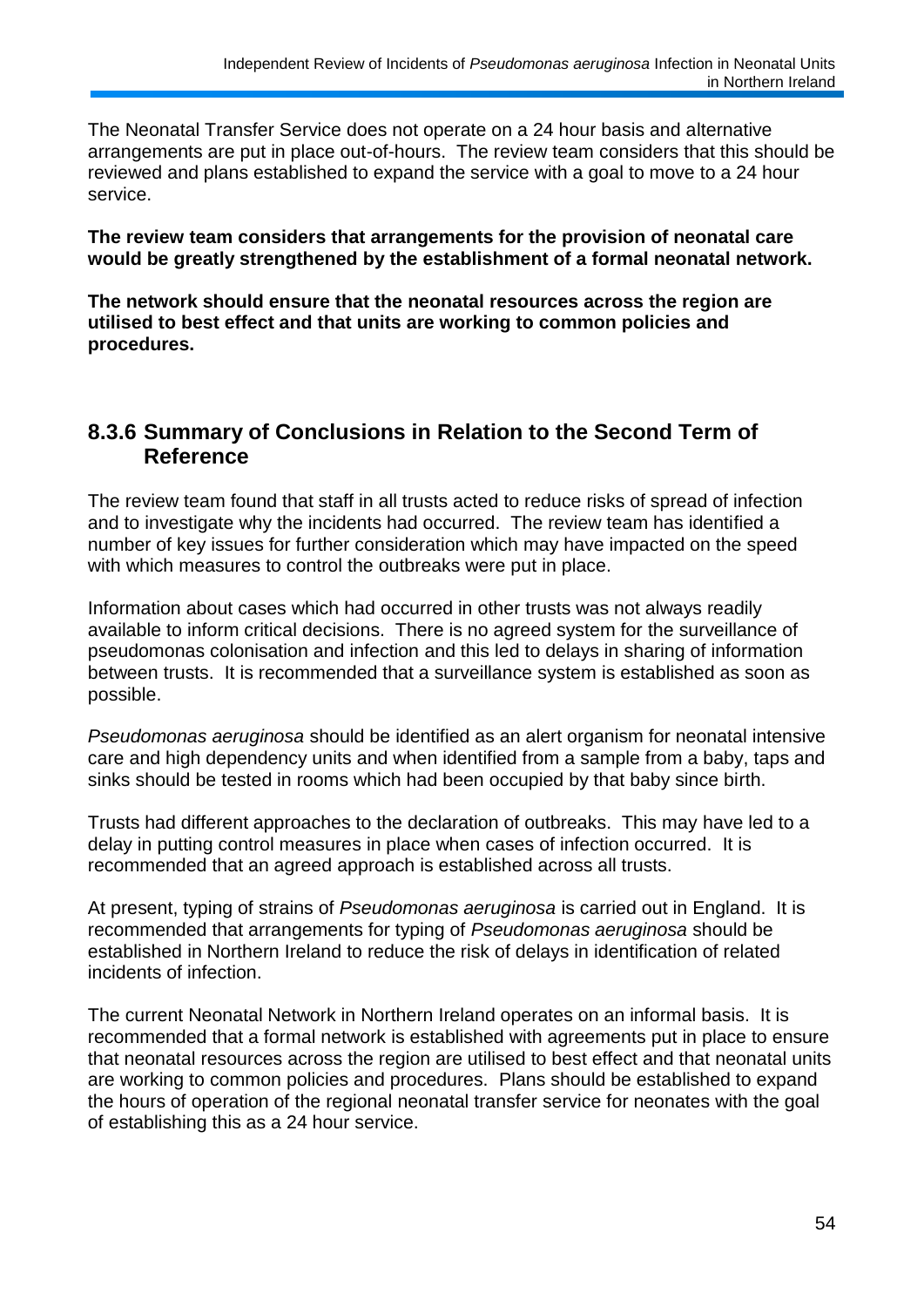# **9. Recommendations**

- 1 The current interim guidance that sterile water should be used when washing all babies in neonatal care (Levels 1, 2 and 3) should be continued pending early consideration of the Department of Health (England) guidance issued on 30 March 2012.<sup>15</sup>
- 2 Tap water should not be used in maternity and neonatal units during the process of defrosting frozen breast milk.
- 3 The current arrangements for testing water in neonatal units in Northern Ireland for pseudomonas should be continued pending early consideration of the Department of Health (England) guidance issued on 30 March 2012. This guidance sets out recommendations for water testing for all augmented care units including neonatal care.
- 4 The presentation of test results of water samples should be standardised across the laboratories which undertake this for HSC organisations.
- 5 The review team recommends that guidance on cleaning sinks should be reviewed so that practice is standardised across all clinical areas.
- 6 Regional guidance on the cleaning of incubators and other specialist equipment for neonatal care should be produced.
- 7 Independent validation of hand hygiene audits should be carried out on a regular basis, supported by robust action plans where issues of non-compliance are identified.
- 8 The intensive care accommodation in the neonatal unit at Antrim Area Hospital should be expanded to allow more circulation space around cots.
- 9 *Pseudomonas aeruginosa* should be identified as an alert organism for neonatal intensive and high dependency care. When identified from a sample from a baby, taps and sinks should be tested in rooms which had been occupied by that baby since birth.
- 10 Surveillance arrangements should be established for *Pseudomonas aeruginosa* for augmented care settings including neonatal care.
- 11 All relevant organisations should work to an agreed regional protocol for the declaration of outbreaks.
- 12 Arrangements for the typing of strains of *Pseudomonas aeruginosa* should be established in Northern Ireland.
- 13 A regional neonatal network should be formally established in Northern Ireland.

<sup>1</sup> <sup>15</sup> Water Sources and potential *Pseudomonas aeruginosa* Infection of Taps and Water Systems: Advice for augmented care units: Department of Health (March 2012).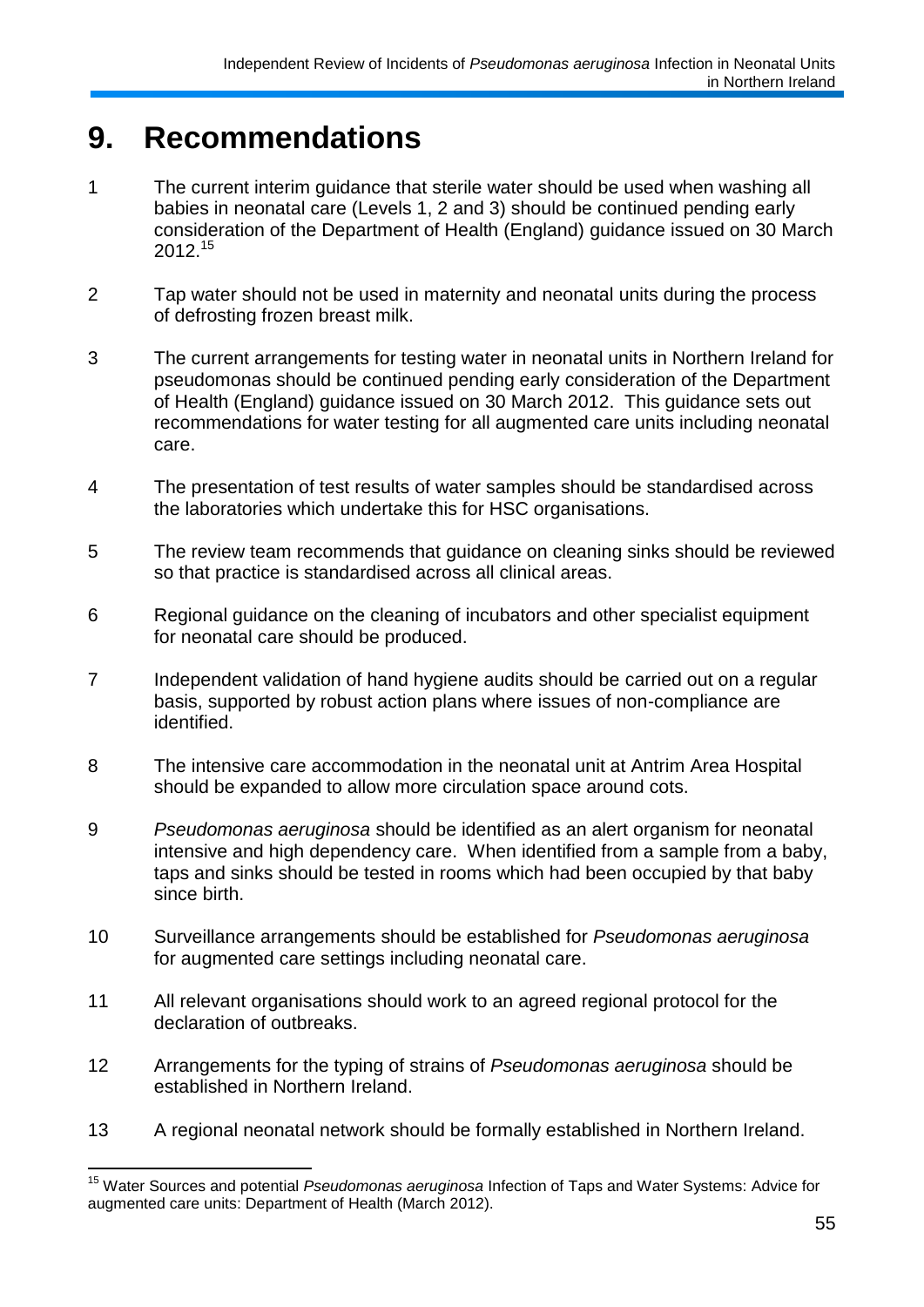- 14 The hours of availability for the regional transfer service for neonates should be expanded with plans put in place to move to a 24 hour service.
- 15 The development of the new Regional Neonatal Intensive Care Unit at Royal Jubilee Maternity Service should be expedited as soon as possible. In the interim period, improved accommodation for the purposes of isolation and for the cleaning of equipment should be made available for the current unit. Steps to improve the space around each cot should be considered.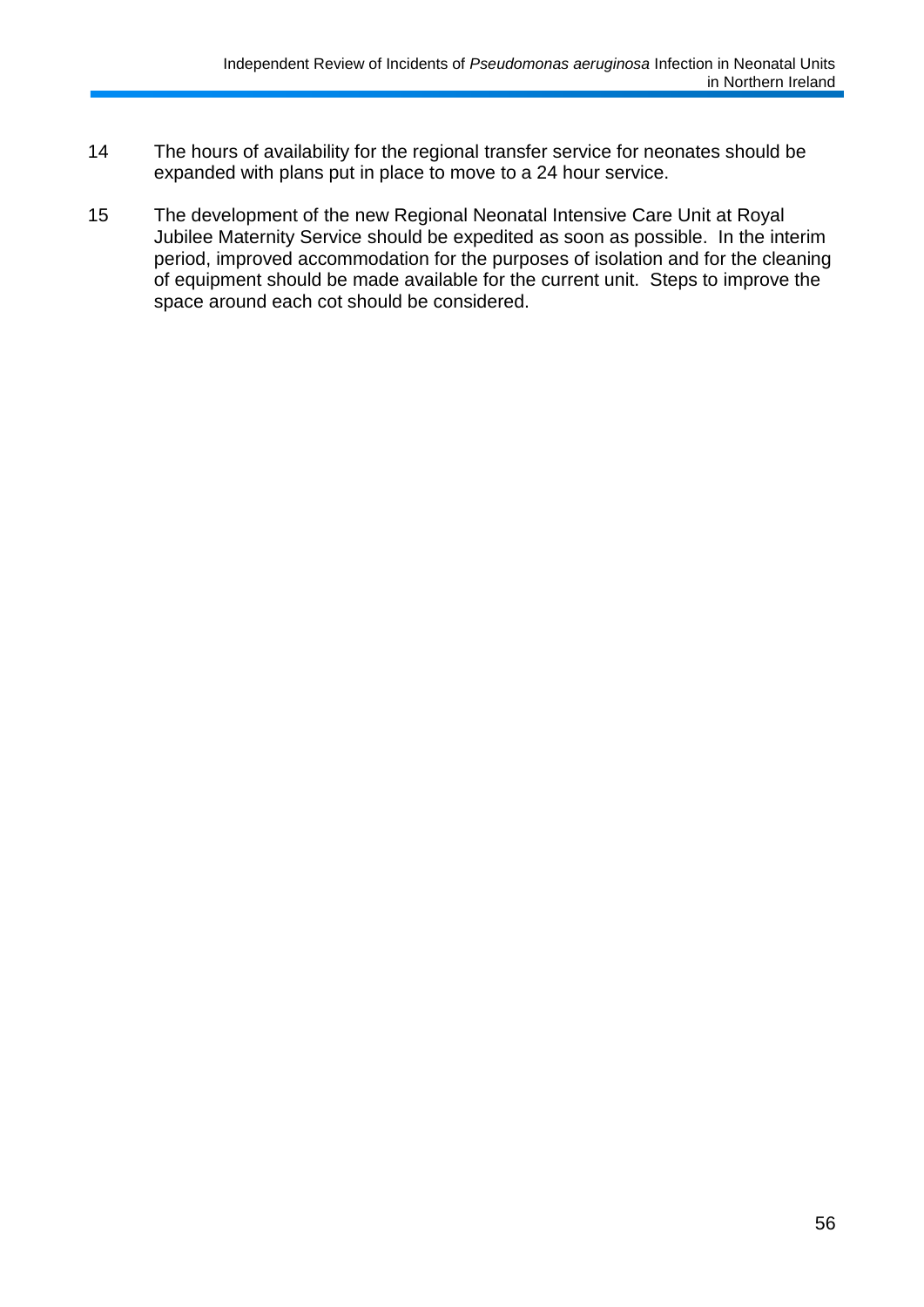# **10. Next Steps**

This report presents the interim findings and conclusions of the independent review of the incidents of pseudomonas infection and colonisation in neonatal units in Northern Ireland.

The purpose of the report is to identify any immediate actions which should be taken forward prior to the completion of the final report of the review. This report makes 15 recommendations on the basis of the evidence which has been considered to date.

It is important to emphasise that since 30 January 2012 there have been no further incidents or outbreaks in neonatal units across Northern Ireland, which strongly indicates that the control measures put in place were successful.

During the second phase of the review, the review team will examine governance arrangements and the effectiveness of communication in relation to the pseudomonas incidents. The actions taken in response to relevant circulars and advices from DHSSPS will also be reviewed. Further consideration will be given to how organisations responded to the incidents as they unfolded. Staffing of units will also be considered. A number of other issues have emerged during phase one which require further clarification and these will be considered during phase two of the review.

In parallel with the work of the independent review team, a number of significant pieces of work are being taken forward at national and regional level. During the second phase of this review, the review team will engage further with the groups carrying out this work to ensure that emerging findings inform the final review report.

During the second phase of the review, a major focus will be on the experience of families. The review team are very grateful to those families who have met with the team during the first phase. The information they have provided has been invaluable. During the next phase the team would welcome the opportunity to talk to other families affected by the incidents should they wish to avail of this request.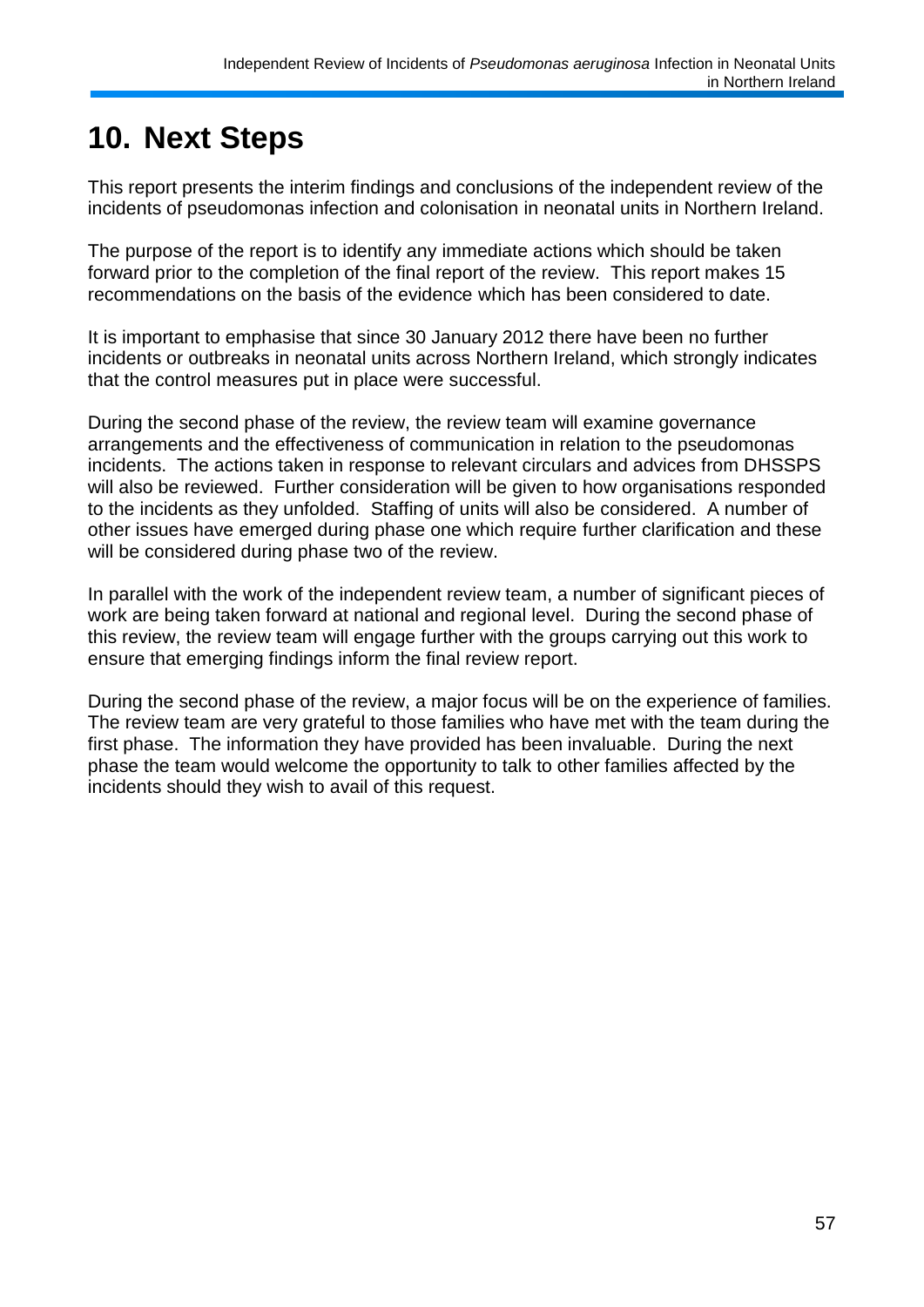# **11. Glossary of Terms and Abbreviations**

| <b>ARHAI</b>               | Antimicrobial Resistance and Healthcare Associated Infection |
|----------------------------|--------------------------------------------------------------|
| <b>Belfast Trust</b>       | <b>Belfast Health and Social Care Trust</b>                  |
| <b>CAH</b>                 | Craigavon Area Hospital                                      |
| <b>DH</b>                  | Department of Health (England)                               |
| <b>DHSSPS</b>              | Department of Health and Social Services and Public Safety   |
| HP                         | <b>Health Protection</b>                                     |
| <b>HPA</b>                 | <b>Health Protection Agency</b>                              |
| <b>HSCB</b>                | <b>Health and Social Care Board</b>                          |
| <b>NIC</b>                 | <b>Neonatal Intensive Care</b>                               |
| <b>NICU</b>                | <b>Neonatal Intensive Care Unit</b>                          |
| <b>NNU</b>                 | <b>Neonatal Unit</b>                                         |
| <b>Northern Trust</b>      | Northern Health and Social Care Trust                        |
| <b>PCSS</b>                | <b>Patient Client Support Services</b>                       |
| <b>PHA</b>                 | <b>Public Health Agency</b>                                  |
| <b>PICU</b>                | Paediatric Intensive Care Unit                               |
| <b>PPE</b>                 | <b>Personal Protective Equipment</b>                         |
| <b>RQIA</b>                | <b>Regulation and Quality Improvement Authority</b>          |
| <b>RBHSC</b>               | Royal Belfast Hospital for Sick Children                     |
| <b>RJMS</b>                | <b>Royal Jubilee Maternity Service</b>                       |
| <b>SCBU</b>                | <b>Special Care Baby Unit</b>                                |
| <b>South Eastern Trust</b> | South Eastern Health and Social Care Trust                   |
| <b>Southern Trust</b>      | Southern Health and Social Care Trust                        |
| <b>Western Trust</b>       | <b>Western Health and Social Care Trust</b>                  |